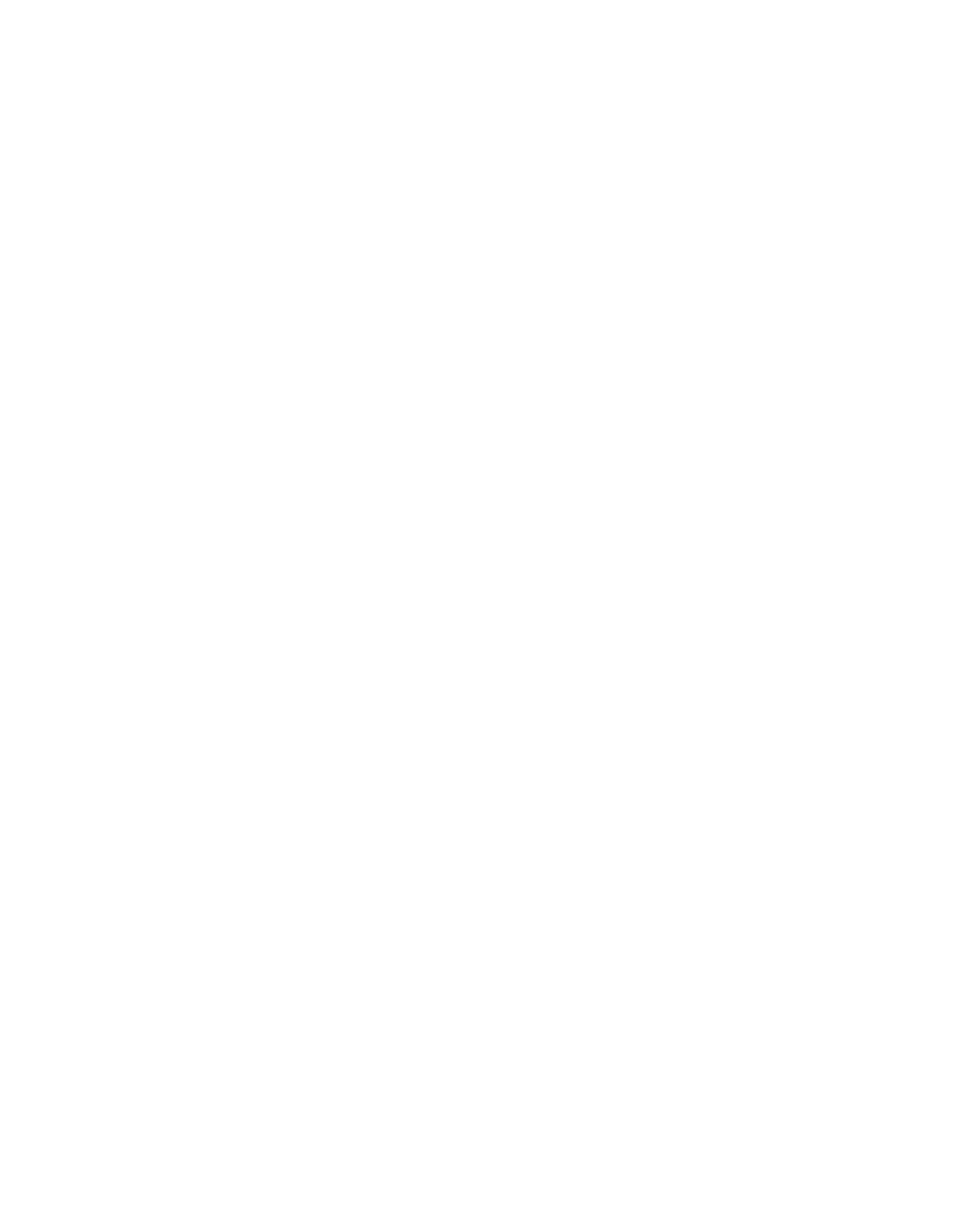# **Contents**

| Section 02: Healthy Days -- Health-Related Quality of Life  10 |
|----------------------------------------------------------------|
|                                                                |
|                                                                |
|                                                                |
|                                                                |
|                                                                |
|                                                                |
| Section 08: Cardiovascular Disease Prevalence23                |
|                                                                |
|                                                                |
|                                                                |
|                                                                |
|                                                                |
|                                                                |
| Module 31: Novel H1N1 Adult Immunization 40                    |
|                                                                |
|                                                                |
|                                                                |
| Section 17: Drinking and Driving 45                            |
|                                                                |
| Section 19: Prostate Cancer Screening49                        |
| Section 20: Colorectal Cancer Screening51                      |
|                                                                |
| Section 22: Emotional Support and Life Satisfaction 56         |
|                                                                |
|                                                                |
|                                                                |
|                                                                |
|                                                                |
|                                                                |
| Module 30: Novel H1N1 Childhood Immunization 68                |
|                                                                |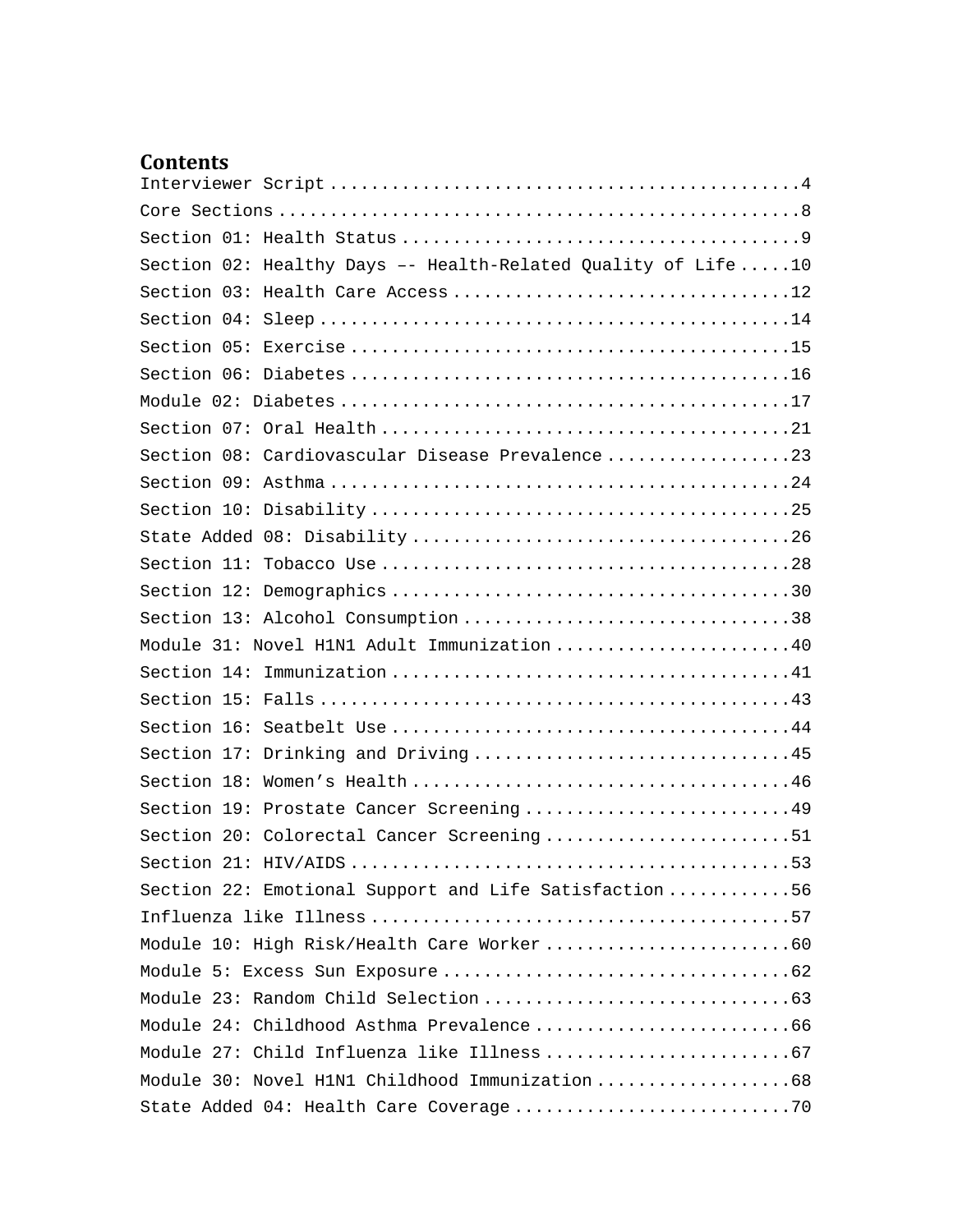|  | State Added 03: Other Tobacco Products 74 |  |
|--|-------------------------------------------|--|
|  |                                           |  |
|  |                                           |  |
|  | State Added 06: Sexual Orientation81      |  |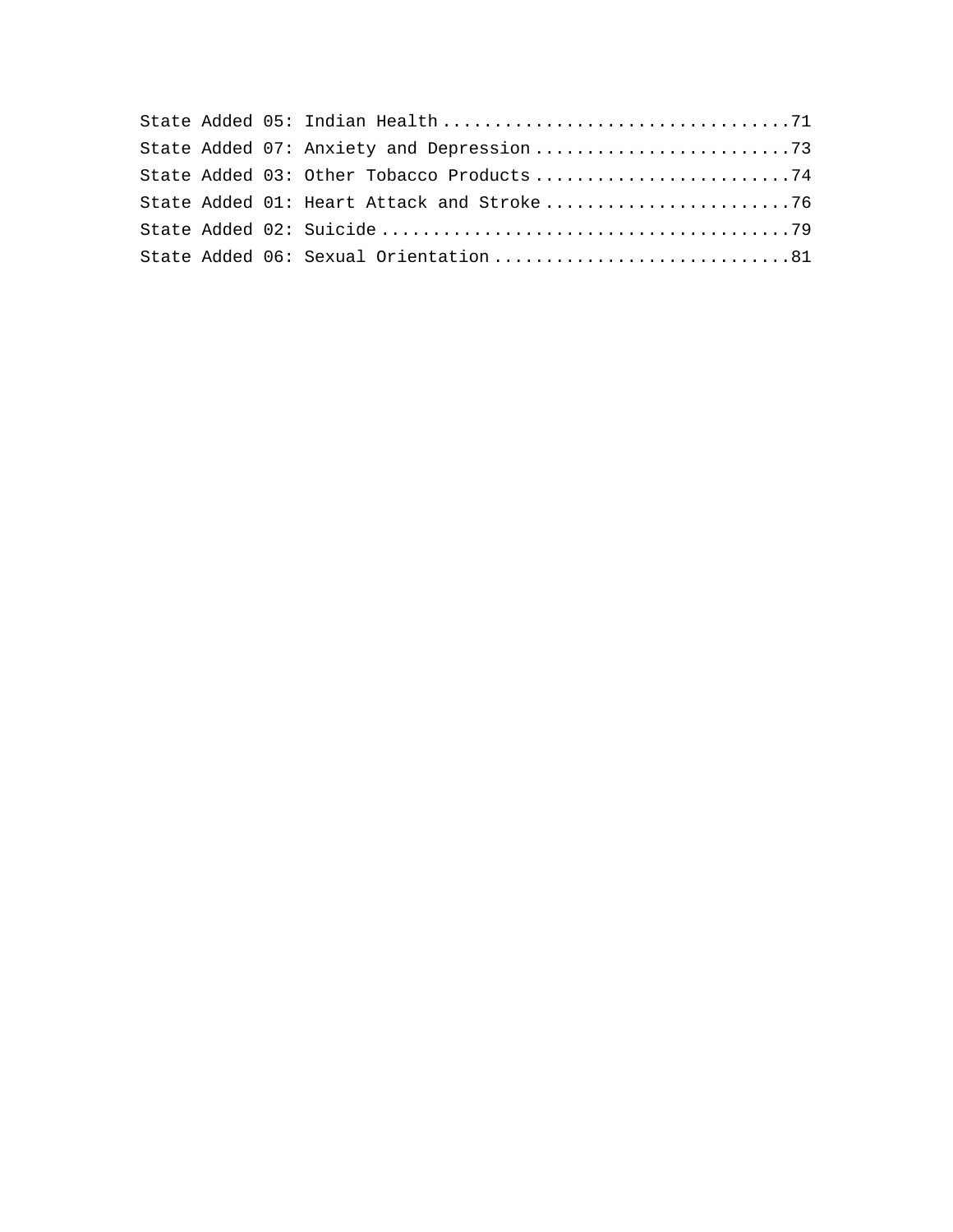# **Interviewer Script**

<span id="page-4-0"></span>

| <b>INTROQST</b>                                                                                                                                                                                                                                                                                                                      |     |               | CTELENUM        |  |  |
|--------------------------------------------------------------------------------------------------------------------------------------------------------------------------------------------------------------------------------------------------------------------------------------------------------------------------------------|-----|---------------|-----------------|--|--|
| HELLO, I am calling for the [Health Department]. My name is<br>[Interviewer Name].                                                                                                                                                                                                                                                   |     |               |                 |  |  |
| We are gathering information about the health of [State]<br>residents. This project is conducted by the health department<br>with assistance from the Centers for Disease Control and<br>Prevention. Your telephone number has been chosen randomly, and I<br>would like to ask some questions about health and health<br>practices. |     |               |                 |  |  |
| Is this [XXX-XXX-XXXX]?                                                                                                                                                                                                                                                                                                              |     |               |                 |  |  |
| Yes, CONTINUE<br>1.                                                                                                                                                                                                                                                                                                                  | SKP | $\rightarrow$ | <b>PRTVRES</b>  |  |  |
| $\overline{2}$<br>NUMBER IS NOT THE SAME                                                                                                                                                                                                                                                                                             | SKP | $\rightarrow$ | <b>WRONGNUM</b> |  |  |
|                                                                                                                                                                                                                                                                                                                                      |     |               |                 |  |  |
| IF - INTROQST = 2<br>WRONGNUM                                                                                                                                                                                                                                                                                                        |     |               |                 |  |  |
| Thank you very much, but I seem to have dialed the wrong number.<br>It's possible that your number may be called at a later time.                                                                                                                                                                                                    |     |               |                 |  |  |

| $IF - INTROOST = 1$<br><b>PRIVRES</b>   |                          | PVTRESID                       |
|-----------------------------------------|--------------------------|--------------------------------|
| Is this a private residence in (State)? |                          |                                |
| 1 Yes, CONTINUE<br>No, NON-RESIDENTIAL  | <b>SKP</b><br><b>SKP</b> | <b>ISCELL</b><br><b>NONRES</b> |

### **NONRES** IF - PRIVRES = 2

Thank you very much, but we are only interviewing private residences in **[State]**.

| <b>ISCELL</b> | $ -$<br>-----<br>PRIVRES<br>-<br>-<br>- | $- - -$<br>_____<br>ET C<br>.<br>'UN<br>п.<br>ᅩᅭᅭᅭ |
|---------------|-----------------------------------------|----------------------------------------------------|

Is this a cellular telephone?

READ ONLY IF NECESSARY:

"By cellular (or cell) telephone we mean a telephone that is mobile and usable outside of your neighborhood."

|  |  |  | 1 NO, NOT A CELLULAR TELEPHONE, CONTINUE SKP |     | $\rightarrow$ | ADULTS                |
|--|--|--|----------------------------------------------|-----|---------------|-----------------------|
|  |  |  | 2 YES, A CELLULAR TELEPHONE                  | SKP |               | $\rightarrow$ CELLYES |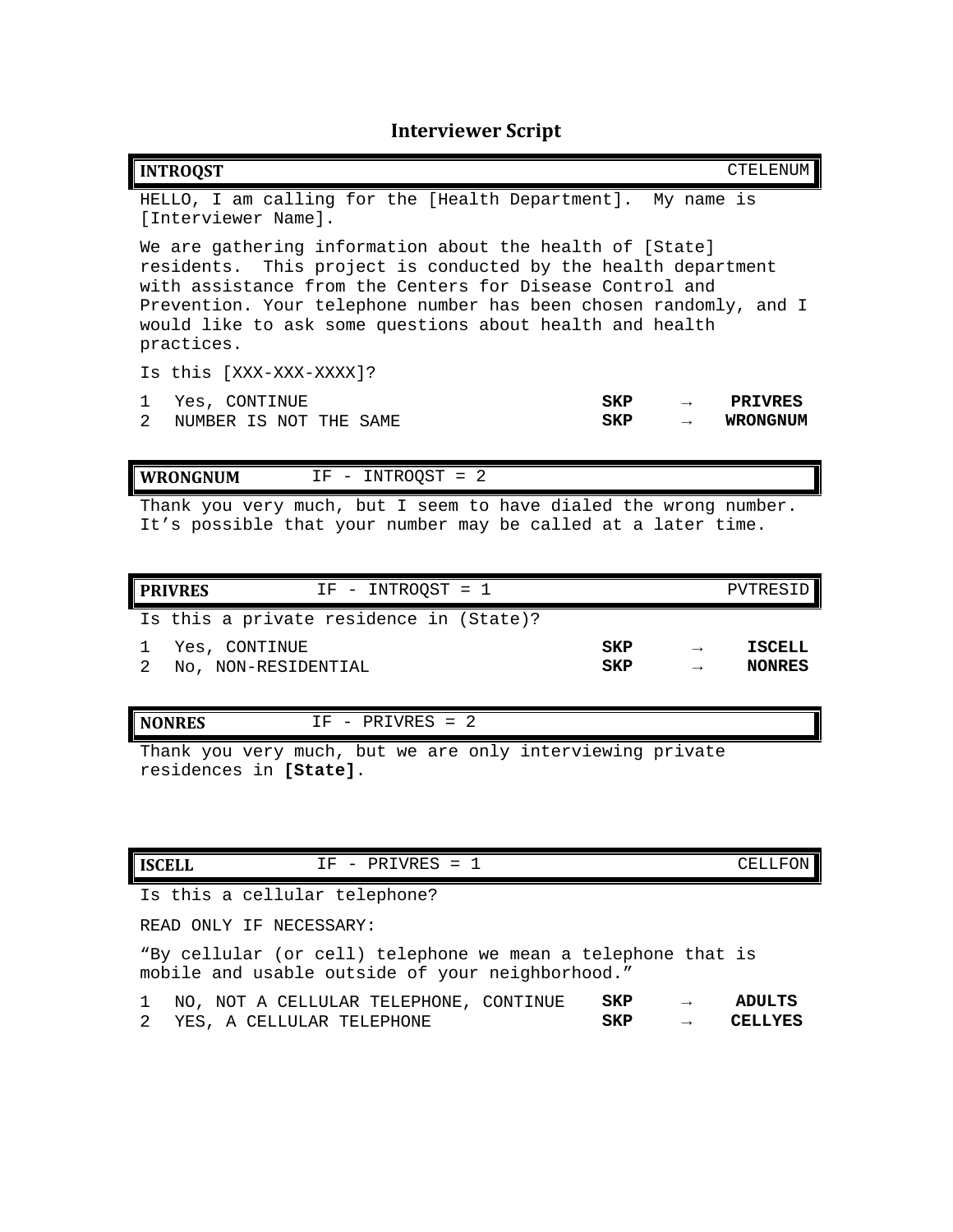### **CELLYES** IF - ISCELL = 2

Thank you very much, but we are only interviewing land line telephones and private residences.

| <b>ADULTS</b>                                                                                                                                                                  | NUMADULT |
|--------------------------------------------------------------------------------------------------------------------------------------------------------------------------------|----------|
| I need to randomly select one adult who lives in your household<br>to be interviewed. How many members of your household, including<br>yourself, are 18 years of age or older? |          |
| Number of Adults                                                                                                                                                               |          |
| 77<br>DON'T KNOW/NOT SURE<br>99<br>REFUSED                                                                                                                                     |          |
| MEN                                                                                                                                                                            | NUMMEN   |

How many of these adults are men?

Number of Adults

#### **WOMEN** NUMWOMEN

How many of these adults are women?

Number of Adults

**WRONGTOT** IF - MEN + WOMEN <> ADULTS

I'm sorry, something is not right.

Number of Men - {MEN} + Number of Women - **{WOMEN}** ------

Number of Adults – **{ADULTS}**

| CORRECT THE NUMBER OF MEN    |  |  | SKP | $\rightarrow$ | <b>MEN</b>   |
|------------------------------|--|--|-----|---------------|--------------|
| CORRECT THE NUMBER OF WOMEN  |  |  | SKP | $\rightarrow$ | <b>WOMEN</b> |
| CORRECT THE NUMBER OF ADULTS |  |  | SKP |               | ADULTS       |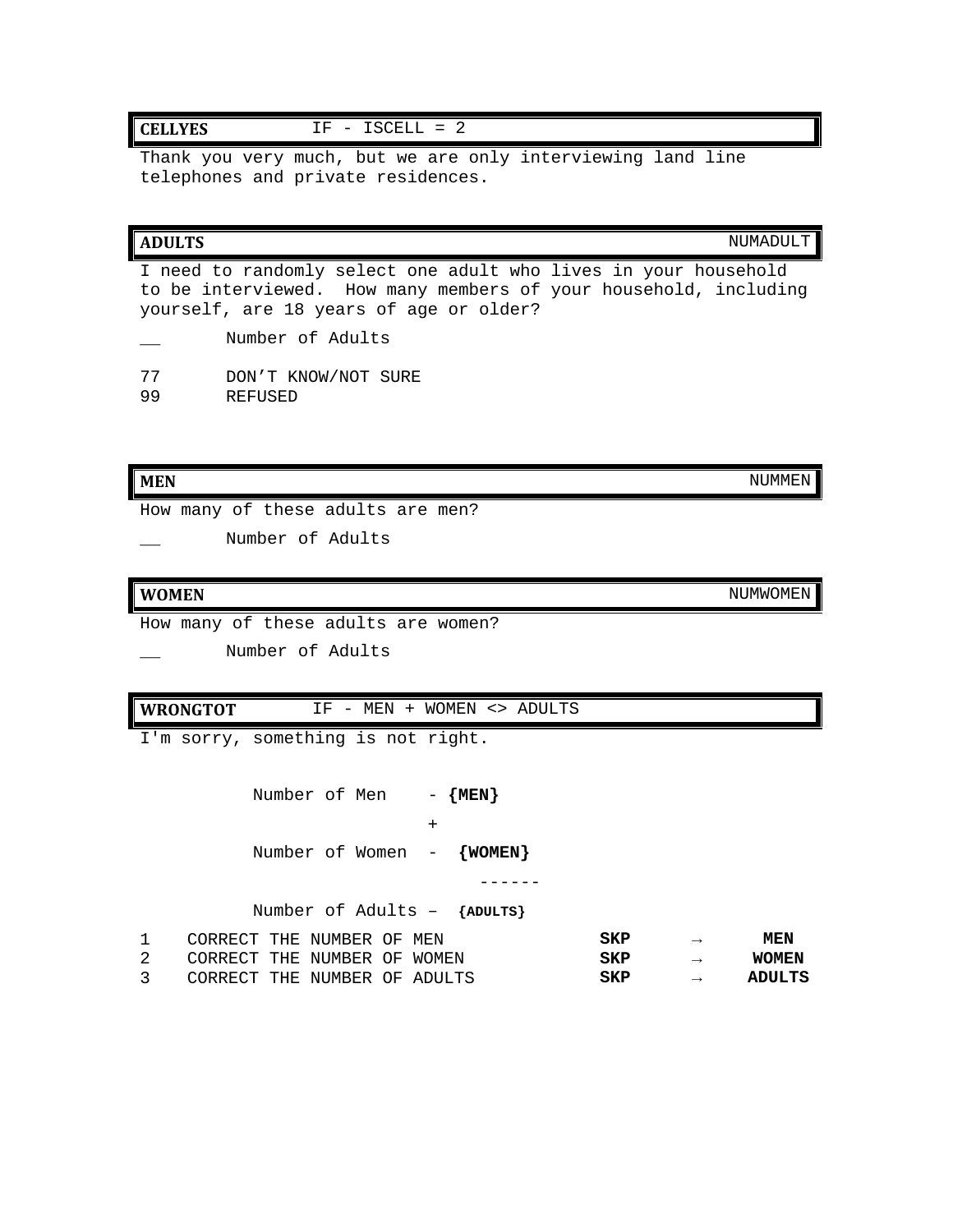**SELECTED** IF - ADULT > 1 AND (MEN + WOMEN) = ADULTS The person in your household I need to speak with is **[RANDOMLY SELECTED ADULT]**. Are you the **[RANDOMLY SELECTED ADULT]**? 1 YES **SKP → YOURTHE1** 2 NO **SKP → GETNEWAD ONEADULT** IF - NUMADLT = 1 Are you the adult? INTERVIEWER NOTE: ASK GENDER IF NECESSARY. 1 YES AND THE RESPONDENT IS A MALE. **SKP → YOURTHE1** 2 YES AND THE RESPONDENT IS A FEMALE. 3 NO **ASKGENDR** IF - ADULT =1 AND ONEADULT = 3 Is the Adult a man or a woman? 1 MALE 2 FEMALE GETADULT IF - ONEADULT = 3

May I speak with…

[IF ASKGENDR = 1 SHOW] …him?

[IF ASKGENDR = 2 SHOW] …her?

1 YES, ADULT IS COMING TO THE PHONE

2 NO, GO TO NEXT SCREEN, PRESS F3 TO SCHEDULE A CALL-BACK

| YOURTHE1 |  | IF - SELECTED = $1$ OR ONEADULT < $3$ |  |
|----------|--|---------------------------------------|--|
|----------|--|---------------------------------------|--|

Then you are the person I need to speak with.

| 1 PERSON INTERESTED, CONTINUE            | SKP |               | INTROSCR |
|------------------------------------------|-----|---------------|----------|
| 2 GO BACK TO ADULTS OUESTION. WARNING: A | SKP | $\rightarrow$ | ADULTS   |
| NEW RESPONDENT MAY BE SELECTED           |     |               |          |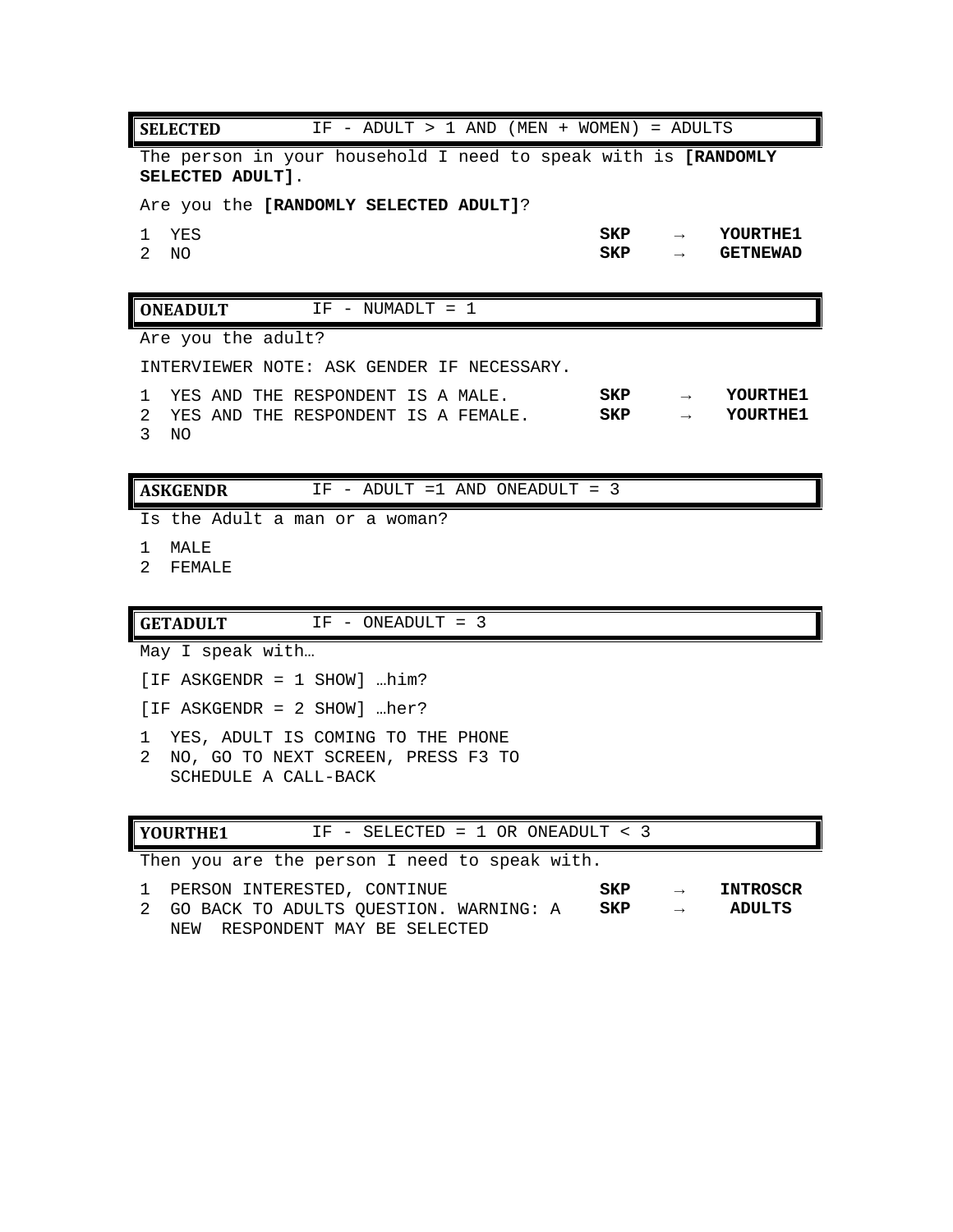| $IF - SELECTED = 2$<br><b>GETNEWAD</b>                                   |     |               |                 |
|--------------------------------------------------------------------------|-----|---------------|-----------------|
| May I speak with the [RANDOMLY SELECTED RESPONDENT]?                     |     |               |                 |
| YES, SELECTED RESPONDENT COMING TO THE<br>PHONE                          | SKP |               | <b>NEWADULT</b> |
| NO, GO TO NEXT SCREEN, PRESS F3 TO<br>SCHEDULE A CALL-BACK               | SKP | $\rightarrow$ | NEWADULT        |
| GO BACK TO ADULTS OUESTION. WARNING:<br>A NEW RESPONDENT MAY BE SELECTED | SKP | $\rightarrow$ | <b>ADULTS</b>   |

#### **NEWADULT** IF - GETNEWAD = 1

HELLO, I am calling for the **[Health Department]**. My name is **[Interviewer Name].** 

We are gathering information about the health of **[State]** residents. This project is conducted by the health department with assistance from the Centers for Disease Control and Prevention. Your telephone number has been chosen randomly, and I would like to ask some questions about health and health practices.

| PERSON INTERESTED, CONTINUE                                                            | SKP | $\rightarrow$ PRIVRES |
|----------------------------------------------------------------------------------------|-----|-----------------------|
| 2 GO BACK TO ADULTS OUESTION. WARNING: A $\overrightarrow{SKP}$ $\rightarrow$ WRONGNUM |     |                       |
| NEW RESPONDENT MAY BE SELECTED                                                         |     |                       |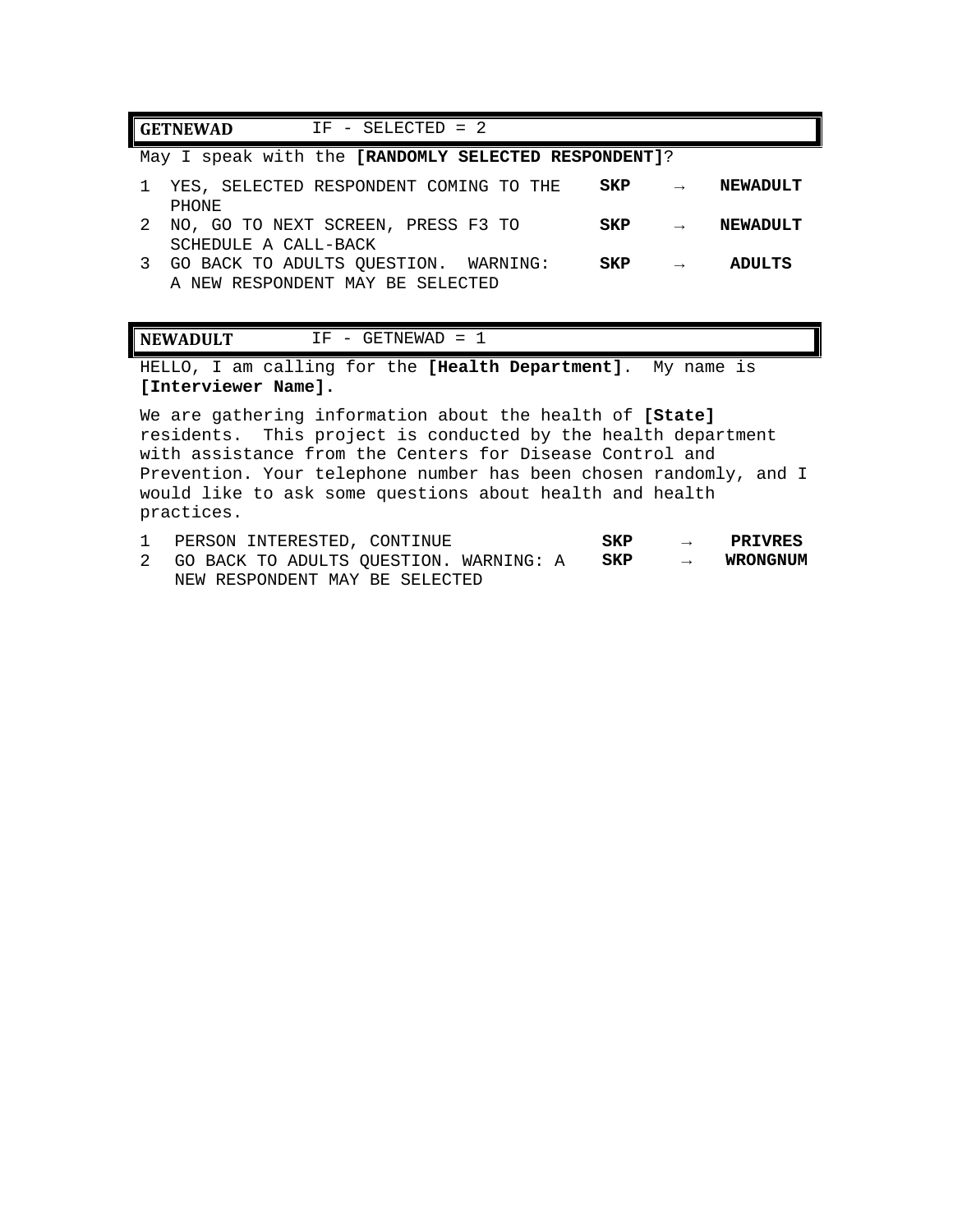## **Core Sections**

<span id="page-8-0"></span>

| <b>INTROSCR</b>                                                                                                                                                                                                                                                                                                                            |
|--------------------------------------------------------------------------------------------------------------------------------------------------------------------------------------------------------------------------------------------------------------------------------------------------------------------------------------------|
| I will not ask for your last name, address, or other personal<br>information that can identify you. You do not have to answer any<br>question you do not want to, and you can end the interview at any<br>time. Any information you give me will be confidential. If you<br>have any questions about the survey, please call 701-328-2787. |
| C01001<br>PERSON INTERESTED, CONTINUE<br><b>SKP</b><br>$\rightarrow$<br><b>ADULTS</b><br>GO BACK TO ADULTS QUESTION. WARNING: A SKP $\rightarrow$<br>2<br>NEW RESPONDENT MAY BE SELECTED                                                                                                                                                   |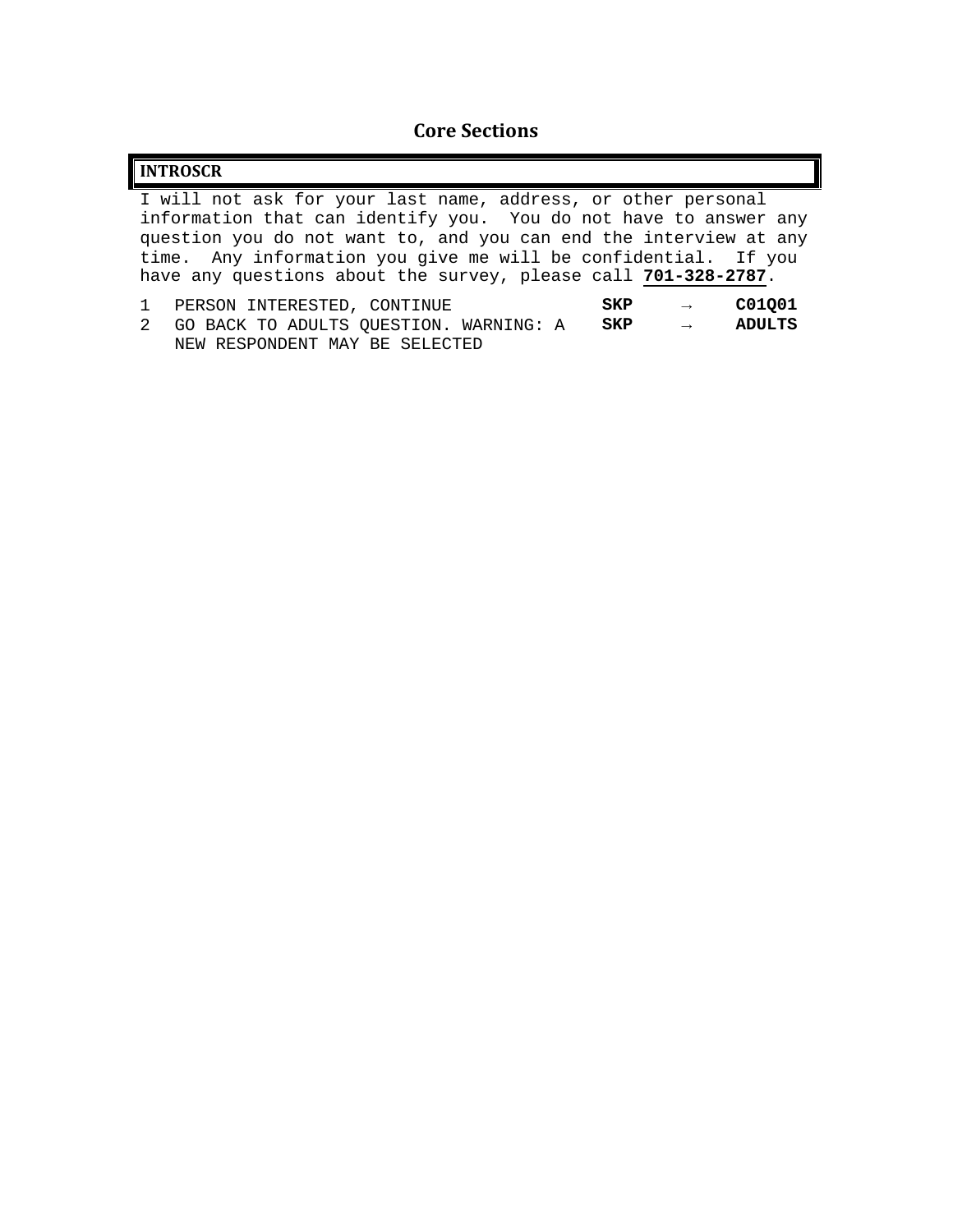## <span id="page-9-0"></span>**C01INTRO**

### **C01Q01** GENHLTH

- Would you say that in general your health is…
- 1 Excellent
- 2 Very good
- 3 Good
- 4 Fair or
- 5 Poor

**Do not read:**

- 7 DON'T KNOW/NOT SURE
- 9 REFUSED

**C01END**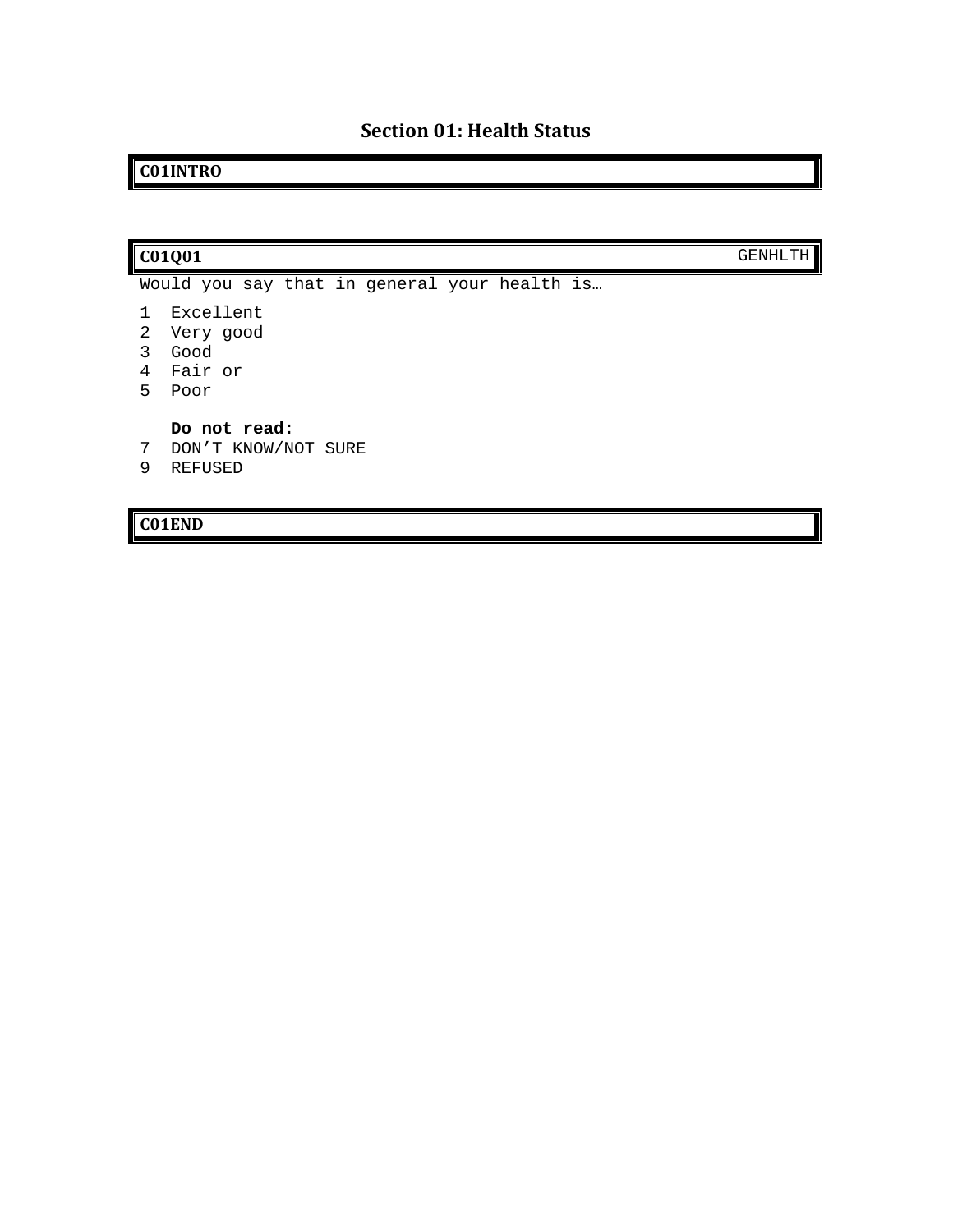## **Section 02: Healthy Days –- Health-Related Quality of Life**

### <span id="page-10-0"></span>**C02INTRO**

| C02001<br>PHYSHLTH                                                                                                                                                      |
|-------------------------------------------------------------------------------------------------------------------------------------------------------------------------|
| Now thinking about your physical health, which includes physical<br>illness and injury, for how many days during the past 30 days was<br>your physical health not good? |
| NUMBER OF DAYS                                                                                                                                                          |

- 88 NONE<br>77 DON'' 77 DON'T KNOW/NOT SURE
- 
- 99 REFUSED
- 01 MIN<br>30 MAX MAX

**C02Q02** MENTHLTH

Now thinking about your mental health, which includes stress, depression, and problems with emotions, for how many days during the past 30 days was your mental health not good?

\_\_ NUMBER OF DAYS 88 NONE<br>77 DON'' 77 DON'T KNOW/NOT SURE 99 REFUSED 01 MIN<br>30 MAX MAX

| IF - C02Q01 <> 88 AND C02Q02 <> 88<br>C02Q03 |  |  |  |  |  |  | POORHLTH |
|----------------------------------------------|--|--|--|--|--|--|----------|
|----------------------------------------------|--|--|--|--|--|--|----------|

During the past 30 days, for about how many days did poor physical or mental health keep you from doing your usual activities, such as self-care, work, or recreation?

- NUMBER OF DAYS
- 88 NONE<br>77 DON''
- 77 DON'T KNOW/NOT SURE<br>99 REFUSED
- 99 REFUSED
- 01 MIN<br>30 MAX
- MAX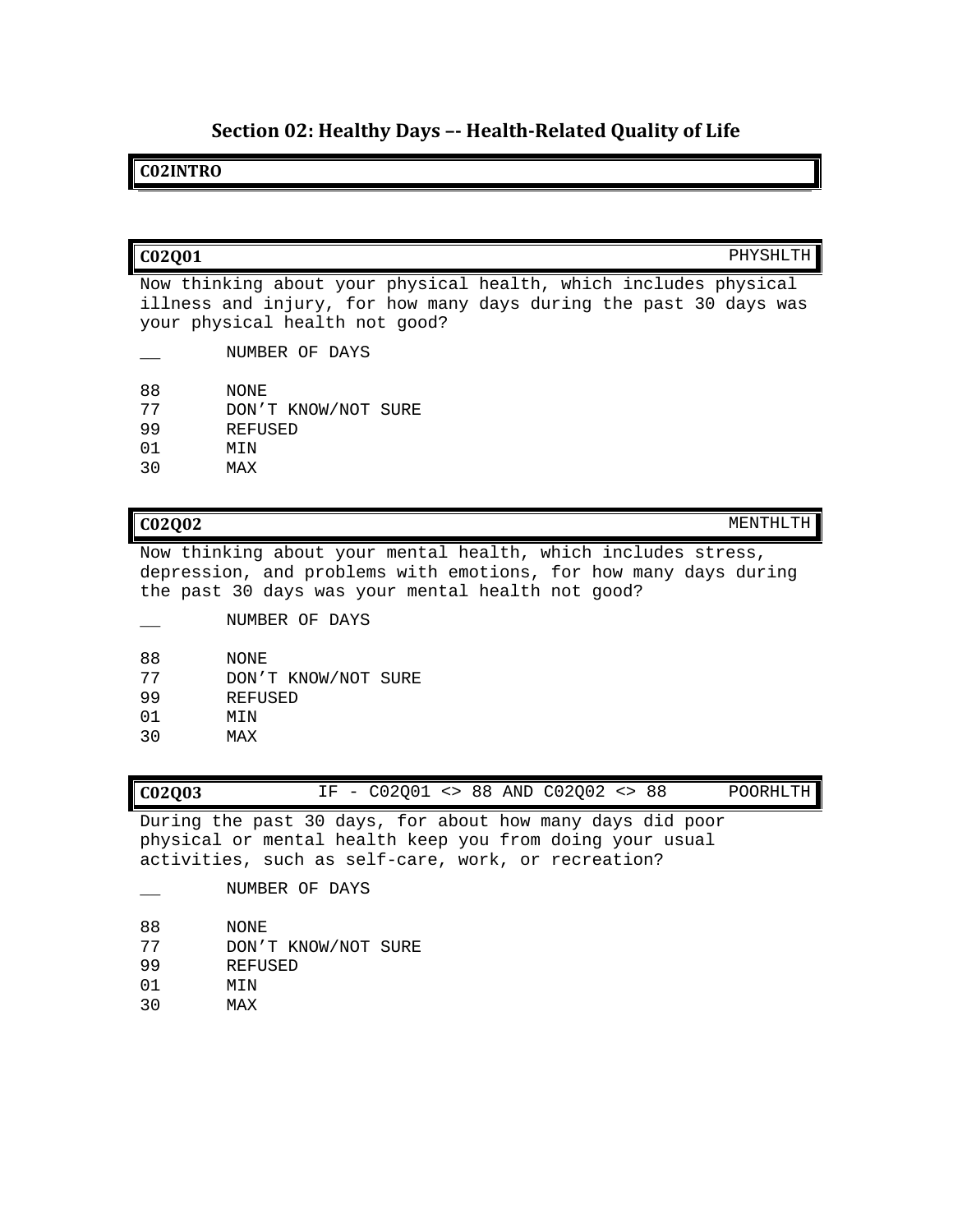**C02END**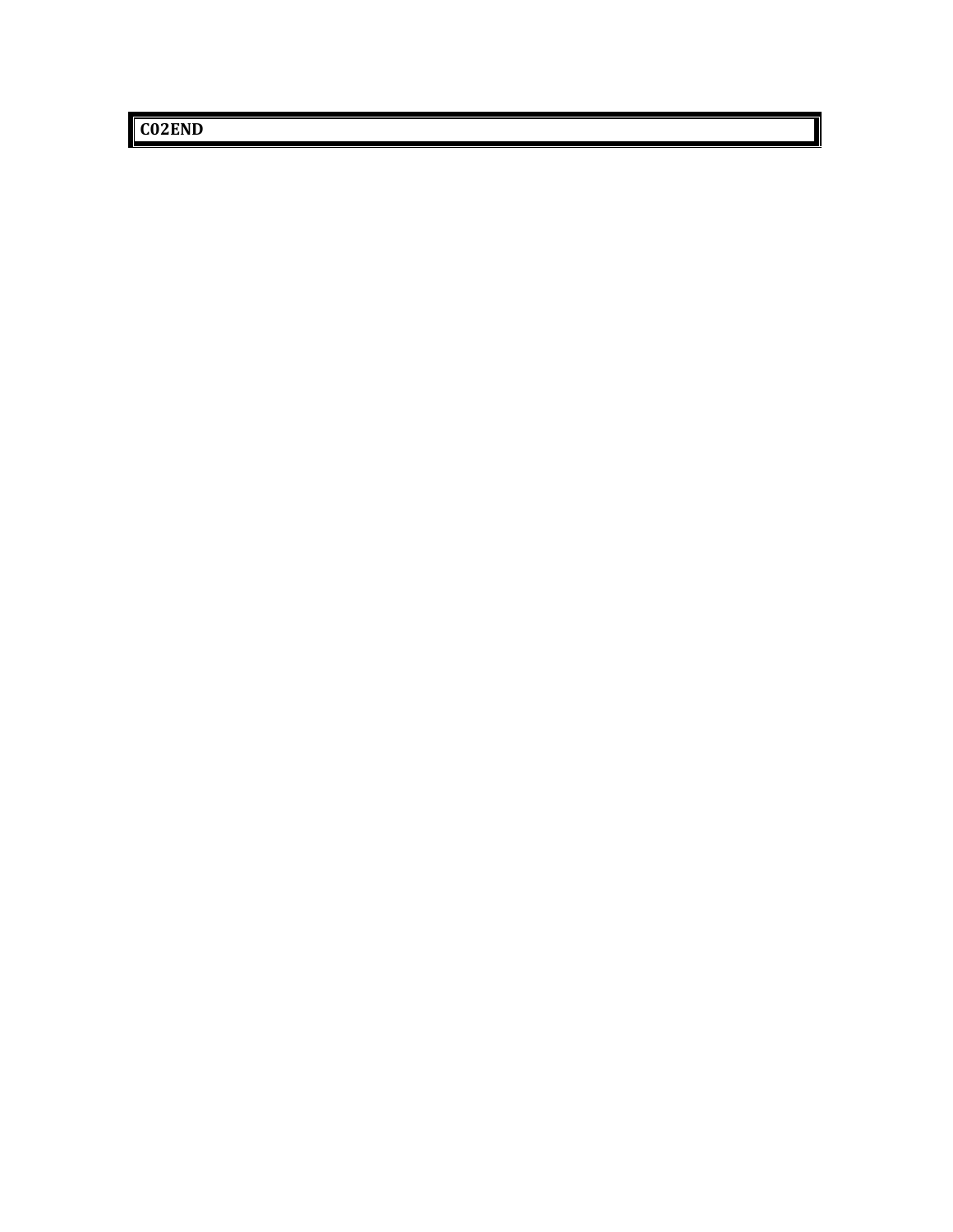### **Section 03: Health Care Access**

### <span id="page-12-0"></span>**C03INTRO**

**C03Q01** HLTHPLAN

Do you have any kind of health care coverage, including health insurance, prepaid plans such as HMOs, or government plans such as Medicare?

- 1 YES
- 2 NO
- 7 DON'T KNOW/NOT SURE
- 9 REFUSED

**C03Q02** PERSDOC2

Do you have one person you think of as your personal doctor or health care provider?

INTERVIEWER NOTE: IF "NO" ASK:

"Is there more than one, or is there no person who you think of as your personal doctor or health care provider?"

- 1 YES, ONLY ONE
- 2 MORE THAN ONE
- 3 NO
- 7 DON'T KNOW/NOT SURE
- 9 REFUSED

**C03Q03** MEDCOST

Was there a time in the past 12 months when you needed to see a doctor but could not because of cost?

- 1 YES
- 2 NO
- 7 DON'T KNOW/NOT SURE
- 9 REFUSED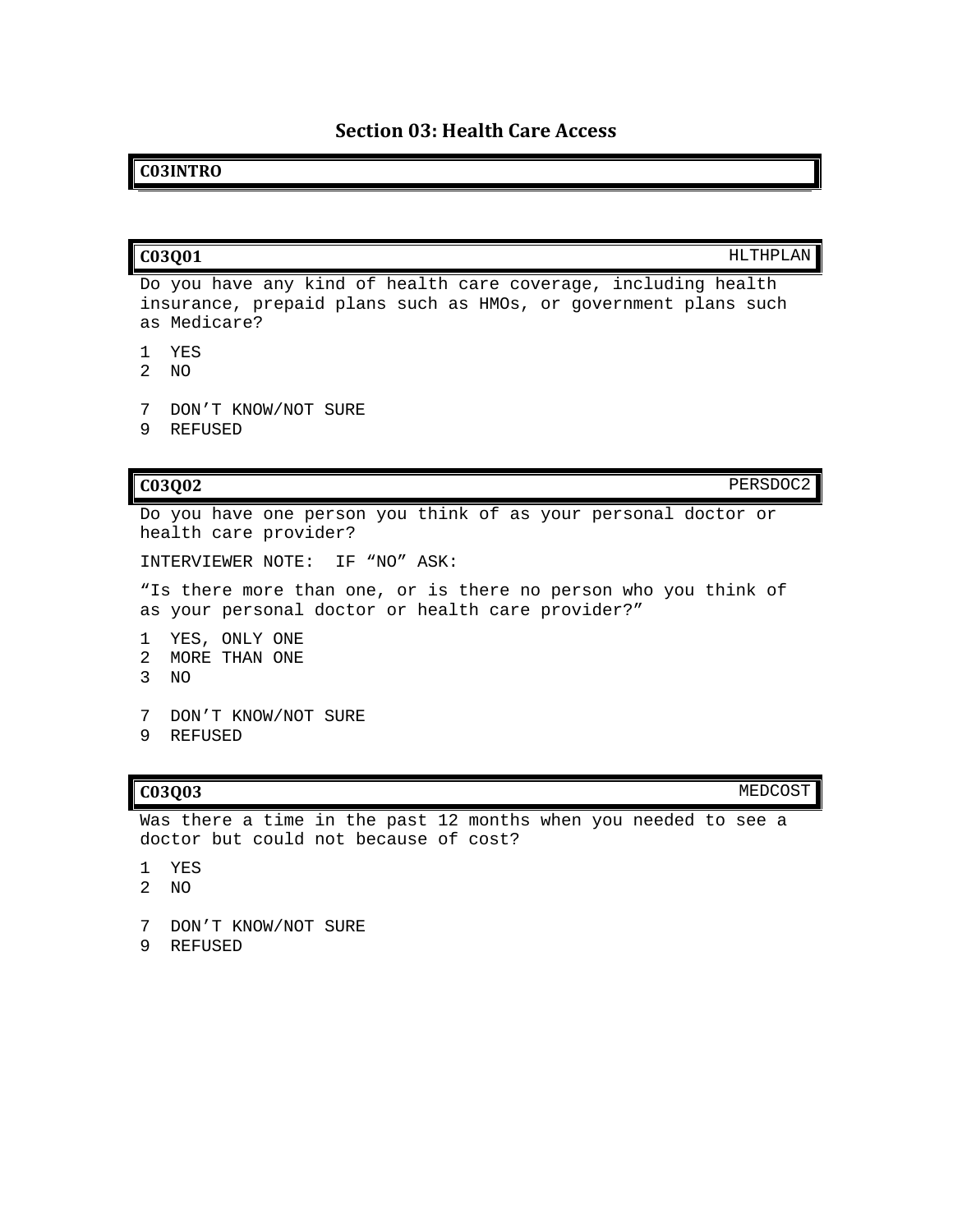|              | C03004                                                                                                                                                                                          | CHECKUP1 |  |
|--------------|-------------------------------------------------------------------------------------------------------------------------------------------------------------------------------------------------|----------|--|
|              | About how long has it been since you last visited a doctor for a<br>routine checkup? A routine checkup is a general physical exam,<br>not an exam for a specific injury, illness, or condition. |          |  |
| $\mathbf{1}$ | Within past year (anytime less than 12<br>months ago)                                                                                                                                           |          |  |
| 2            | Within past 2 years (1 year but less<br>than 2 years ago)                                                                                                                                       |          |  |
| 3            | Within past 5 years (2 years but less<br>than 5 years ago)                                                                                                                                      |          |  |
|              | 4 5 or more years ago                                                                                                                                                                           |          |  |
| 7<br>8<br>9  | DON'T KNOW/NOT SURE<br><b>NEVER</b><br>REFUSED                                                                                                                                                  |          |  |

## **C03END**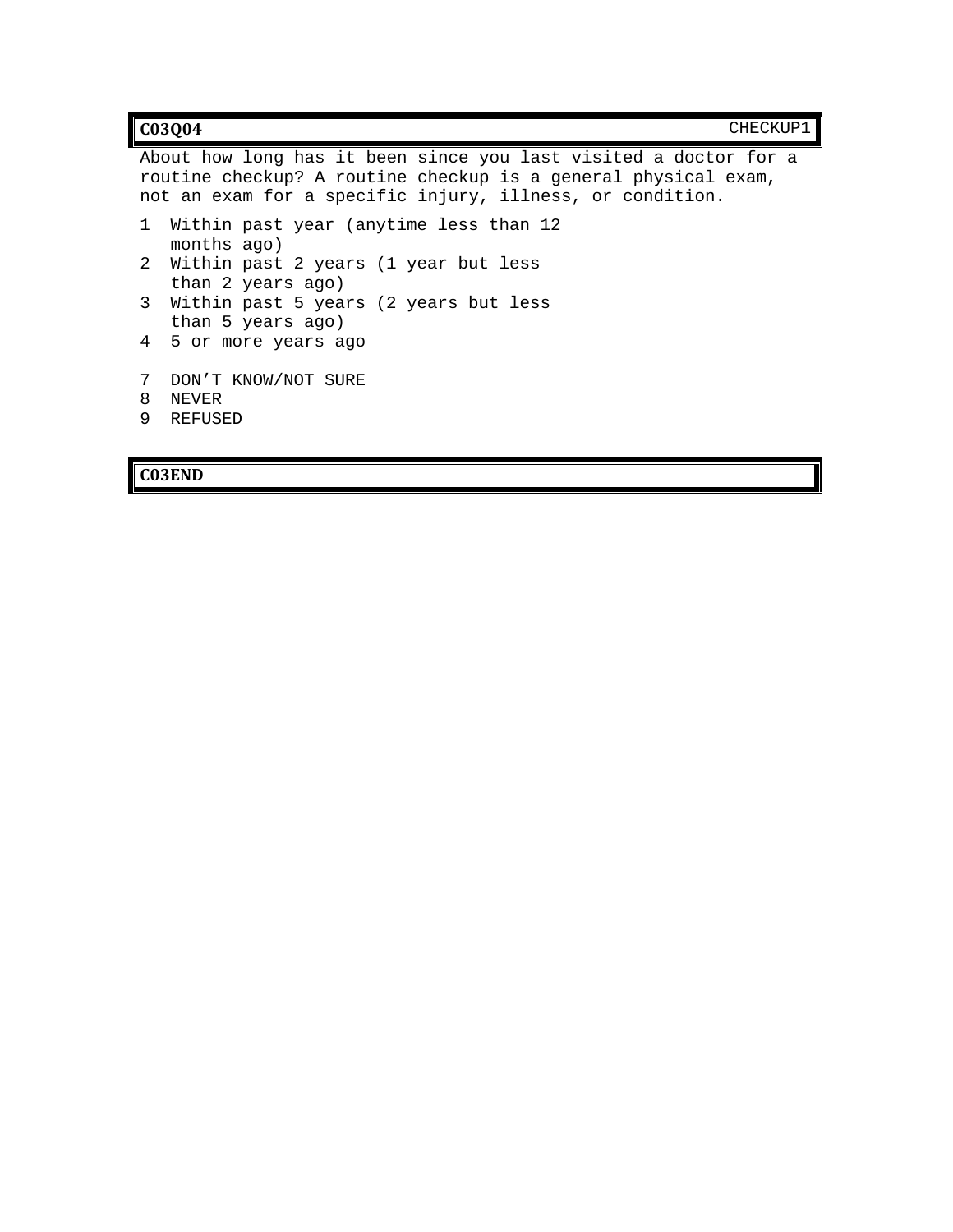# **Section 04: Sleep**

# <span id="page-14-0"></span>**C04INTRO**

| 04001 |                                                                                                         | OLREST2 |
|-------|---------------------------------------------------------------------------------------------------------|---------|
|       | The next question is about getting enough rest or sleep.                                                |         |
|       | During the past 30 days, for about how many days have you felt<br>you did not get enough rest or sleep? |         |
|       | NUMBER OF DAYS                                                                                          |         |
| 88    | NONE                                                                                                    |         |
| 77    | DON'T KNOW/NOT SURE                                                                                     |         |
| 99    | REFUSED                                                                                                 |         |
| 01    | MTN                                                                                                     |         |
| 30    | MAX                                                                                                     |         |

# **C04END**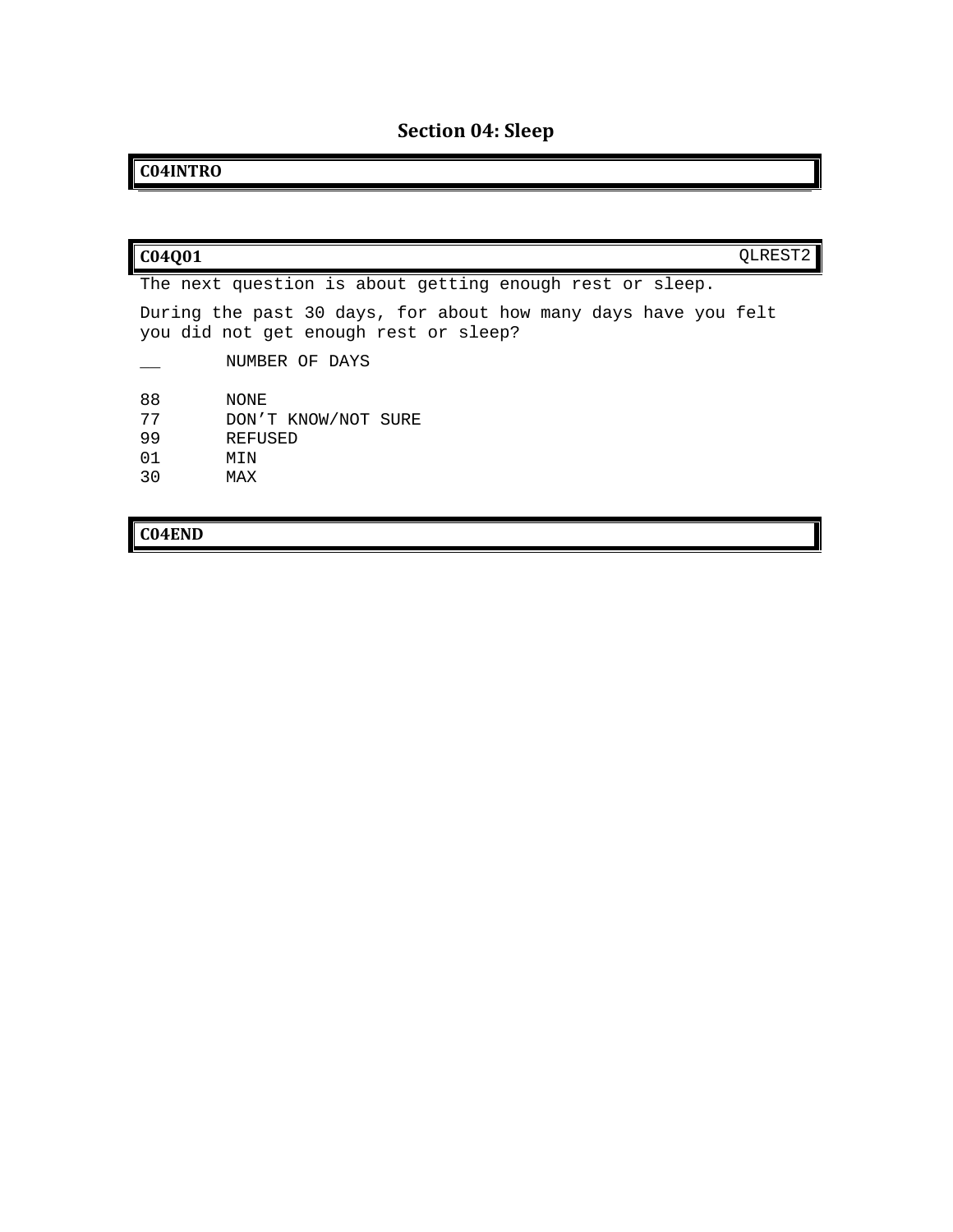## **Section 05: Exercise**

## <span id="page-15-0"></span>**C05INTRO**

| C05Q01                                                      | EXERANY2 |
|-------------------------------------------------------------|----------|
| During the past month, other than your reqular job, did you |          |
| participate in any physical activities or exercises such as |          |

participate in any physical activities or exercises such as running, calisthenics, golf, gardening, or walking for exercise.

- 1 YES
- 2 NO
- 7 DON'T KNOW/NOT SURE
- 9 REFUSED

### **C05END**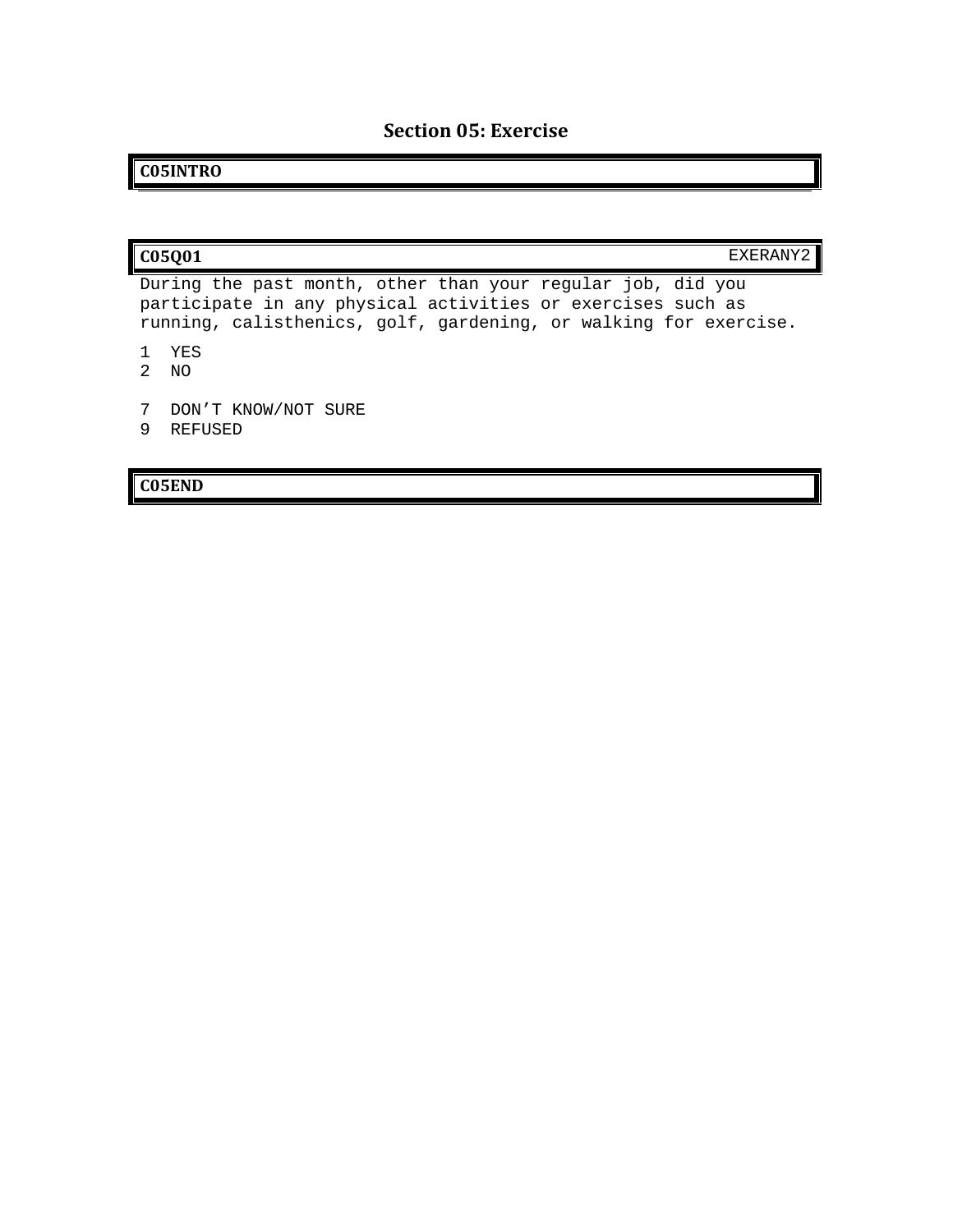# **Section 06: Diabetes**

# <span id="page-16-0"></span>**C06INTRO**

| C06Q01<br>DIABETE2                                                                                |
|---------------------------------------------------------------------------------------------------|
| Have you ever been told by a doctor that you have diabetes?                                       |
| INTERVIEWER NOTE: IF "YES" AND RESPONDENT IS FEMALE, ASK:                                         |
| "Was this only when you were pregnant?"                                                           |
| INTERVIEWER NOTE: IF RESPONDENT SAYS PRE-DIABETES OR BORDERLINE<br>DIABETES, USE RESPONSE CODE 4. |
| <b>YES</b><br>$\overline{2}$<br>YES, BUT FEMALE TOLD ONLY DURING<br>PREGNANCY                     |
| 3<br>NO.<br>4                                                                                     |
| NO, PRE-DIABETES OR BORDERLINE DIABETES                                                           |
| 7<br>DON'T KNOW/NOT SURE<br>9<br>REFUSED                                                          |

# **C06END**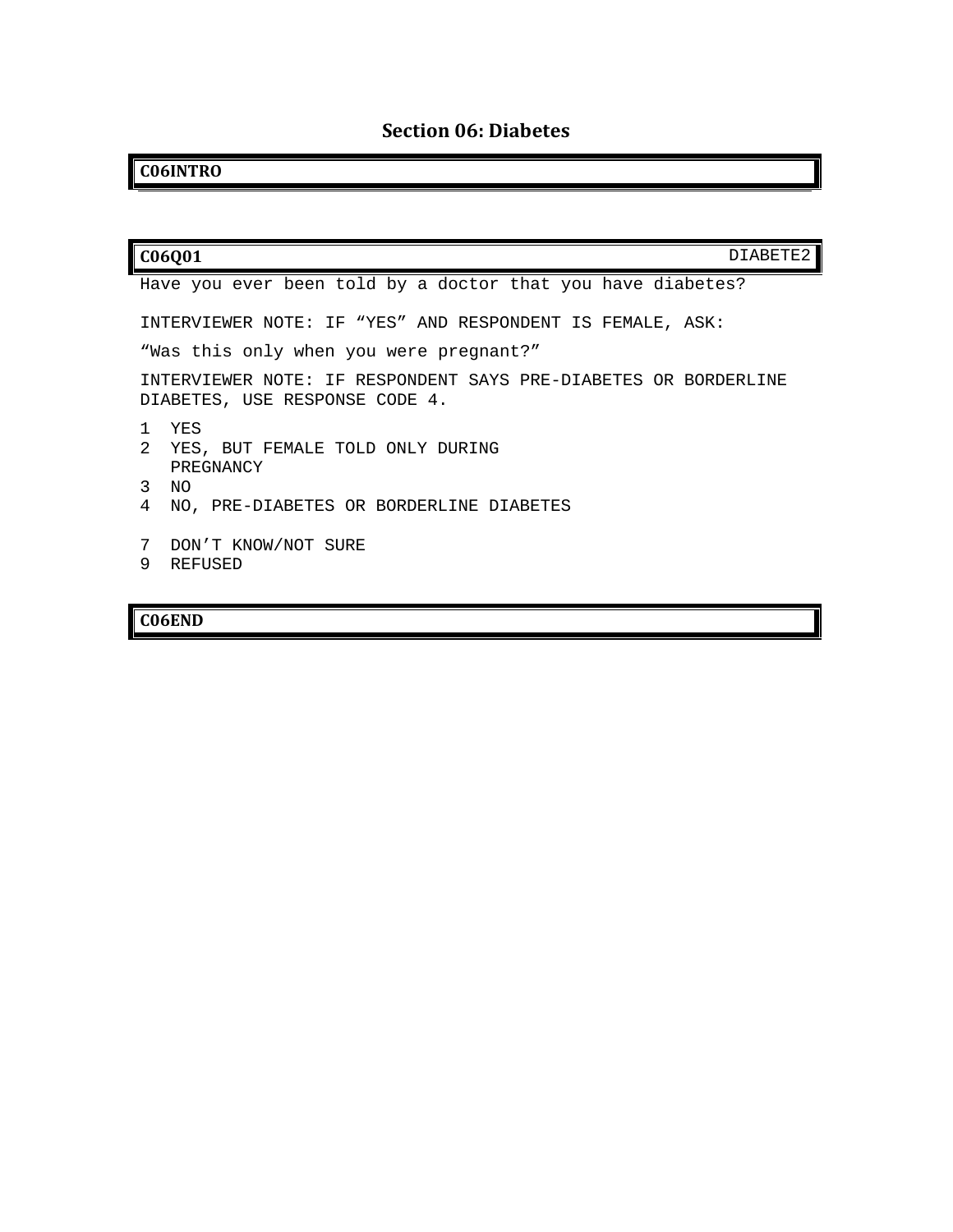### **Module 02: Diabetes**

<span id="page-17-0"></span>**M02INTRO** IF- C06Q01 = 1

### **M02Q01** DIABEAGE2

How old were you when you were told you have diabetes? Code age in years (97 = 97 or older) 98 DON'T KNOW/NOT SURE<br>99 REFUSED 99 REFUSED<br>01 MIN 01 MIN<br>30 MAX 30 MAX

#### **M02Q02** INSULIN

Are you now taking insulin?

- 1 YES
- 2 NO
- 9 REFUSED

**M02Q03** BLDSUGAR

About how often do you check your blood for glucose or sugar? Include times when checked by a family member or friend, but do NOT include times when checked by a health professional.

NOTE:

101-199 = TIME PER DAY 301-399 = TIMES PER MONTH 201-299 = TIMES PER WEEK 401-499 = TIMES PER YEAR

 $\overline{\phantom{a}}$ 888 Never 777 DON'T KNOW/NOT SURE 999 REFUSED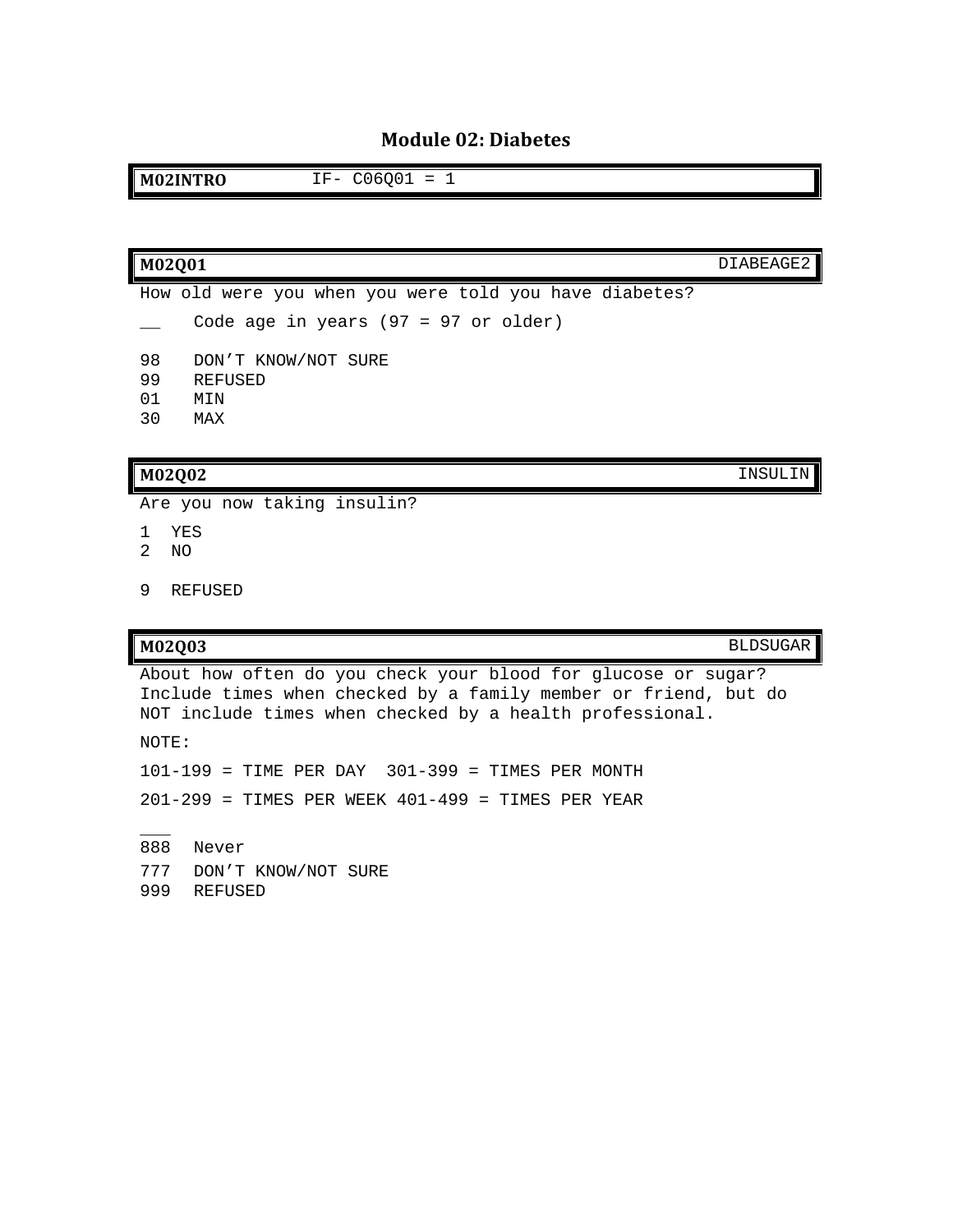| M02004<br>FEETCHK2                                                                                                                                                                                     |
|--------------------------------------------------------------------------------------------------------------------------------------------------------------------------------------------------------|
| About how often do you check your feet for any sores or<br>irritations? Include times when checked by a family member or<br>friend, but do NOT include times when checked by a health<br>professional. |
| NOTE:                                                                                                                                                                                                  |
| $101-199$ = TIME PER DAY $301-399$ = TIMES PER MONTH                                                                                                                                                   |
| $201-299$ = TIMES PER WEEK $401-499$ = TIMES PER YEAR                                                                                                                                                  |
|                                                                                                                                                                                                        |
| 555<br>NO FEET                                                                                                                                                                                         |
| 888<br><b>NEVER</b>                                                                                                                                                                                    |
| 777<br>DON'T KNOW/NOT SURE<br>999<br>REFUSED                                                                                                                                                           |

**M02Q05** DOCTDIAB

About how many times in the past 12 months have you seen a doctor, nurse, or other health professional for your diabetes? \_\_ Number of times **[76 = 76 or more]**

88 NONE

- 77 DON'T KNOW/NOT SURE<br>99 REFUSED
- **REFUSED**

**M02Q06** CHKHEMO3

A test for "A one C" measures the average level of blood sugar over the past three months. About how many times in the past 12 months has a doctor, nurse, or other health professional checked you for "A one C"?

- \_\_ Number of times **[76 = 76 or more]**
- 88 NONE
- 98 Never heard of "A one C" test
- 77 DON'T KNOW/NOT SURE<br>99 REFUSED
- 99 REFUSED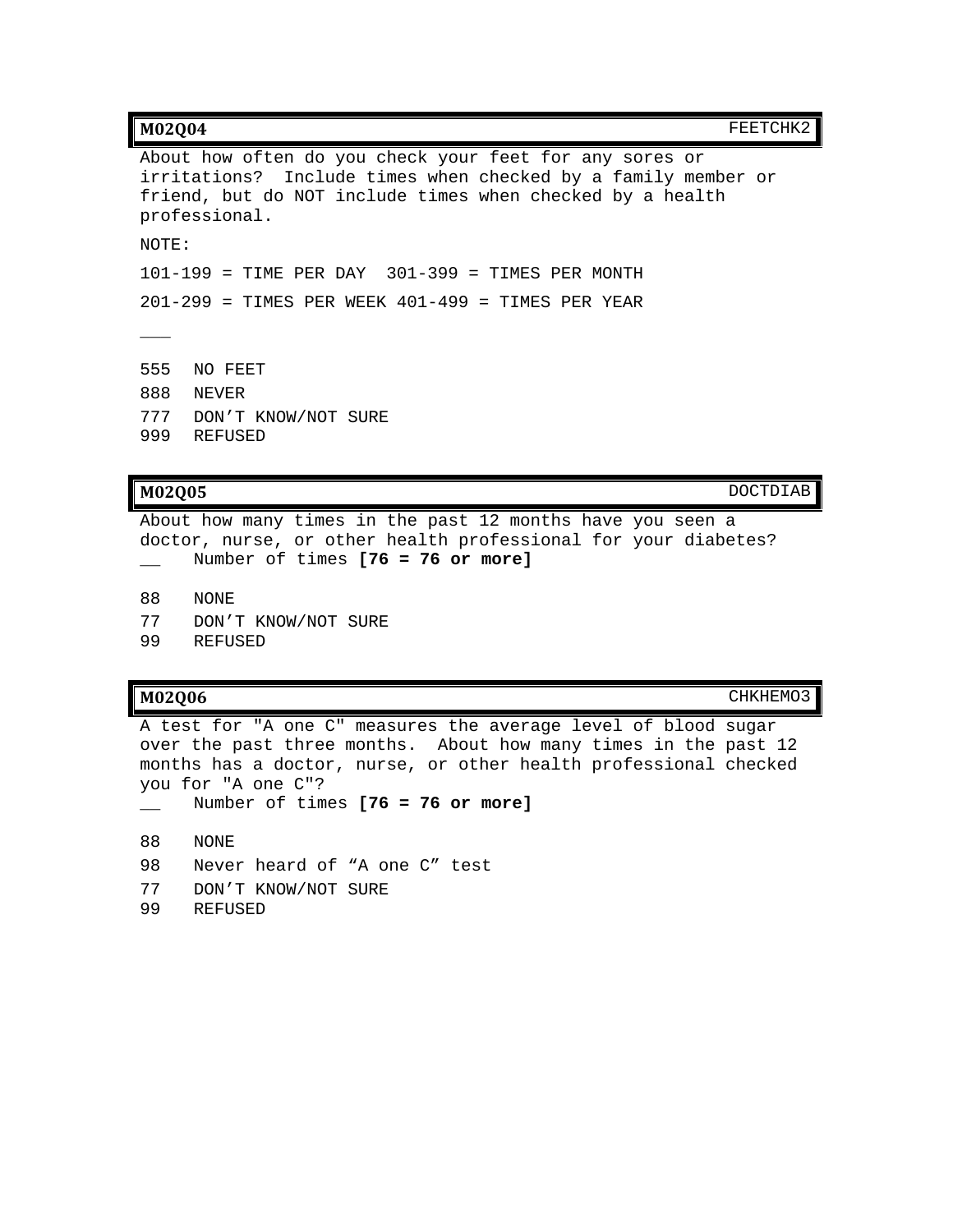**M02Q07 IF - M02Q04 <> 555 FEETCHK** About how many times in the past 12 months has a health professional checked your feet for any sores or irritations? Number of times **[76 = 76 or more]** 88 NONE 77 DON'T KNOW/NOT SURE<br>99 REFUSED **REFUSED** 

#### **M02Q08** EYEEXAM

When was the last time you had an eye exam in which the pupils were dilated? This would have made you temporarily sensitive to bright light.

READ ONLY IF NECESSARY:

- 1 Within the past month (anytime less than 1 month ago)
- 2 Within the past year (1 month but less than 12 months ago)
- 3 No Within the past 2 years (1 year but less than 2 years ago)
- 4 2 or more years ago
- 7 DON'T KNOW/NOT SURE
- 8 NEVER
- 9 REFUSED

### **M02Q09** DIABEYE

Has a doctor ever told you that diabetes has affected your eyes or that you had retinopathy?

- 1 YES
- 2 NO
- 7 DON'T KNOW/NOT SURE
- 9 REFUSED

#### **M02Q10** DIABEDU

Have you ever taken a course or class in how to manage your diabetes yourself?

- 1 YES
- 2 NO
- 7 DON'T KNOW/NOT SURE
- 9 REFUSED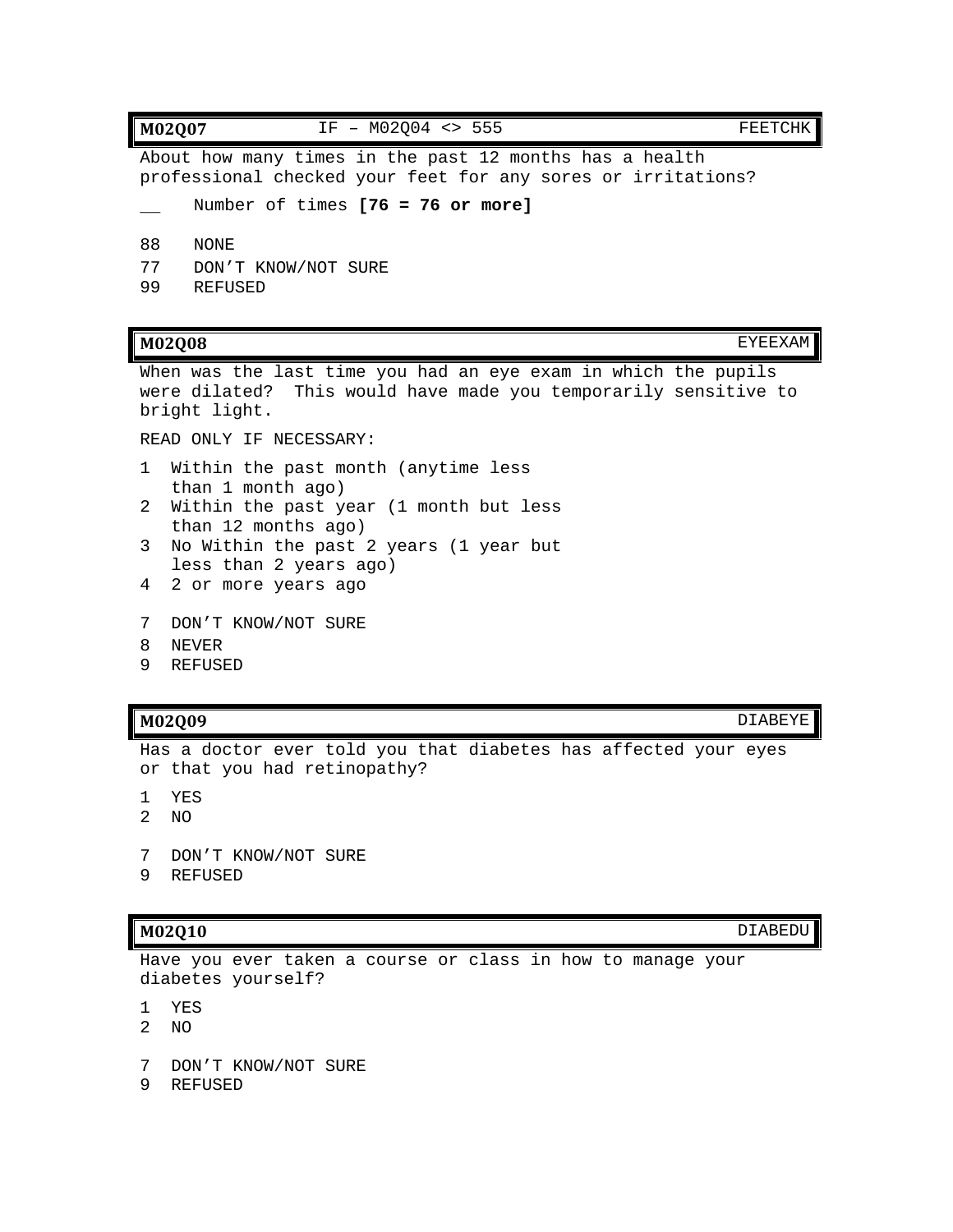**M02END**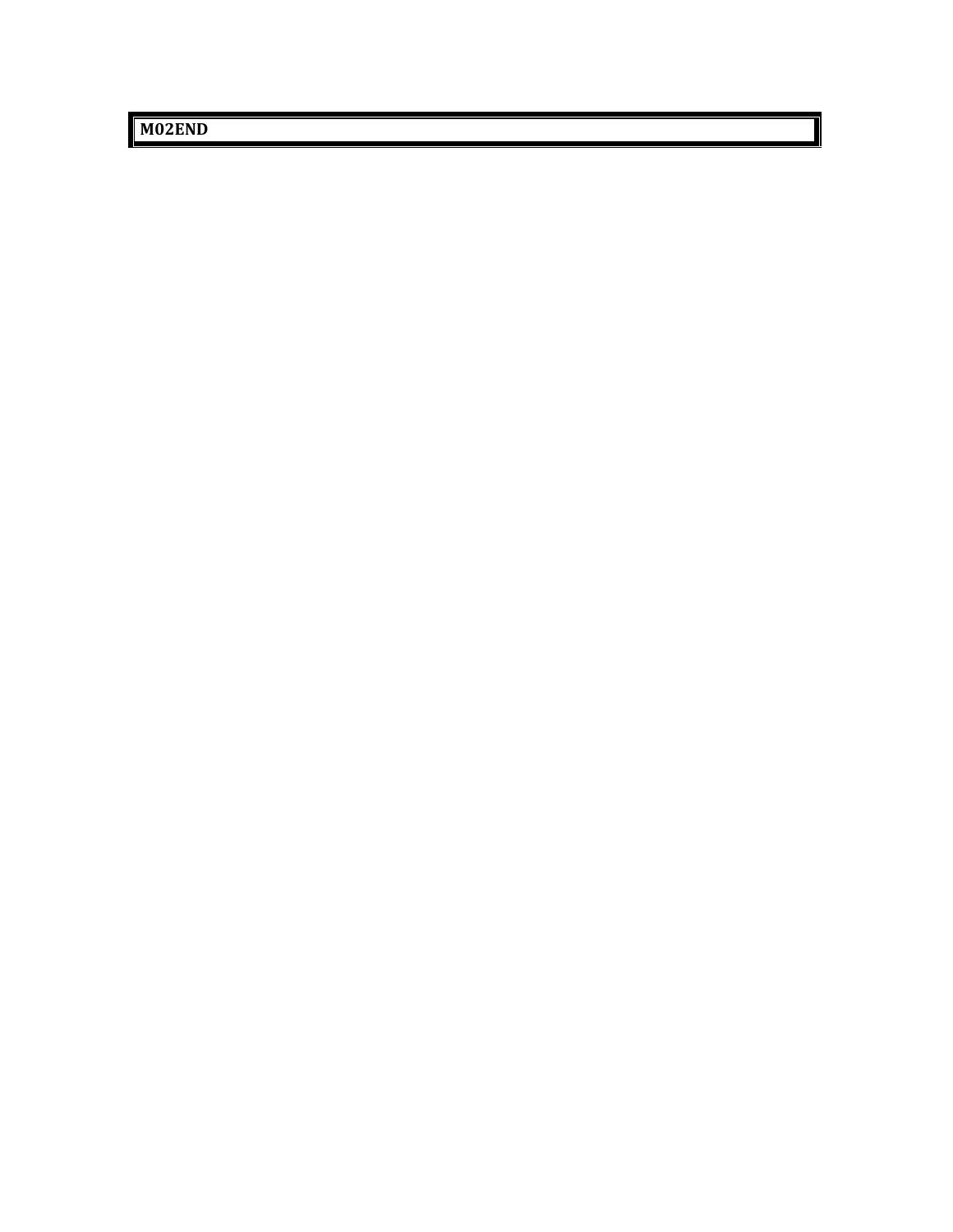### <span id="page-21-0"></span>**C07INTRO**

| C07001                                                                                                                                                      | LASTDEN3 |
|-------------------------------------------------------------------------------------------------------------------------------------------------------------|----------|
| How long has it been since you last visited a dentist or a dental<br>clinic for any reason? Include visits to dental specialists, such<br>as orthodontists. |          |
| READ ONLY IF NECESSARY                                                                                                                                      |          |
| Within the past year (anytime less than<br>$\mathbf{1}$<br>12 months ago)                                                                                   |          |
| 2<br>Within the past 2 years (1 year but less<br>than 2 years ago)                                                                                          |          |
| 3<br>Within the past 5 years (2 years but<br>less than 5 years ago)                                                                                         |          |
| 5 or more years ago<br>4                                                                                                                                    |          |
| 7<br>DON'T KNOW/NOT SURE<br><b>NEVER</b><br>9<br>REFUSED                                                                                                    |          |

#### **C07Q02** RMVTETH3

How many of your permanent teeth have been removed because of tooth decay or gum disease? Include teeth lost to infection, but do not include teeth lost for other reasons, such as injury or orthodontics.

NOTE: IF WISDOM TEETH ARE REMOVED BECAUSE OF TOOTH DECAY OR GUM DISEASE, THEY SHOULD BE INCLUDED IN THE COUNT FOR LOST TEETH.

- 1 1 to 5
- 2 6 Or more but not all
- 3 All
- 4 None
- 7 DON'T KNOW/NOT SURE
- 9 REFUSED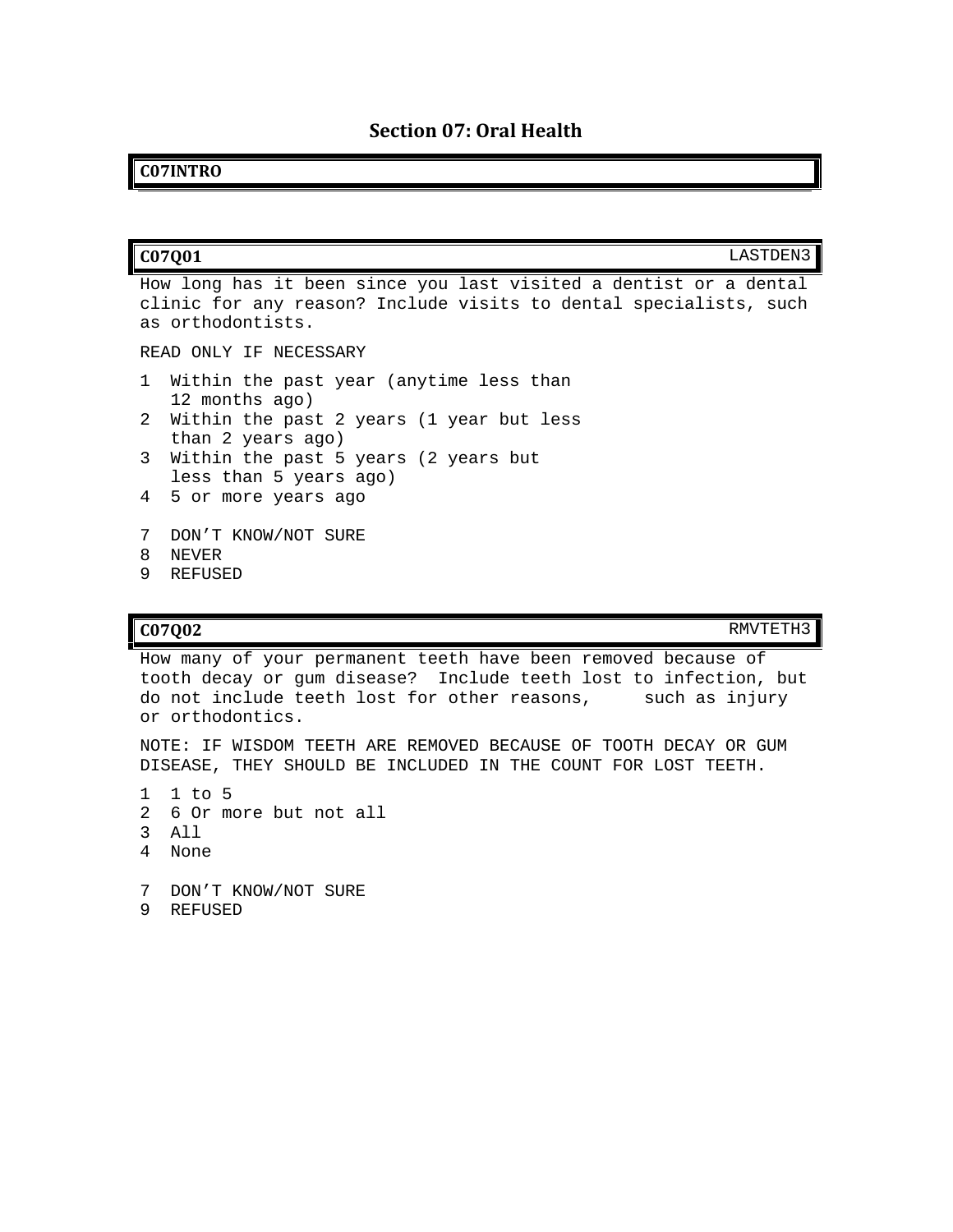```
C07Q03 IF - NOT (C07Q01 = 8 AND C07Q03 = 3 DENCLEAN
How long has it been since you had your teeth cleaned by a 
dentist or dental hygienist?
READ ONLY IF NECESSARY:
1 Within the past year (anytime less than 
  12 months ago)
2 Within the past 2 years (1 year but less 
  than 2 years ago)
3 Within the past 5 years (2 years but 
  less than 5 years ago)
4 5 or more years ago
7 DON'T KNOW/NOT SURE
8 NEVER
9 REFUSED
```
### **C07END**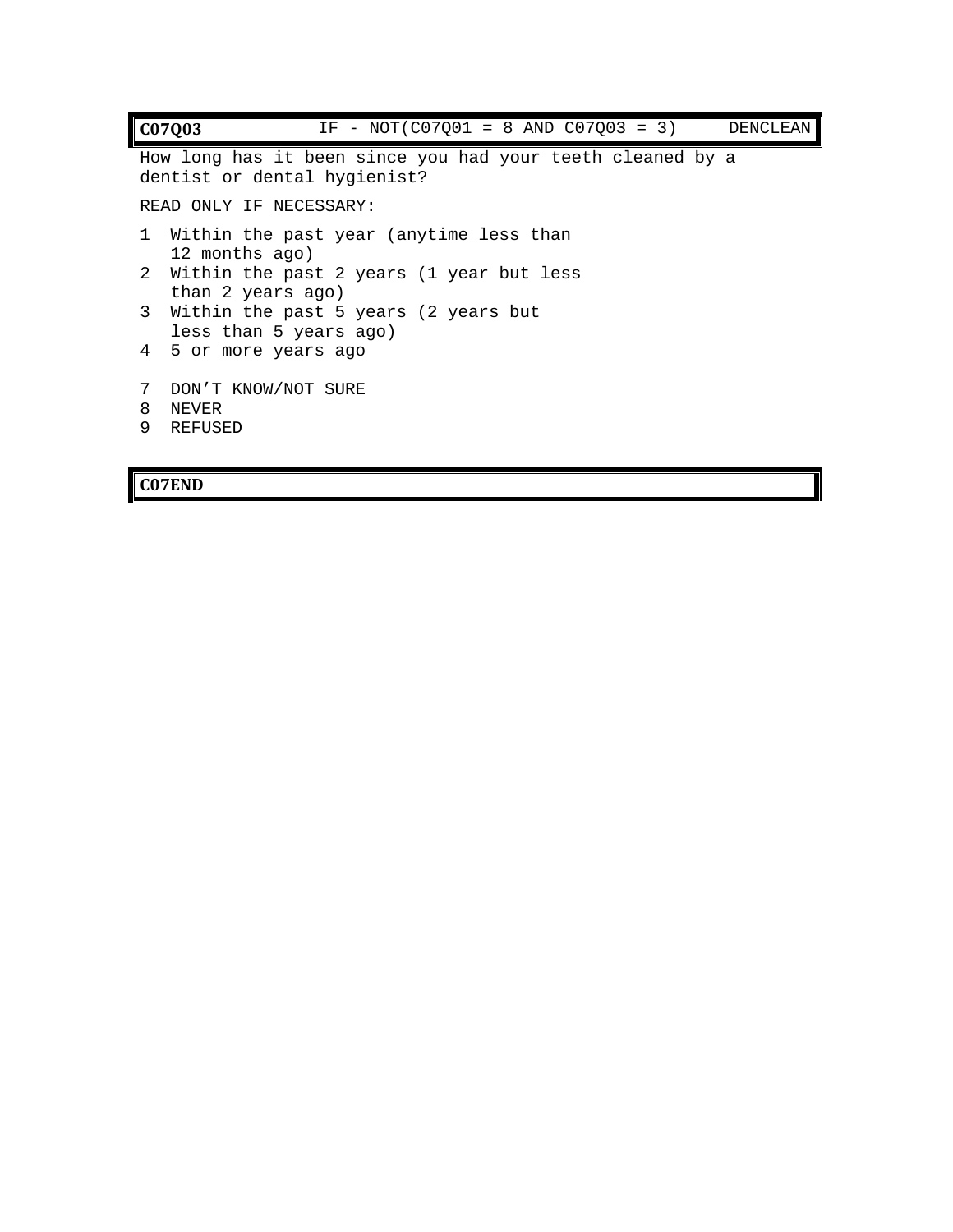## **Section 08: Cardiovascular Disease Prevalence**

### <span id="page-23-0"></span>**C08INTRO**

# **C08Q01** CVDINFR4 Now I would like to ask you some questions about cardiovascular disease. Has a doctor, nurse, or other health professional **EVER** told you that you had any of the following? For each, tell me "Yes", "No", or you're "Not sure." (Ever told) you had a heart attack, also called a myocardial infarction? 1 YES 2 NO

- 7 DON'T KNOW/NOT SURE
- 9 REFUSED

(Ever told) you had angina or coronary heart disease?

- 1 YES
- 2 NO
- 7 DON'T KNOW/NOT SURE
- 9 REFUSED

## **C08Q03** CVDSTRK3

(Ever told) you had a stroke?

- 1 YES
- 2 NO
- 7 DON'T KNOW/NOT SURE
- 9 REFUSED

### **C08END**

**C08Q02** CVDINFR4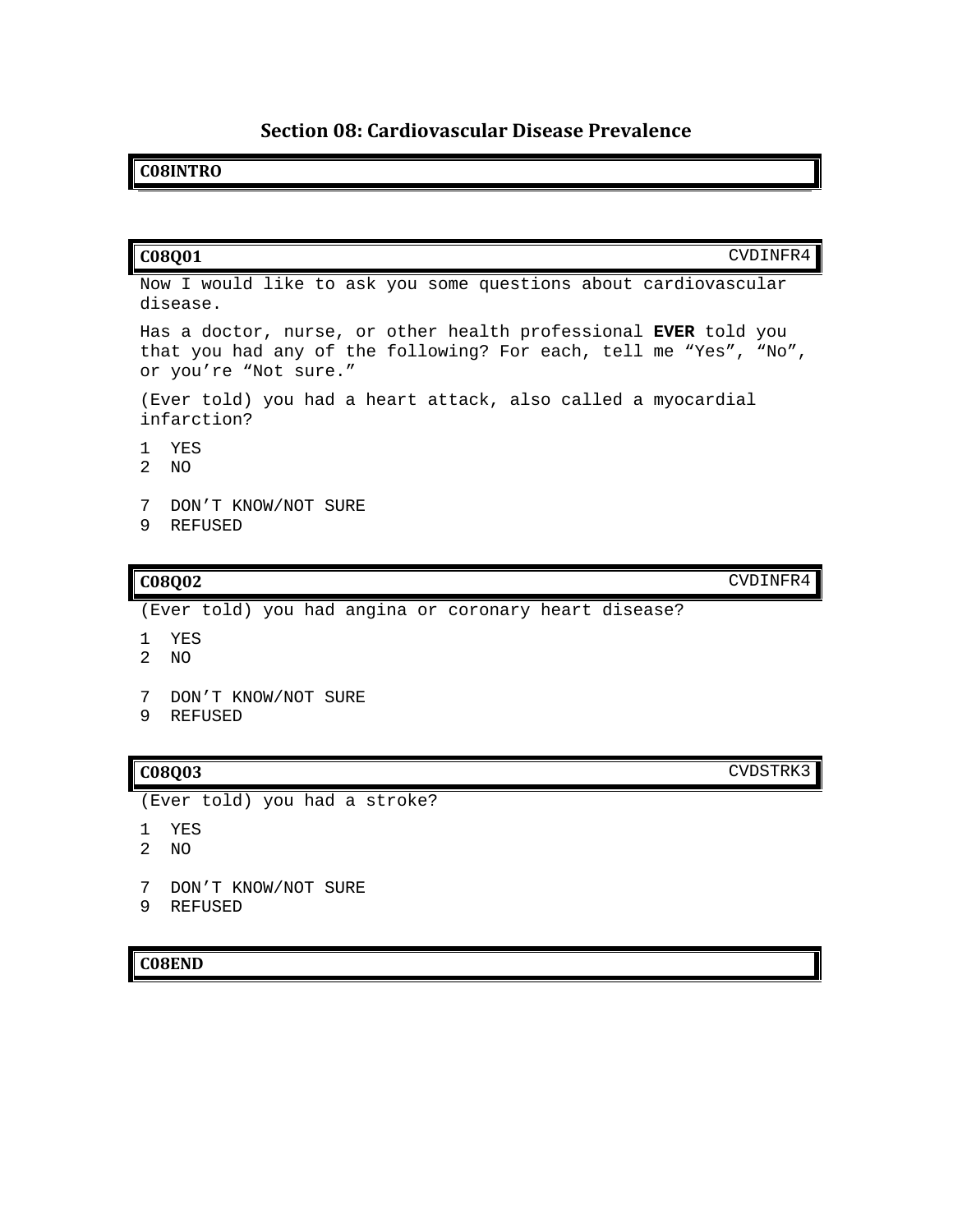# **Section 09: Asthma**

# <span id="page-24-0"></span>**C09INTRO**

|                     | C09Q01                                                                                           |            |                                | ASTHMA2          |
|---------------------|--------------------------------------------------------------------------------------------------|------------|--------------------------------|------------------|
|                     | Have you ever been told by a doctor, nurse, or other health<br>professional that you had asthma? |            |                                |                  |
| 1.<br>$\mathcal{L}$ | YES<br>NO.                                                                                       | SKP        | $\rightarrow$                  | C09END           |
| 7<br>9              | DON'T KNOW/NOT SURE<br><b>REFUSED</b>                                                            | SKP<br>SKP | $\rightarrow$<br>$\rightarrow$ | C09END<br>C09END |
|                     | $IF - CO9001 = 1$<br>C09Q02                                                                      |            |                                | ASTHNOW          |
|                     | Do you still have asthma?                                                                        |            |                                |                  |
| $\mathcal{L}$       | YES<br>NO.                                                                                       |            |                                |                  |
| 7<br>9              | DON'T KNOW/NOT SURE<br><b>REFUSED</b>                                                            |            |                                |                  |

# **C09END**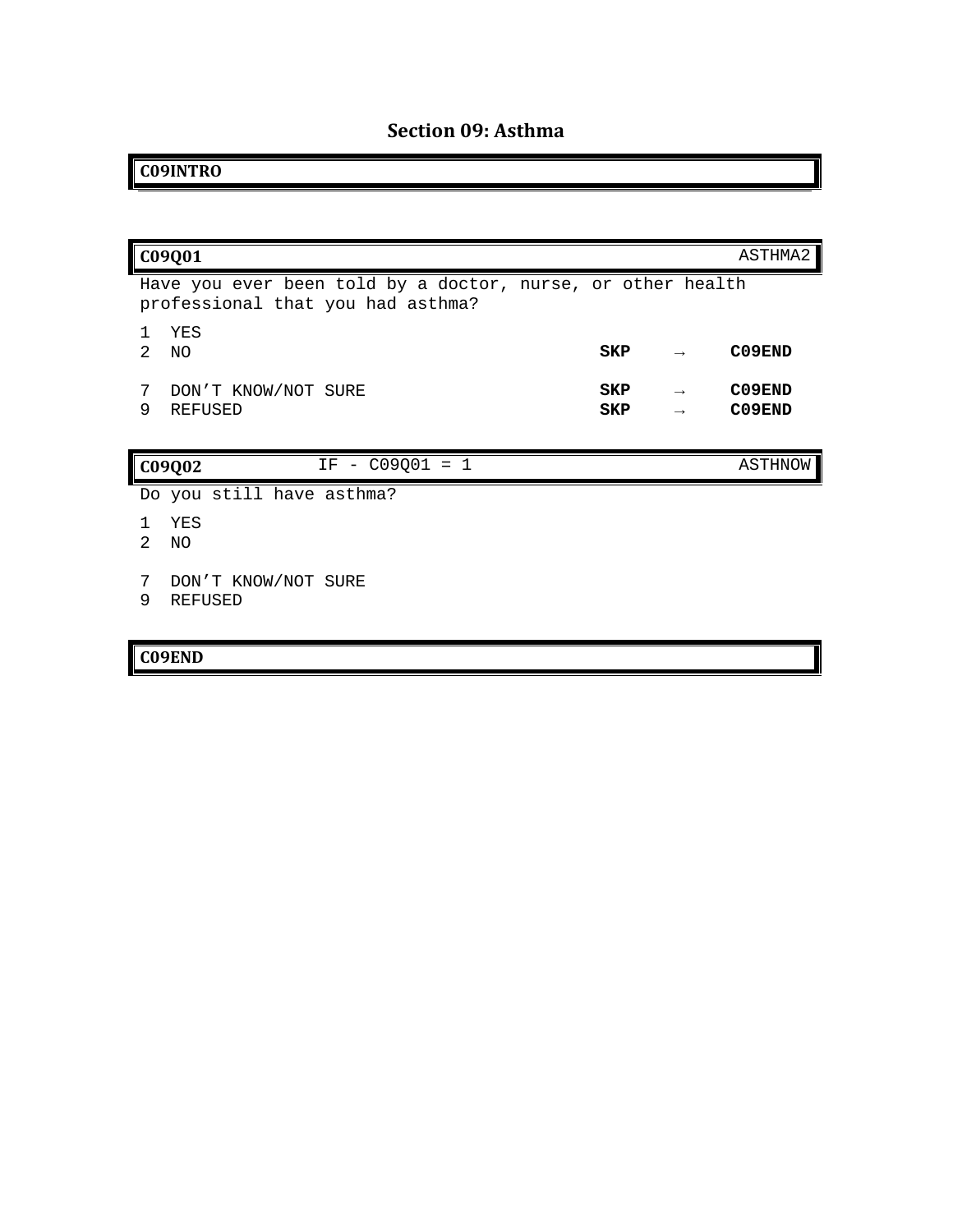# **Section 10: Disability**

### <span id="page-25-0"></span>**C10INTRO**

|               | C <sub>10</sub> Q <sub>01</sub>                                                                     | QLACTLM2 |
|---------------|-----------------------------------------------------------------------------------------------------|----------|
|               | The following questions are about health problems or impairments<br>you may have.                   |          |
|               | Are you limited in any way in any activities because of physical,<br>mental, or emotional problems? |          |
| $\mathcal{L}$ | YES<br>NO.                                                                                          |          |
| 9             | DON'T KNOW/NOT SURE<br>REFUSED                                                                      |          |

**C10Q02** USEEQUIP

Do you now have any health problem that requires you to use special equipment, such as a cane, a wheelchair, a special bed, or a special telephone?

NOTE: INCLUDE OCCASIONAL USE OR USE IN CERTAIN CIRCUMSTANCES.

- 1 YES
- 2 NO
- 7 DON'T KNOW/NOT SURE
- 9 REFUSED

**C10END**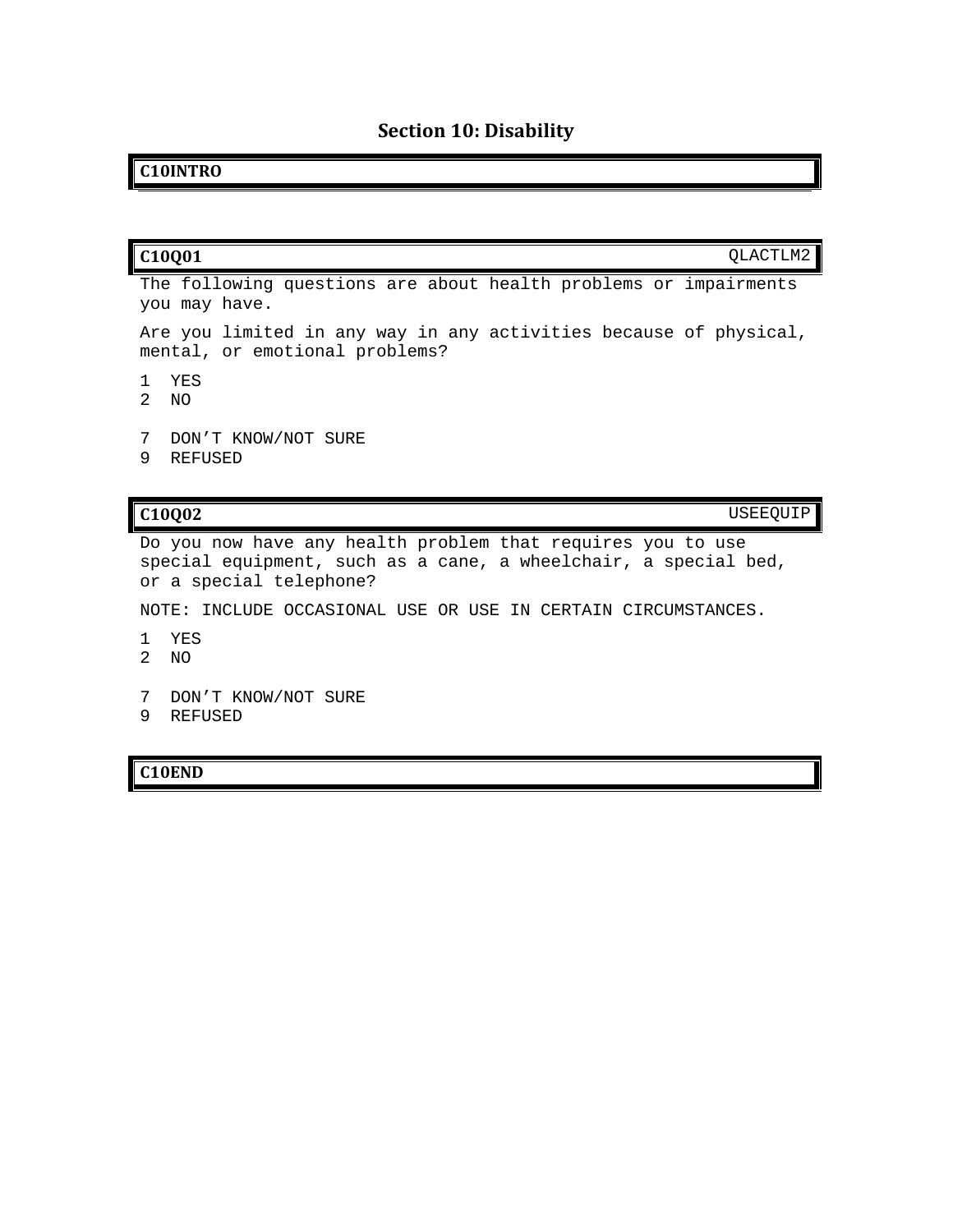# **State Added 08: Disability**

<span id="page-26-0"></span>**ND08INTRO** IF - C10Q01 = 1 OR C10Q02 = 1

| <b>ND08Q01</b>                                                                                                                                                                                                                                                              | PRIMDIS |
|-----------------------------------------------------------------------------------------------------------------------------------------------------------------------------------------------------------------------------------------------------------------------------|---------|
| What is your primary impairment or health problem?                                                                                                                                                                                                                          |         |
| INTERVIEWER NOTE: CHOOSE ONLY ONE                                                                                                                                                                                                                                           |         |
| Cardiovascular<br>01<br>02<br>Diabetes<br>03<br>Cancer<br>Mental health<br>04<br>05<br>Vision or hearing<br>06<br>Physical Disability<br>07<br>Cognitive, intellectual or learning<br>disability<br>Traumatic brain injury<br>08<br>09<br>Multiple sclerosis<br>10<br>Other |         |
| 77<br>DON'T KNOW/NOT SURE<br>99<br><b>REFUSED</b>                                                                                                                                                                                                                           |         |
| <b>ND08Q02</b>                                                                                                                                                                                                                                                              | NOCARE  |
| Was there a time in the past 12 months when you needed medical                                                                                                                                                                                                              |         |

Was there a time in the past 12 months when you needed medical care, but could not get it? YES

| 2 | NO.                   | SKP | $\rightarrow$ | ND08END |
|---|-----------------------|-----|---------------|---------|
|   | 7 DON'T KNOW/NOT SURE | SKP | $\rightarrow$ | ND08END |
|   | 9 REFUSED             | SKP | $\rightarrow$ | ND08END |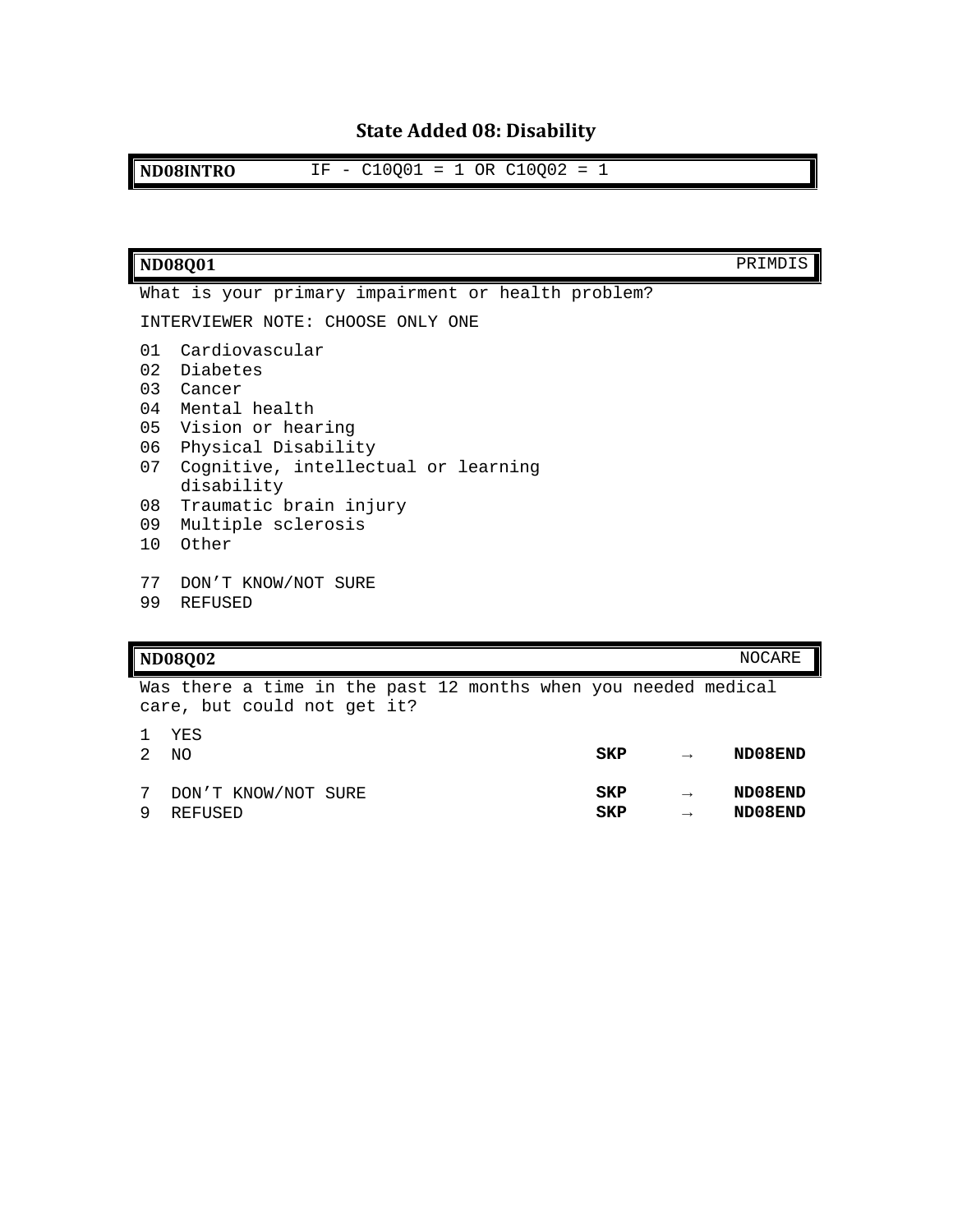| <b>ND08Q03</b>                               | $IF - ND08002 = 1$                                                                                                                                                                                                                                                                          | NOCAREWY |  |  |  |
|----------------------------------------------|---------------------------------------------------------------------------------------------------------------------------------------------------------------------------------------------------------------------------------------------------------------------------------------------|----------|--|--|--|
|                                              | What is the main reason you could not get medical care?                                                                                                                                                                                                                                     |          |  |  |  |
| READ ONLY IF NECESSARY                       |                                                                                                                                                                                                                                                                                             |          |  |  |  |
| CHOOSE ONLY ONE                              |                                                                                                                                                                                                                                                                                             |          |  |  |  |
| 01<br>02<br>03<br>04<br>05<br>07<br>08<br>10 | Distance to medical provider<br>Long wait for appointment<br>No child care<br>No transportation<br>No personal care assistant available<br>06 Language barrier<br>Lack of accessibility to<br>building/offices<br>Negative public attitudes<br>09 Insufficient financial resources<br>Other |          |  |  |  |
| 77<br>99                                     | DON'T KNOW/NOT SURE<br><b>REFUSED</b>                                                                                                                                                                                                                                                       |          |  |  |  |

# **ND08END**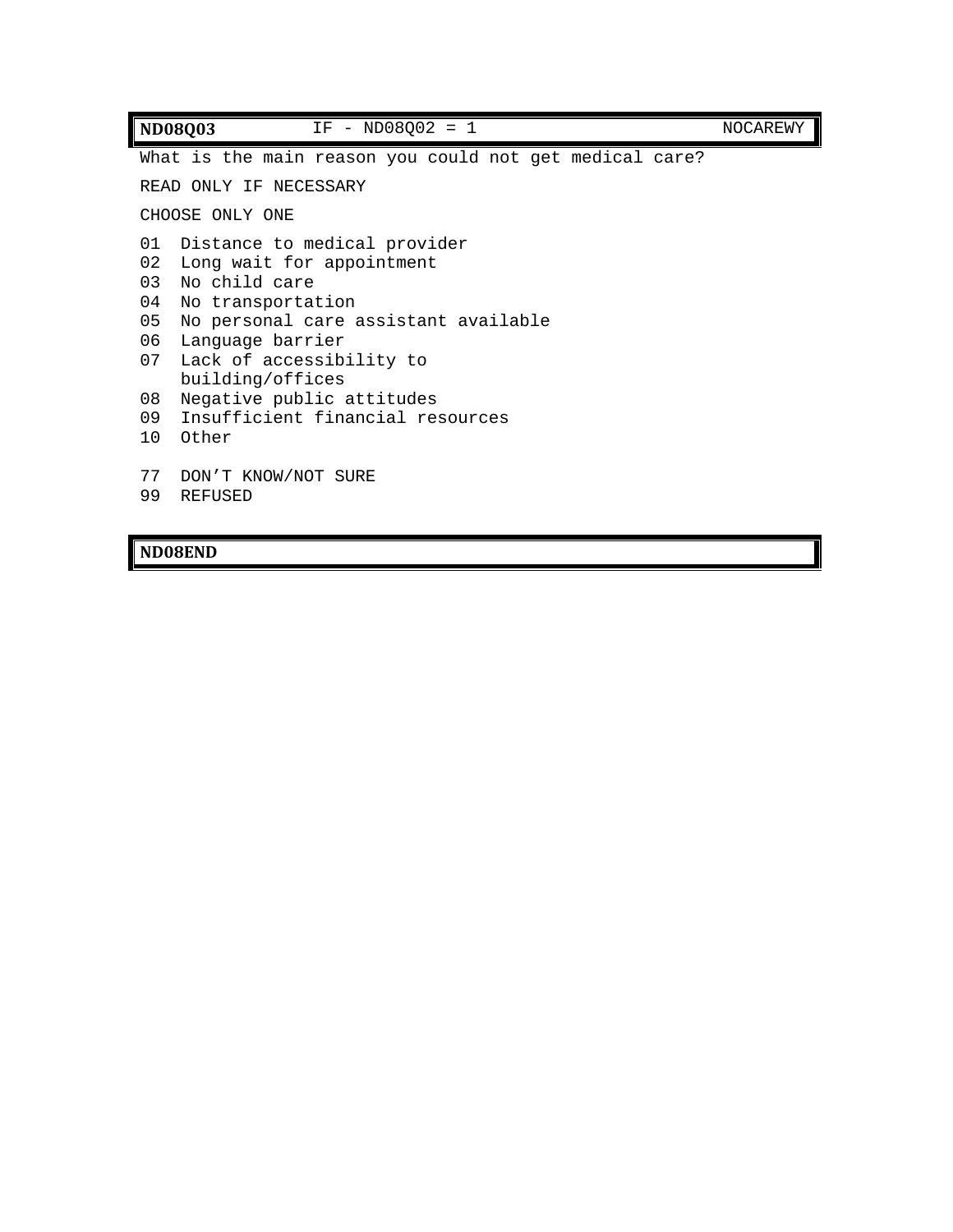# **Section 11: Tobacco Use**

# <span id="page-28-0"></span>**C11INTRO**

|                | C11Q01                                                           |            |               | SMOKE100         |
|----------------|------------------------------------------------------------------|------------|---------------|------------------|
|                | Have you smoked at least 100 cigarettes in your entire life?     |            |               |                  |
|                | INTERVIEWER NOTE: 5 PACKS = 100 CIGARETTES                       |            |               |                  |
| 1              | YES                                                              |            |               |                  |
| $\mathfrak{D}$ | <b>NO</b>                                                        | <b>SKP</b> | $\rightarrow$ | C11Q05           |
| 7              | DON'T KNOW/NOT SURE                                              | SKP        | $\rightarrow$ | C11Q05           |
| 9              | <b>REFUSED</b>                                                   | <b>SKP</b> |               | C11Q05           |
|                |                                                                  |            |               |                  |
|                | $IF - C11Q01 = 1$<br>C11Q02                                      |            |               | SMOKDAY2         |
|                | Do you now smoke cigarettes every day, some days, or not at all? |            |               |                  |
| 1              | Everyday                                                         |            |               |                  |
| 2<br>3         | Somedays<br>Not at all                                           | SKP        | $\rightarrow$ | C11Q04           |
|                |                                                                  |            |               |                  |
| 7<br>9         | DON'T KNOW/NOT SURE<br><b>REFUSED</b>                            | SKP<br>SKP |               | C11Q05<br>C11Q05 |
|                |                                                                  |            |               |                  |
|                |                                                                  |            |               |                  |
|                | $IF - C11002 = 1 OR C11002 = 2$<br>C11003                        |            |               | STOPSMK2         |
|                | During the past 12 months, have you stopped smoking for one day  |            |               |                  |
| or             | longer because you were trying to quit smoking?                  |            |               |                  |
| 1              | YES                                                              | <b>SKP</b> |               | C11Q05           |
| $\mathfrak{D}$ | N <sub>O</sub>                                                   | <b>SKP</b> | $\rightarrow$ | C11Q05           |
| 7              | DON'T KNOW/NOT SURE                                              | SKP        |               | C11Q05           |
| 9              | <b>REFUSED</b>                                                   | <b>SKP</b> | $\rightarrow$ | C11Q05           |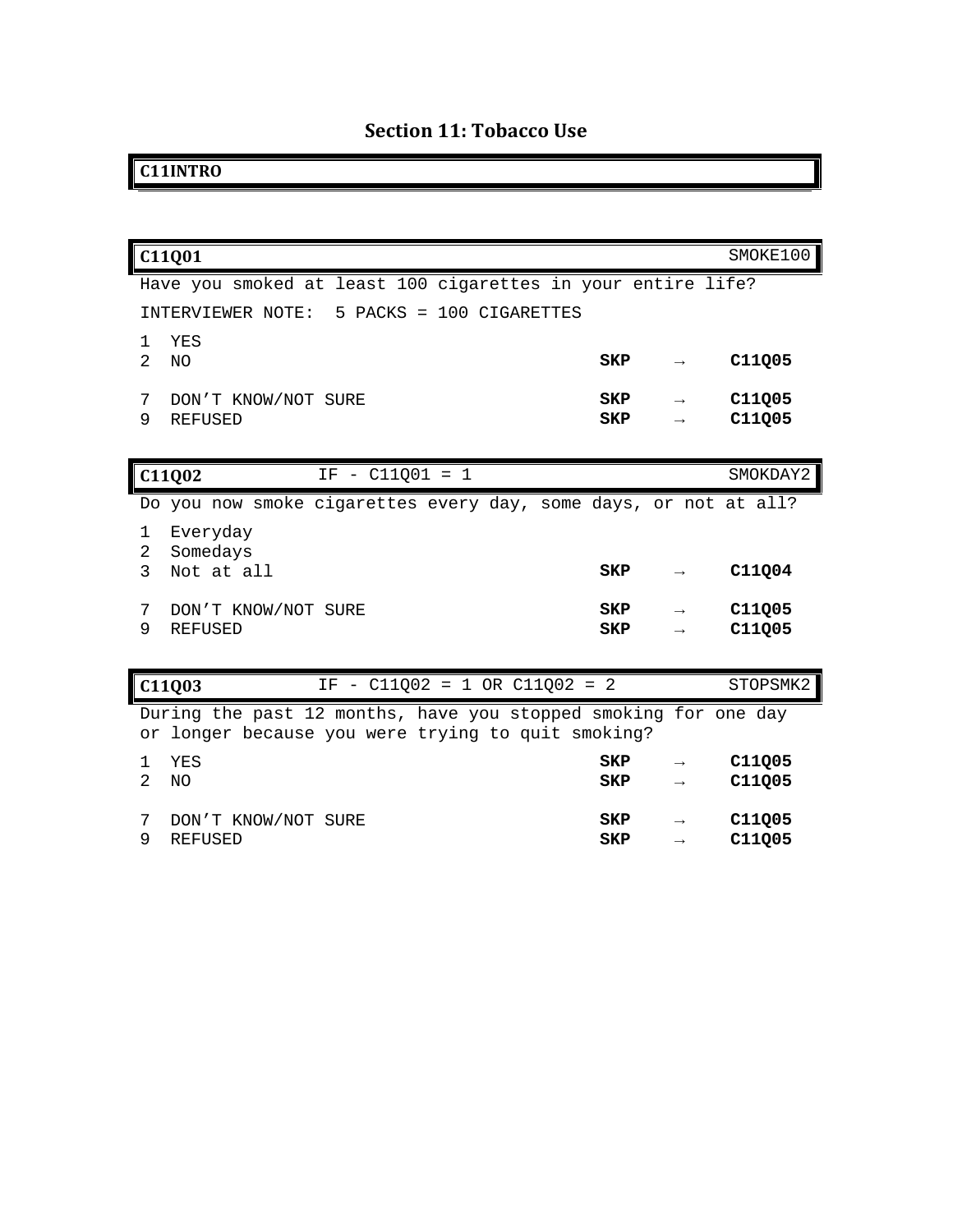| C11Q04 | $IF - C11002 = 3$                                                 | LASTSMK1 |
|--------|-------------------------------------------------------------------|----------|
|        | How long has it been since you last smoked cigarettes regularly?  |          |
| 01     | Within the past month (less than 1<br>month ago)                  |          |
| 02     | Within the past 3 months (1 month but<br>less than 3 months ago)  |          |
| 03     | Within the past 6 months (3 months<br>but less than 6 months ago) |          |
| 04     | Within the past year (6 months but<br>less than 1 year ago)       |          |
| 05     | Within the past 5 years (1 year but<br>less than 5 years ago)     |          |
| 06     | Within the past 10 years (5 years but<br>less than 10 years ago)  |          |
| 07     | 10 years or more                                                  |          |
| 08     | Never smoked regularly                                            |          |
| 77     | DON'T KNOW/NOT SURE                                               |          |
| 99     | <b>REFUSED</b>                                                    |          |

### **C11Q05** USENOW3

Do you currently use chewing tobacco, snuff, or snus every day, some days, or not at all?

**Snus (rhymes with 'goose')** NOTE: SNUS (SWEDISH FOR SNUFF) IS A MOIST SMOKELESS TOBACCO, USUALLY SOLD IN SMALL POUCHES THAT ARE PLACED UNDER THE LIP AGAINST THE GUM.

- 1 Everyday
- 2 Some days
- 3 Not at all
- 7 DON'T KNOW/NOT SURE
- 9 REFUSED

### **C11END**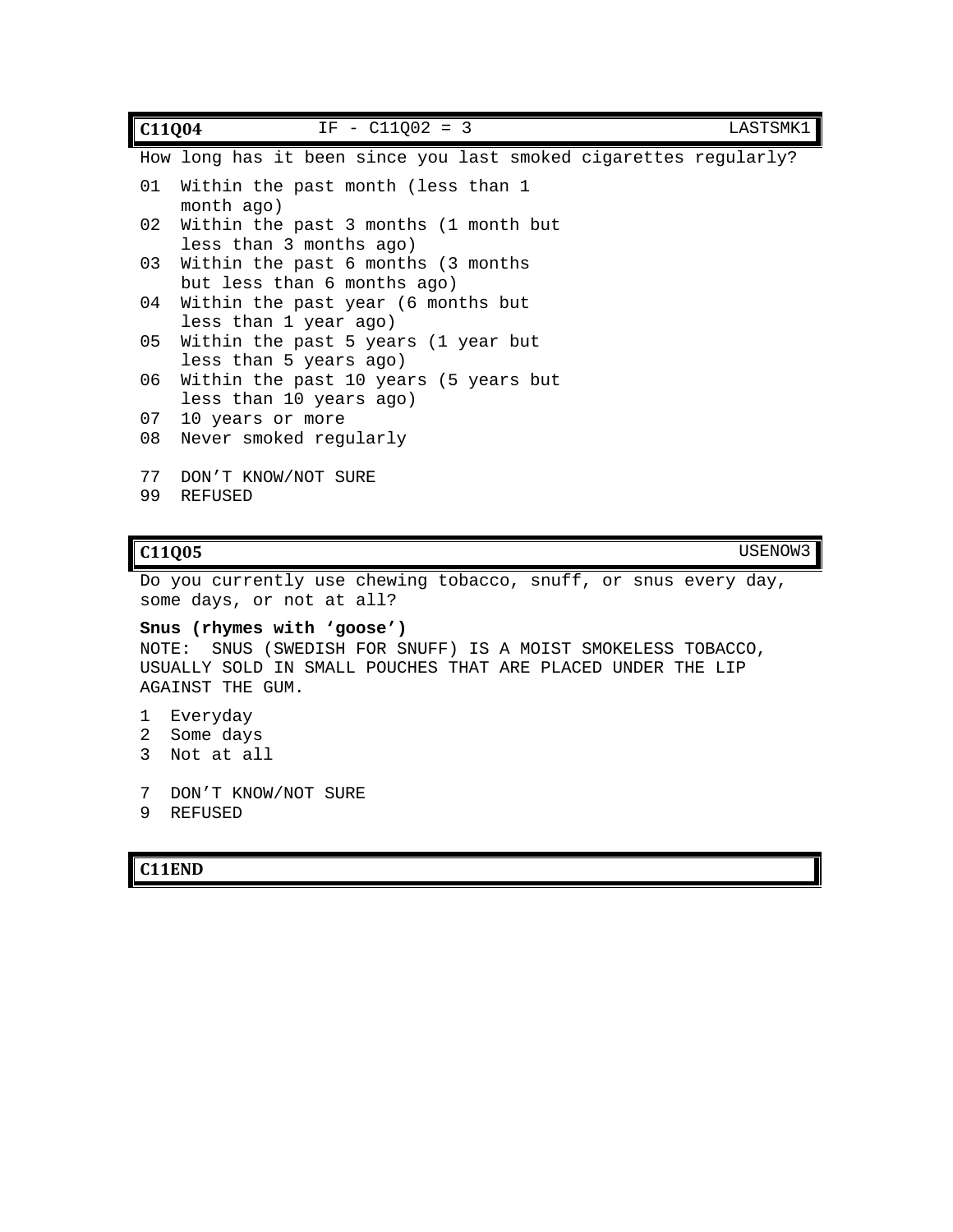# **Section 12: Demographics**

### <span id="page-30-0"></span>**C12INTRO**

| C12Q01                           |                                       | AGE      |
|----------------------------------|---------------------------------------|----------|
|                                  | What is your age?                     |          |
|                                  | YEARS                                 |          |
| 07<br>09                         | DON'T KNOW/NOT SURE<br><b>REFUSED</b> |          |
| C12Q02                           |                                       | HISPANC2 |
|                                  | Are you Hispanic or Latino?           |          |
| YES<br>1<br>$\mathfrak{D}$<br>NO |                                       |          |
| 7<br>9                           | DON'T KNOW/NOT SURE<br><b>REFUSED</b> |          |

#### **C12Q03** MRACE

Which one or more of the following would you say is your race? (CHECK ALL THAT APPLY) PLEASE READ: 1 White 2 Black or African American 3 Asian 4 Native Hawaiian or Other Pacific Islander 5 American Indian or Alaska Native Or 6 Other [Specify} 8 NO ADDITIONAL CHOICES 7 DON'T KNOW/NOT SURE 9 REFUSED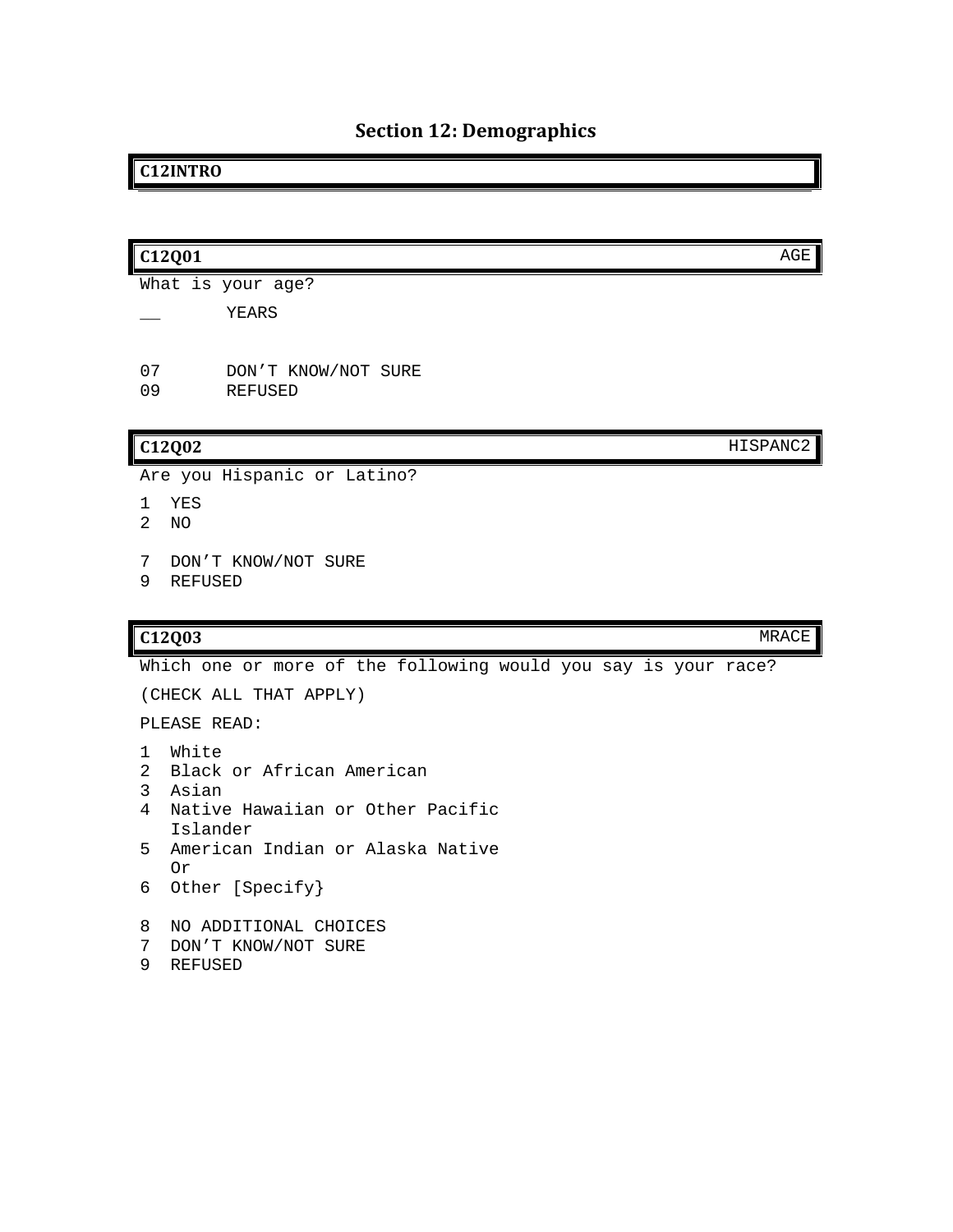#### **C12Q04** IF – C12Q03 = MORE THAN 1 RESPONSE ORACE2

Which one of these groups would you say best represents your race?

PLEASE READ:

- 1 White
- 2 Black or African American
- 3 Asian
- 4 Native Hawaiian or Other Pacific Islander
- 5 American Indian or Alaska Native Or
- 6 Other [Specify}
- 7 DON'T KNOW/NOT SURE
- 9 REFUSED

**C12Q05** VETERAN2

Have you ever served on active duty in the United States Armed Forces, either in the regular military or in a National Guard or military reserve unit? Active duty does not include training for the Reserves or National Guard, but DOES include activation, for example, the Persian Gulf War.

- 1 Yes, now on active duty
- 2 Yes, on active duty during the last 12 months, but not now
- 3 Yes, on active duty in the past, but not during the last 12months
- 4 No, training for Reserves or National Guard only
- 5 No, never served in the military
- 7 DON'T KNOW/NOT SURE
- 9 REFUSED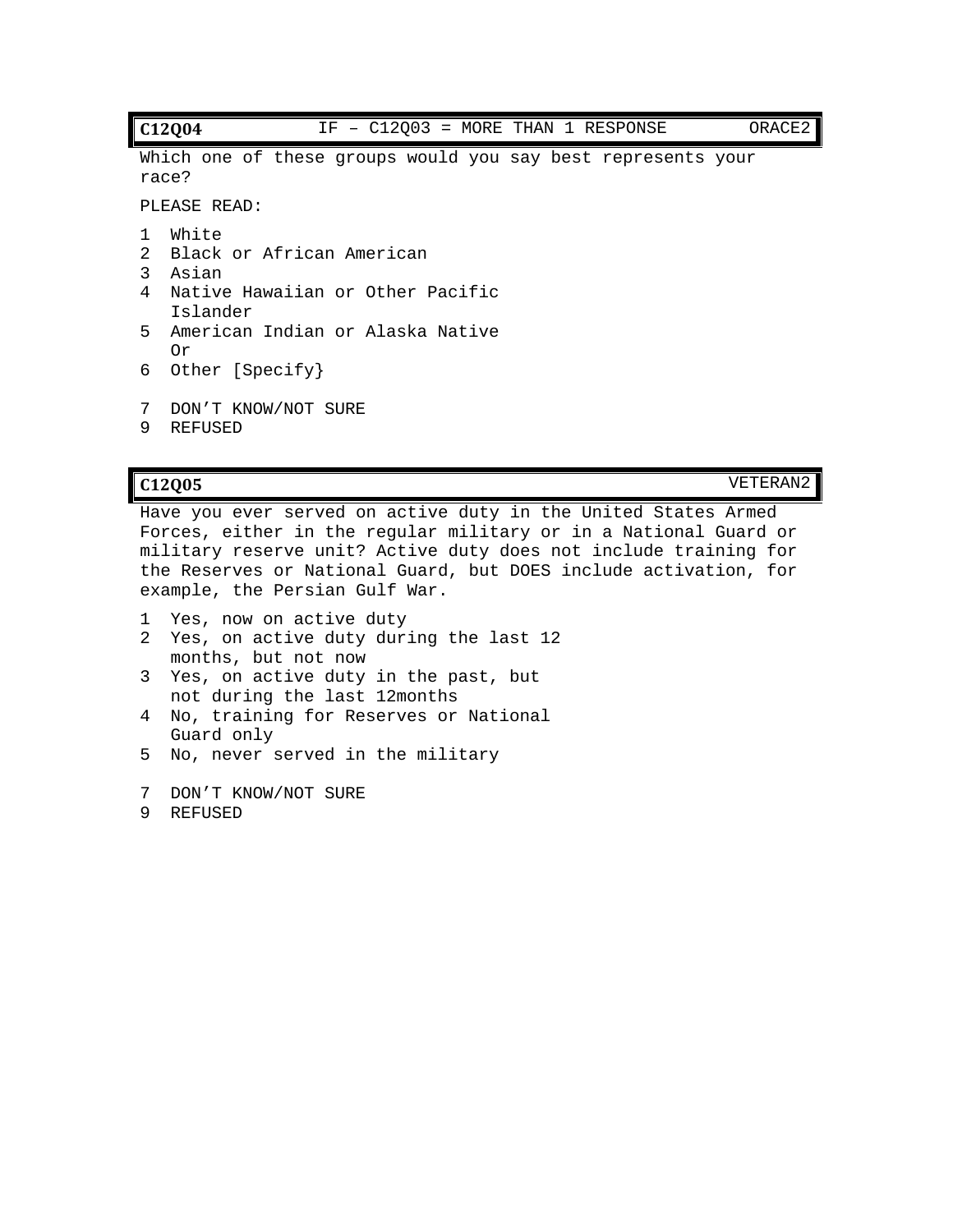Are you…?

PLEASE READ:

- 1 Married
- 2 Divorced
- 3 Widowed
- 4 Separated
- 5 Never married Or
- 6 A member of an unmarried couple

```
9 REFUSED
```
**C12Q07** CHILDREN

How many children less than 18 years of age live in your household?

- \_\_ NUMBER OF CHILDREN
- 88 NONE<br>99 REFU
- **REFUSED**

**C12Q08** EDUCA

What is the highest grade or year of school you completed?

READ ONLY IF NECESSARY:

- 1 Never attended school or only attended kindergarten
- 2 Grades 1 through 8 (Elementary)
- 3 Grades 9 through 11 (Some high school)
- 4 Grade 12 or GED (High school graduate)
- 5 College 1 year to 3 years (Some college or technical school)
- 6 College 4 years or more (College graduate)
- 9 REFUSED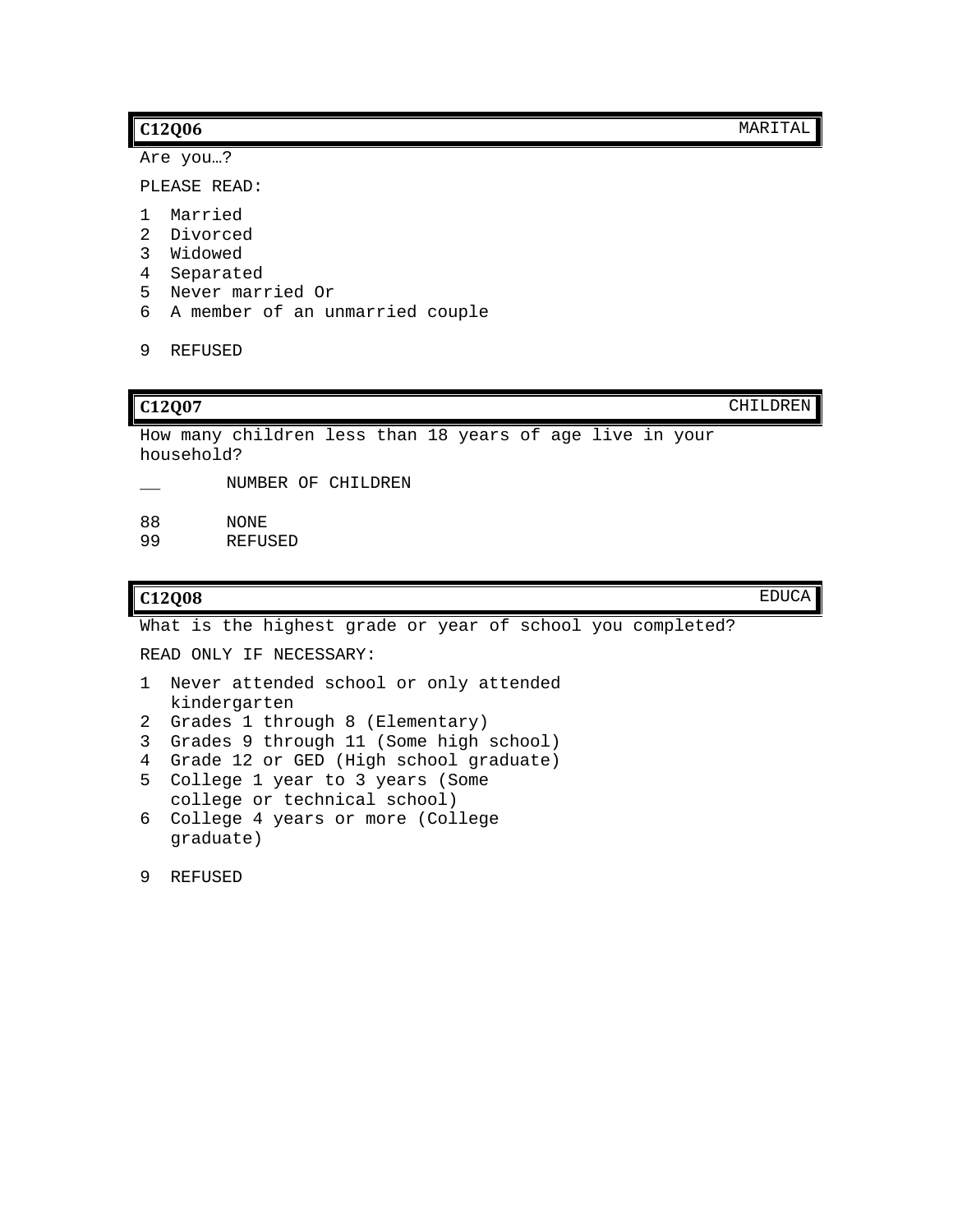#### **C12Q09** EMPLOY

Are you currently…?

PLEASE READ:

 Employed for wages Self-employed Out of work for more than 1 year Out of work for less than 1 year A Homemaker A Student Retired Or Unable to work

99 REFUSED

**C12Q10** INCOME2

Is your annual household income from all sources: INTERVIEWER NOTE: IF RESPONDENT REFUSES ANY INCOME LEVEL, CODE AS "99" REFUSED READ ONLY IF NECESSARY 01 Less than \$10,000 02 Less than \$15,000 (\$10,000 to less than \$15,000) 03 Less than \$20,000 (\$15,000 to less than \$20,000) 04 Less than \$25,000 (\$20,000 to less than \$25,000) 05 Less than \$35,000 (\$25,000 to less than \$35,000) 06 Less than \$50,000 (\$35,000 to less than \$50,000) 07 Less than \$75,000 (\$50,000 to less than \$75,000) 08 \$75,000 or more 77 DON'T KNOW/NOT SURE

99 REFUSED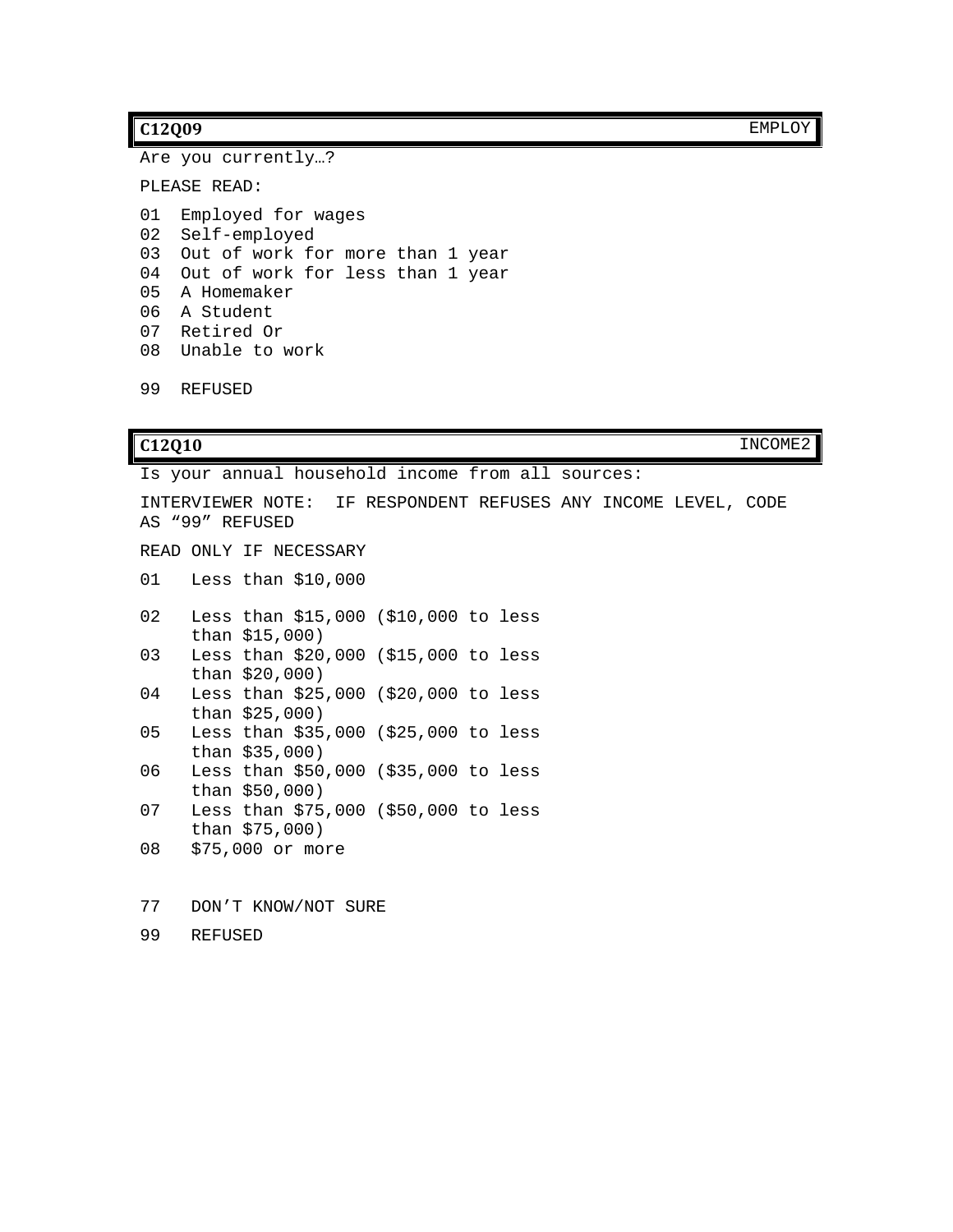|              | About how much do you weigh without shoes?                     |  |         |
|--------------|----------------------------------------------------------------|--|---------|
|              | NOTE: IF RESPONDENT ANSWERS IN METRICS, PUT "9" IN COLUMN 122. |  |         |
|              | ROUND FRACTIONS UP                                             |  |         |
|              | WEIGHT                                                         |  |         |
| 7777<br>9999 | DON'T KNOW/NOT SURE<br>REFUSED                                 |  |         |
| C12Q12       |                                                                |  | HEIGHT3 |
|              | About how tall are you without shoes?                          |  |         |

**C12Q11** WEIGHT2

NOTE: IF RESPONDENT ANSWERS IN METRICS, PUT "9" IN COLUMN 126. ROUND FRACTIONS DOWN  $\_$ / $\_$  HEIGHT

77/77 DON'T KNOW/NOT SURE 99/99 REFUSED

### **C12Q13** CTYCODE

What county do you live in?

FIPS COUNTY CODE

777 DON'T KNOW/NOT SURE<br>999 REFUSED 999 REFUSED

What is your ZIP Code where you live?

\_\_\_\_\_ ZIP Code

77777 DON'T KNOW/NOT SURE

99999 REFUSED

**C12Q14** ZIPCODE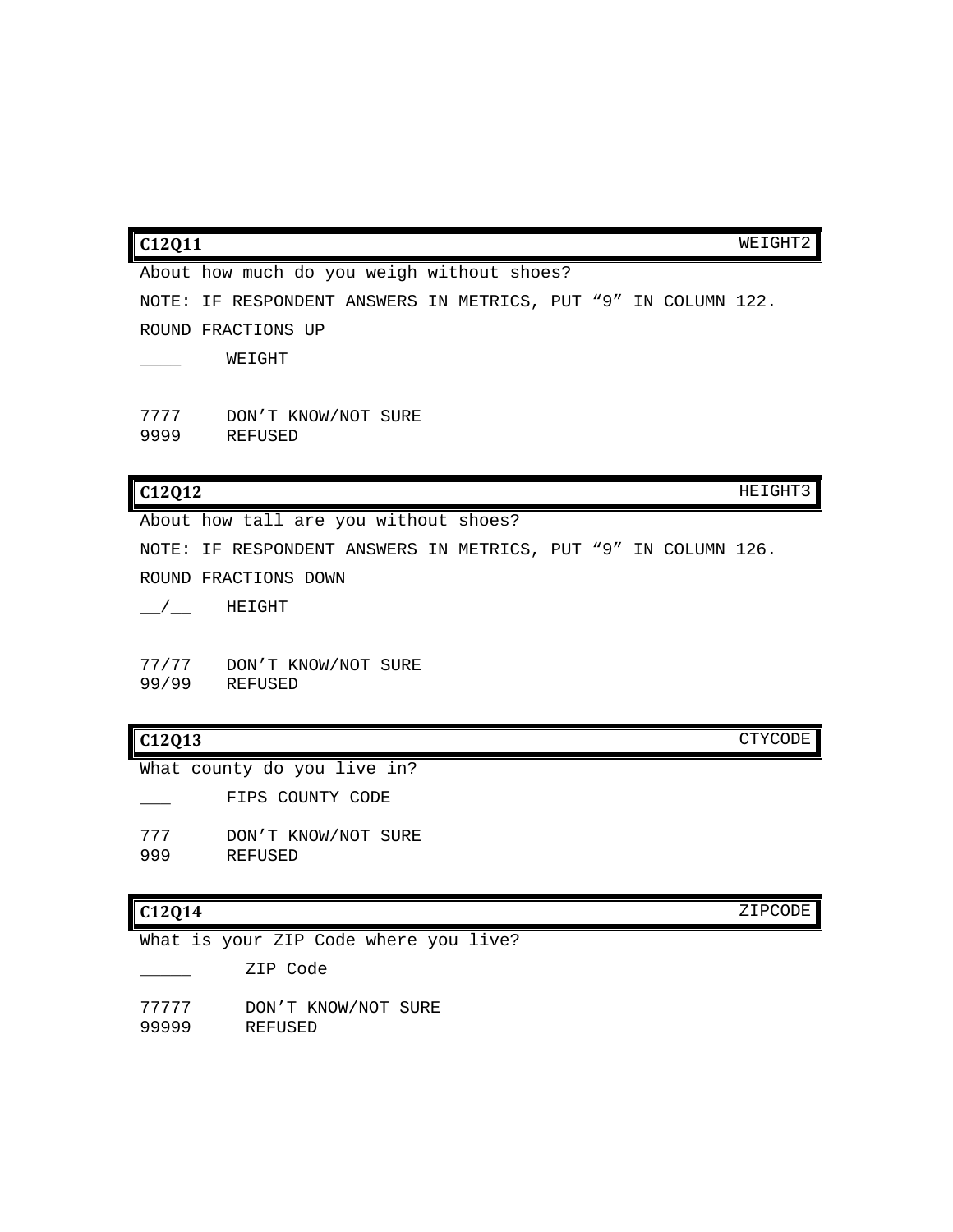| C12015<br>NUMHHOL2                                                                                                                                      |                                |                   |                                |                  |
|---------------------------------------------------------------------------------------------------------------------------------------------------------|--------------------------------|-------------------|--------------------------------|------------------|
| Do you have more than one telephone number in your household?<br>not include cell phones or numbers that are only used by a<br>computer or fax machine. |                                |                   |                                | Do               |
| 2                                                                                                                                                       | YES<br>NΟ                      | SKP               | $\rightarrow$                  | C12017           |
|                                                                                                                                                         | DON'T KNOW/NOT SURE<br>REFUSED | SKP<br><b>SKP</b> | $\rightarrow$<br>$\rightarrow$ | C12017<br>C12Q17 |

| C12016 |       | IF - $C12015 = 1$                                            | NUMPHON2 |
|--------|-------|--------------------------------------------------------------|----------|
|        |       | How many of these telephone numbers are residential numbers? |          |
|        | morel | Residential Telephone Numbers $[6 = 6$ or                    |          |

7 DON'T KNOW/NOT SURE<br>9 REFUSED

9 REFUSED

**C12Q17** TELSERV3

During the past 12 months, has your household been without landline telephone service for 1 week or more? Do not include interruptions of landline telephone service because of weather or natural disasters.

- 1 YES
- 2 NO
- 7 DON'T KNOW/NOT SURE
- 9 REFUSED

**[CELL PHONE QUESTIONS]**

| C12Q18A<br>CPDEM01 |                                                                                                                   |     |               |         |
|--------------------|-------------------------------------------------------------------------------------------------------------------|-----|---------------|---------|
|                    | Do you have a cell phone for personal use? Please include cell<br>phones used for both business and personal use. |     |               |         |
|                    |                                                                                                                   |     |               |         |
|                    | YES                                                                                                               | SKP | $\rightarrow$ | C12018C |
|                    | ΝO                                                                                                                |     |               |         |
|                    |                                                                                                                   |     |               |         |
|                    | DON'T KNOW/NOT SURE                                                                                               |     |               |         |
|                    | REFUSED                                                                                                           |     |               |         |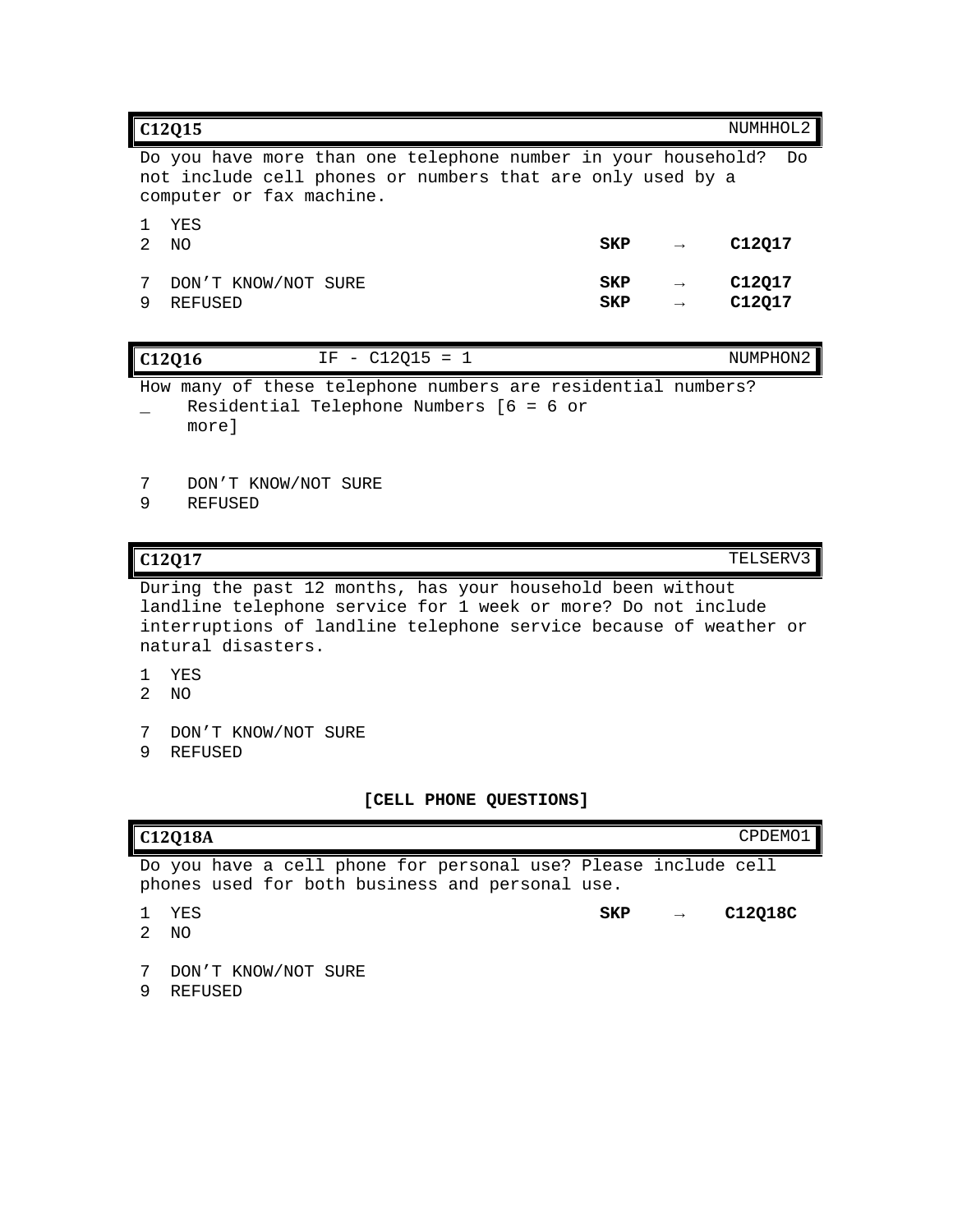| C12Q18B<br>IF - C12Q18A <> 1                                                                                                                                                             |                   |                                | CPDEMO2           |
|------------------------------------------------------------------------------------------------------------------------------------------------------------------------------------------|-------------------|--------------------------------|-------------------|
| Do you share a cell phone for personal use (at least one-third of<br>the time) with other adults?                                                                                        |                   |                                |                   |
| YES<br>1<br>$\overline{2}$<br>N <sub>O</sub>                                                                                                                                             | SKP<br>SKP        | $\rightarrow$<br>$\rightarrow$ | C12Q18D<br>C12Q19 |
| 7<br>DON'T KNOW/NOT SURE<br>9<br><b>REFUSED</b>                                                                                                                                          | SKP<br><b>SKP</b> |                                | C12Q19<br>C12Q19  |
| IF - C12Q18A = 1<br>C12Q18C                                                                                                                                                              |                   |                                | CPDEMO3           |
| Do you usually share this cell phone (at least one-third of the<br>time) with any other adults?                                                                                          |                   |                                |                   |
| YES<br>1<br>$\overline{a}$<br><b>NO</b>                                                                                                                                                  | SKP<br>SKP        | $\rightarrow$                  | C12Q18D<br>C12Q19 |
| 7<br>DON'T KNOW/NOT SURE<br>9<br><b>REFUSED</b>                                                                                                                                          | SKP<br>SKP        |                                | C12Q19<br>C12Q19  |
| IF - C12Q18A = 1 OR C12Q18B = 1<br>C12Q18D                                                                                                                                               |                   |                                | CPDEMO4           |
| Thinking about all the phone calls that you receive on your<br>landline and cell phone, what percent, between 0 and 100, are<br>received on your cell phone?<br>Enter Percent (1 to 100) |                   |                                |                   |
| 888<br><b>NONE</b><br>777<br>DON'T KNOW/NOT SURE<br>999<br><b>REFUSED</b>                                                                                                                |                   |                                |                   |
| C12Q19                                                                                                                                                                                   |                   |                                | SEX               |

Indicate sex of respondent. Ask only if necessary.

- 1 MALE **SKP → C12END**
- 2 FEMALE

| C12Q20 |  | IF - $C12Q19 = 2$ AND $C12Q01 \le 45$ |  |  |  | PREGNANT |
|--------|--|---------------------------------------|--|--|--|----------|
|--------|--|---------------------------------------|--|--|--|----------|

To your knowledge, are you now pregnant?

- 1 YES
- 2 NO
- 7 DON'T KNOW/NOT SURE
- 9 REFUSED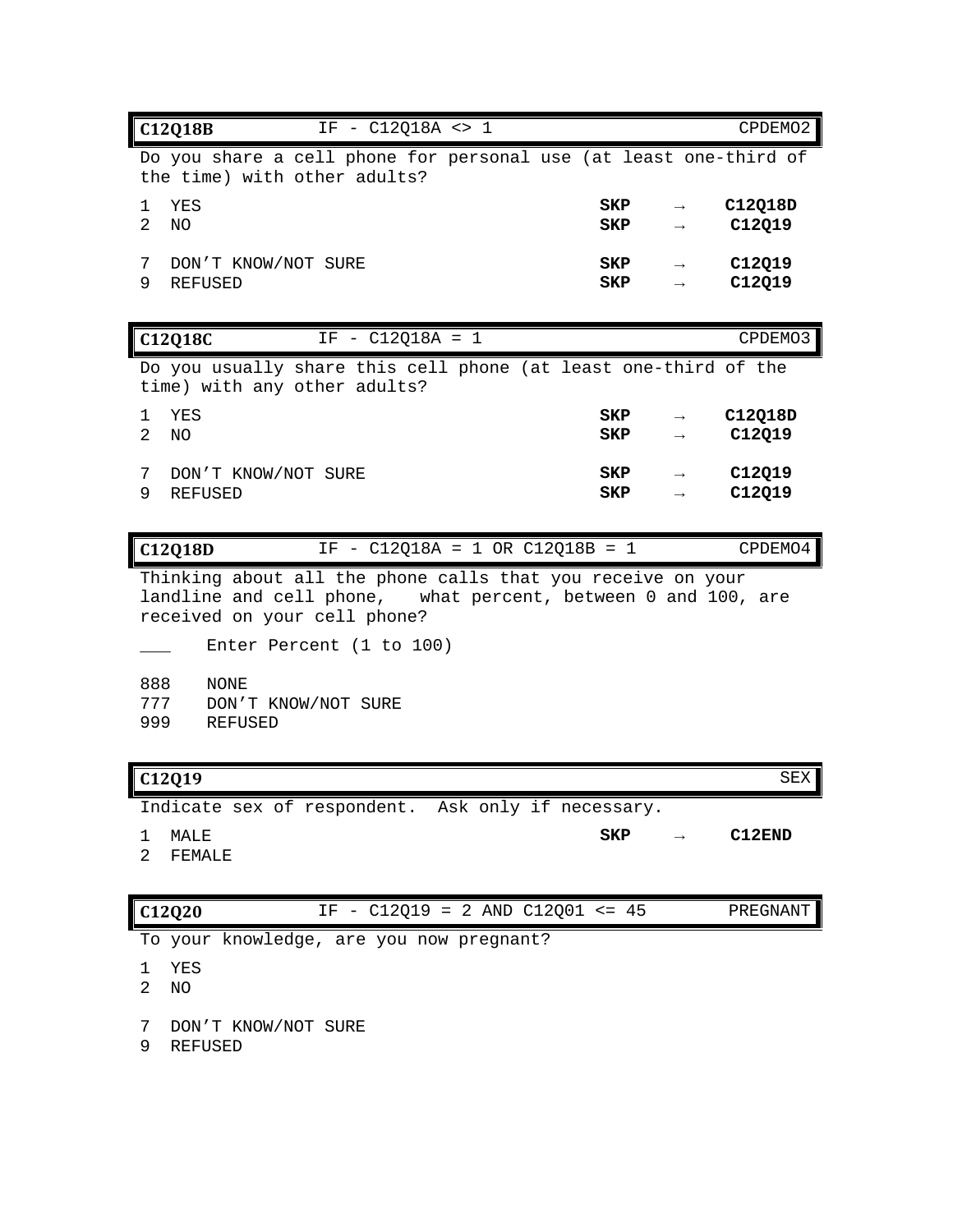**C12END**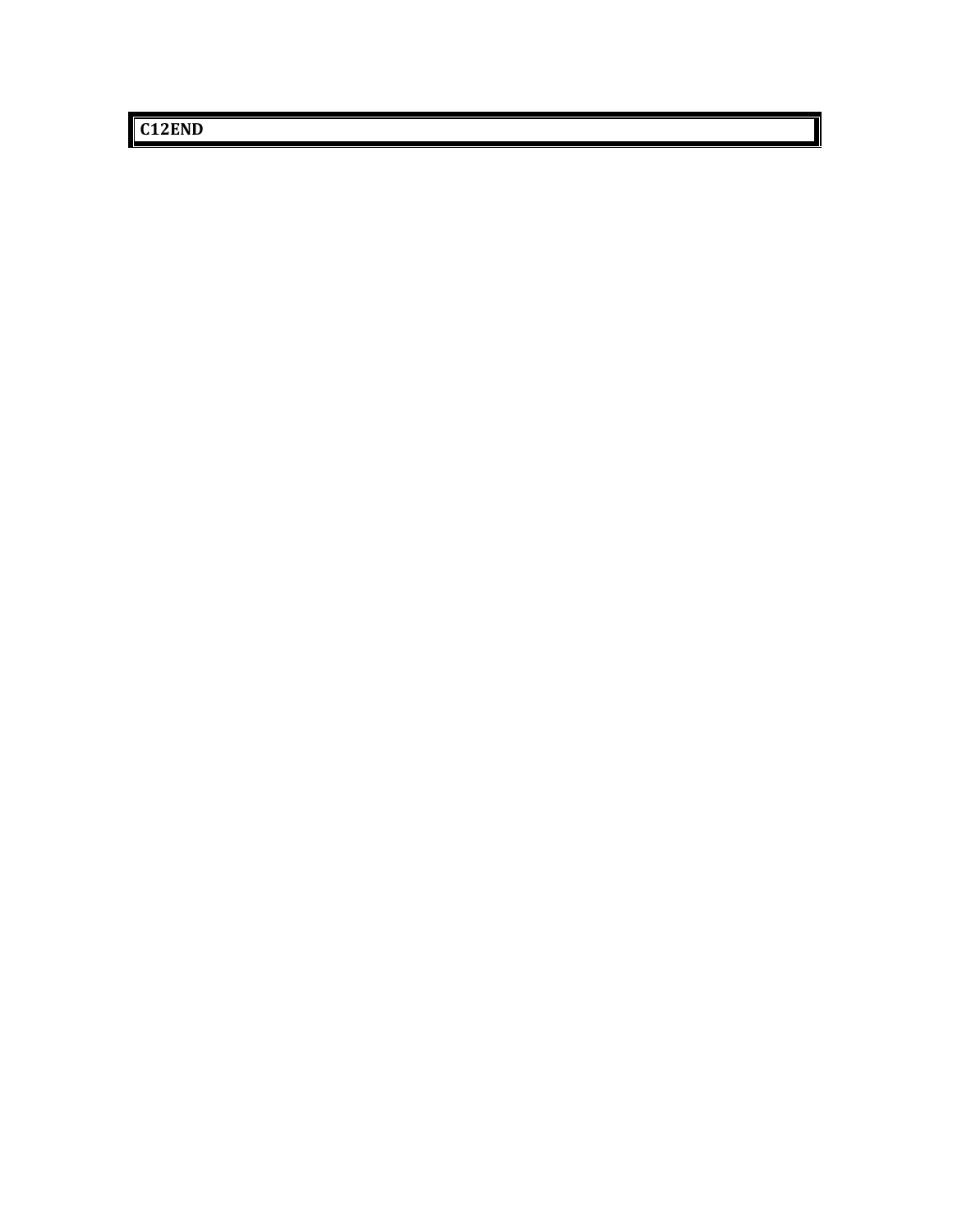# **Section 13: Alcohol Consumption**

### **C13INTRO**

| C13Q01                           |                                                                                                                                      |            | DRNKANY4         |
|----------------------------------|--------------------------------------------------------------------------------------------------------------------------------------|------------|------------------|
|                                  | During the past 30 days, have you had at least one drink of any<br>alcoholic beverage such as beer, wine, a malt beverage or liquor? |            |                  |
| YES<br>1.<br>$\mathcal{L}$<br>NΟ |                                                                                                                                      | SKP        | C13END           |
| 7<br>9                           | DON'T KNOW/NOT SURE<br><b>REFUSED</b>                                                                                                | SKP<br>SKP | C13END<br>C13END |
| C13Q02                           | $IF - C13001 = 1$                                                                                                                    |            | ALCDAY4          |
|                                  | During the past 30 days, how many days per week or per month did<br>you have at least one drink of any alcoholic beverage?           |            |                  |
| 1<br>$\overline{2}$              | __ Days per week<br>Days per month                                                                                                   |            |                  |
| 888<br>777<br>999                | No drinks in the past 30 days<br>DON'T KNOW/NOT SURE<br><b>REFUSED</b>                                                               | SKP        | C13END           |
| C13Q03                           | $-$ C13Q01 = 1 AND C13Q02 <> 888<br>ΙF                                                                                               |            | AVEDRNK2         |
|                                  |                                                                                                                                      |            |                  |

One drink is equivalent to a 12-ounce beer, a 5-ounce glass of wine, or a drink with one shot of liquor. During the past 30 days, on the days when you drank, about how many drinks did you drink on the average?

NOTE: A 40 OUNCE BEER WOULD COUNT AS 3 DRINKS, OR A COCKTAIL DRINK WITH 2 SHOTS WOULD COUNT AS 2 DRINKS.

- \_\_ Number of drinks
- 77 DON'T KNOW/NOT SURE<br>99 REFUSED
- **REFUSED**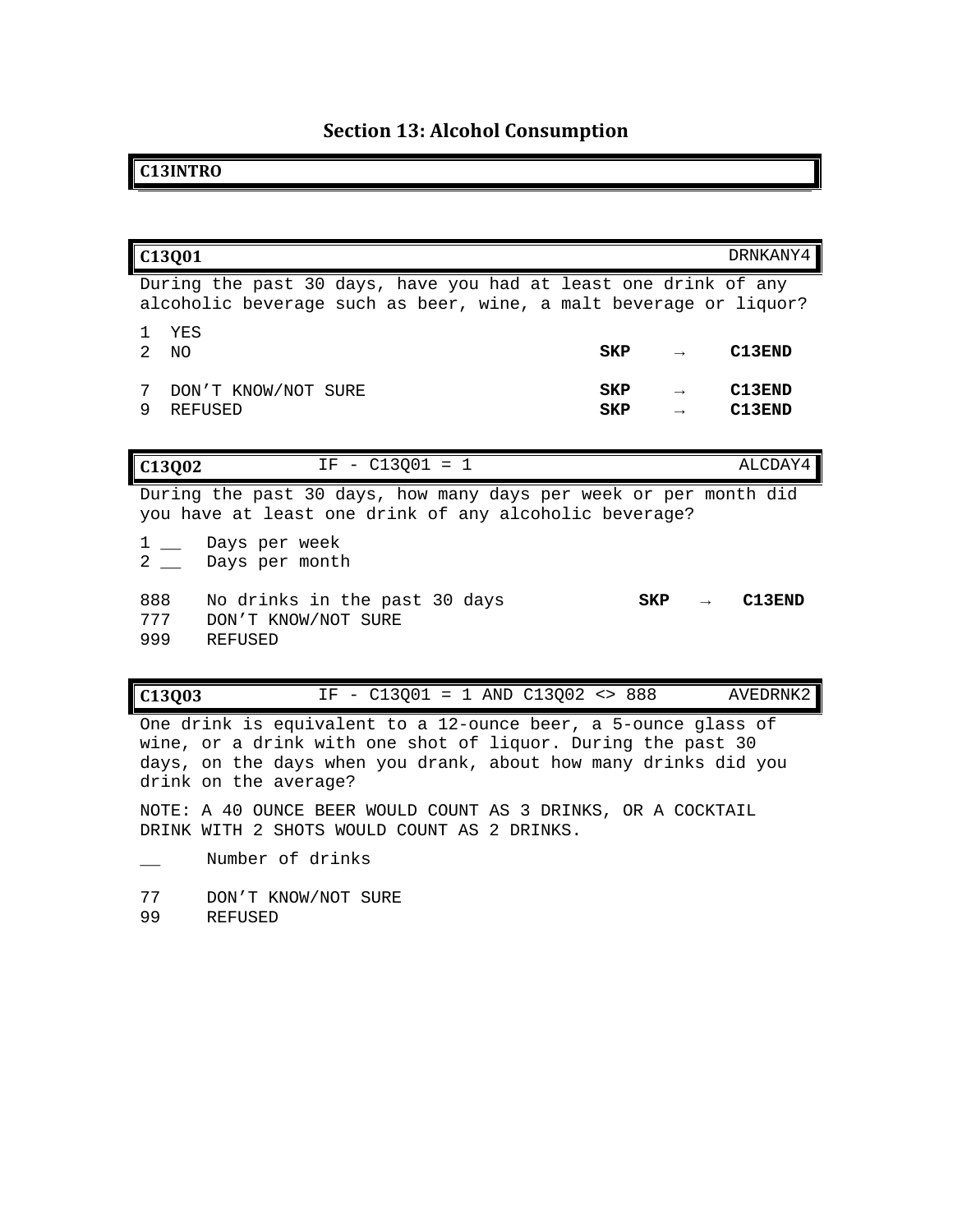| C13004         | IF - $C13001 = 1$ AND $C13002 \leq 888$<br>DRNK3GE5                                                                                                          |
|----------------|--------------------------------------------------------------------------------------------------------------------------------------------------------------|
|                | Considering all types of alcoholic beverages, how many times<br>during the past 30 days did you have [If C12Q19 = 1, 5, 4] or<br>more drinks on an occasion? |
|                | Number of times                                                                                                                                              |
| 88<br>77<br>99 | NONE<br>DON'T KNOW/NOT SURE<br>REFUSED                                                                                                                       |
| C13Q05         | IF - $C13Q01 = 1$ AND $C13Q02 \Leftrightarrow 888$<br><b>MAXDRNKS</b>                                                                                        |
|                | During the past 30 days, what is the largest number of drinks you<br>had on any occasion?                                                                    |
|                | Number of drinks                                                                                                                                             |

- 77 DON'T KNOW/NOT SURE
- 99 REFUSED

# **C13END**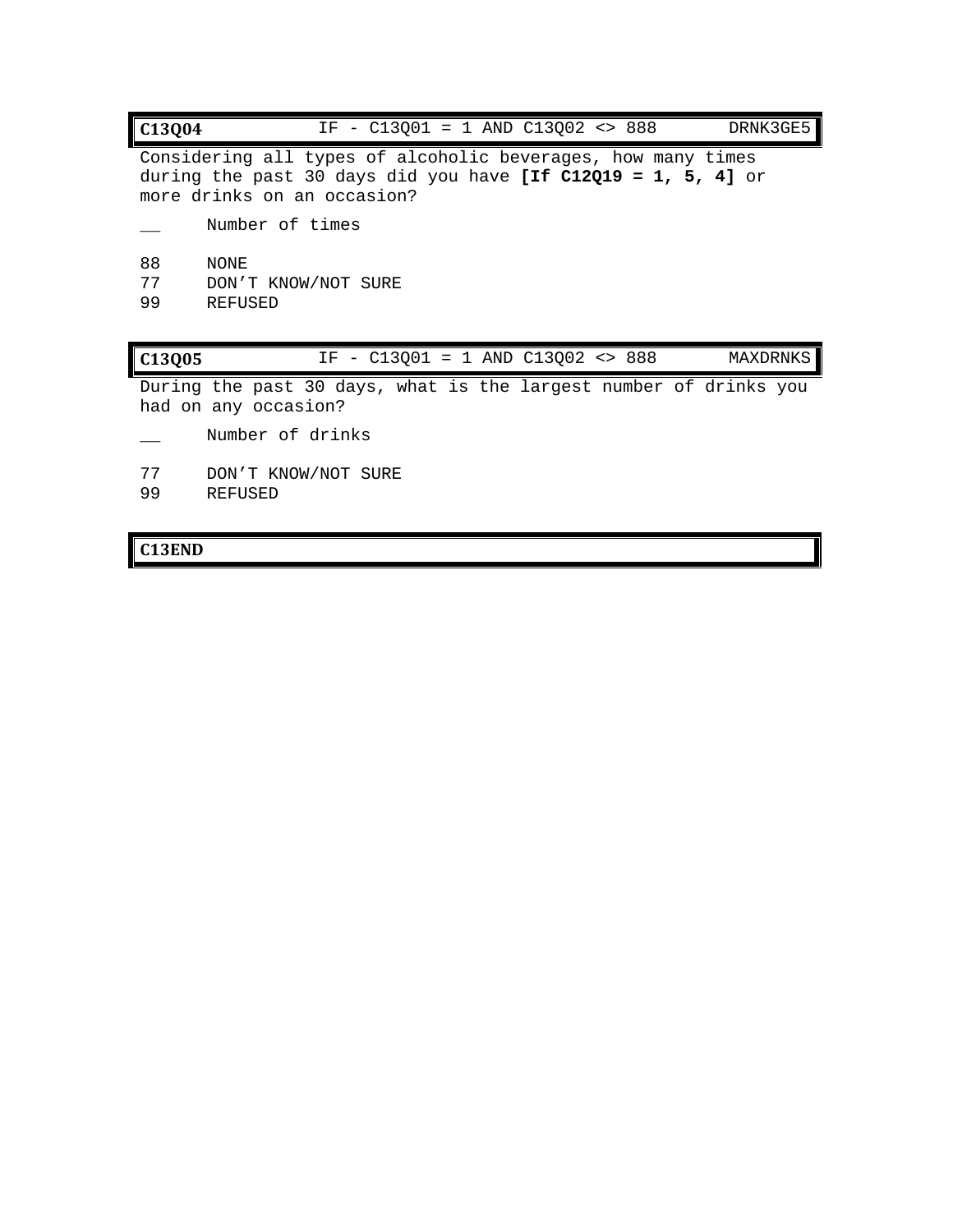## **Module 31: Novel H1N1 Adult Immunization**

(Through June 2010)

| M31001             |                                                                                                                                                                                                                                                                                                                                                                                                                                                                                                                     |            |               | H1N1AV01         |
|--------------------|---------------------------------------------------------------------------------------------------------------------------------------------------------------------------------------------------------------------------------------------------------------------------------------------------------------------------------------------------------------------------------------------------------------------------------------------------------------------------------------------------------------------|------------|---------------|------------------|
| nose.              | There are currently vaccines available for two kinds of flu --<br>the seasonal flu, and the 2009 H1N1 flu.<br>I will first ask you<br>questions about vaccination forH1N1 flu, which is sometimes<br>called swine flu or pandemic flu, and then ask you questions<br>about vaccination for seasonal flu.<br>There are two ways to get the H1N1 flu vaccination.<br>shot in the arm and the other is a spray, mist or drop in the<br>Since September, 2009, have you been vaccinated either way for<br>the H1N1 flu? |            |               | One is a         |
| $\mathbf{1}$<br>2  | YES<br>NO.                                                                                                                                                                                                                                                                                                                                                                                                                                                                                                          | SKP        |               | C14Q01           |
| 7<br>9             | DON'T KNOW/NOT SURE<br><b>REFUSED</b>                                                                                                                                                                                                                                                                                                                                                                                                                                                                               | SKP<br>SKP | $\rightarrow$ | C14Q01<br>C14Q01 |
| M31Q02             | $IF - M31Q01 = 1$                                                                                                                                                                                                                                                                                                                                                                                                                                                                                                   |            |               | H1N1AV02         |
|                    | During what month did you receive your H1N1 flu vaccine?                                                                                                                                                                                                                                                                                                                                                                                                                                                            |            |               |                  |
|                    | Month                                                                                                                                                                                                                                                                                                                                                                                                                                                                                                               |            |               |                  |
| 77                 | DON'T KNOW/NOT SURE                                                                                                                                                                                                                                                                                                                                                                                                                                                                                                 |            |               |                  |
| 99                 | <b>REFUSED</b>                                                                                                                                                                                                                                                                                                                                                                                                                                                                                                      |            |               |                  |
| M31Q03             | IF - M31Q01 = 1                                                                                                                                                                                                                                                                                                                                                                                                                                                                                                     |            |               | H1N1AV03         |
|                    | Was this a shot or was it a vaccine sprayed in the nose?                                                                                                                                                                                                                                                                                                                                                                                                                                                            |            |               |                  |
| 1<br>$\mathcal{L}$ | Flu shot<br>Flu Nasal Spray (spray, mist or drop in<br>the nose)                                                                                                                                                                                                                                                                                                                                                                                                                                                    |            |               |                  |
| 7<br>9             | DON'T KNOW/NOT SURE<br>REFUSED                                                                                                                                                                                                                                                                                                                                                                                                                                                                                      |            |               |                  |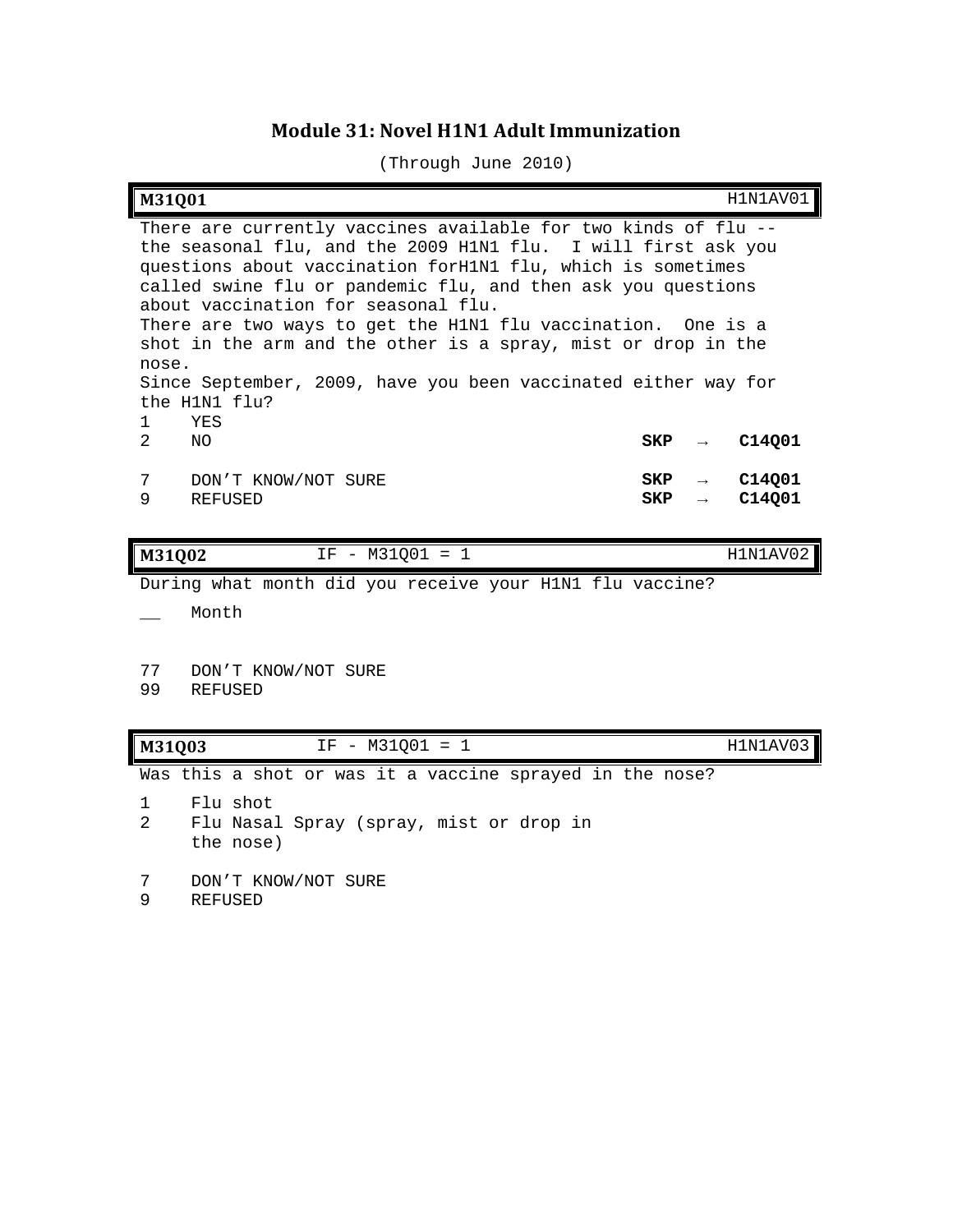# **Section 14: Immunization**

## **C14INTRO**

| C14Q01                                                                                                                                                                                 |            |               | FLUSHOT4         |
|----------------------------------------------------------------------------------------------------------------------------------------------------------------------------------------|------------|---------------|------------------|
| Now I will ask you questions about seasonal flu. A flu shot is an<br>influenza vaccine injected into your arm. During the past 12<br>months, have you had a seasonal flu shot?         |            |               |                  |
| YES<br>1.<br>$\mathfrak{D}$<br>N <sub>O</sub>                                                                                                                                          | SKP        | $\rightarrow$ | C14Q03           |
| 7<br>DON'T KNOW/NOT SURE<br>9<br><b>REFUSED</b>                                                                                                                                        | SKP<br>SKP |               | C14Q03<br>C14Q03 |
| C14002                                                                                                                                                                                 |            |               | FLSHTMY1         |
| During what month and year did you receive your most recent<br>seasonal flu shot?                                                                                                      |            |               |                  |
| Month / Year                                                                                                                                                                           |            |               |                  |
| 77/7777<br>DON'T KNOW/NOT SURE<br>99/9999<br><b>REFUSED</b>                                                                                                                            |            |               |                  |
| C14Q03                                                                                                                                                                                 |            |               | FLSPRY3          |
| The seasonal flu vaccine sprayed in the nose is also called<br>FluMist <sup>™</sup> . During the past 12 months, have you had a seasonal flu<br>vaccine that was sprayed in your nose? |            |               |                  |
| YES<br>1.<br>$\mathcal{L}$<br>N <sub>O</sub>                                                                                                                                           | SKP        | $\rightarrow$ | C14Q05           |
| 7<br>DON'T KNOW/NOT SURE<br>9<br><b>REFUSED</b>                                                                                                                                        | SKP<br>SKP |               | C14Q05<br>C14Q05 |

**C14Q04** FLSPRMY1

During what month and year did you receive your most recent seasonal flu vaccine that was sprayed in your nose?

| $\frac{1}{\sqrt{1-\frac{1}{2}}}\left( \frac{1}{\sqrt{1-\frac{1}{2}}}\right)$ | Month / Year        |
|------------------------------------------------------------------------------|---------------------|
| 77/7777                                                                      | DON'T KNOW/NOT SURE |
| 99/9999                                                                      | REFUSED             |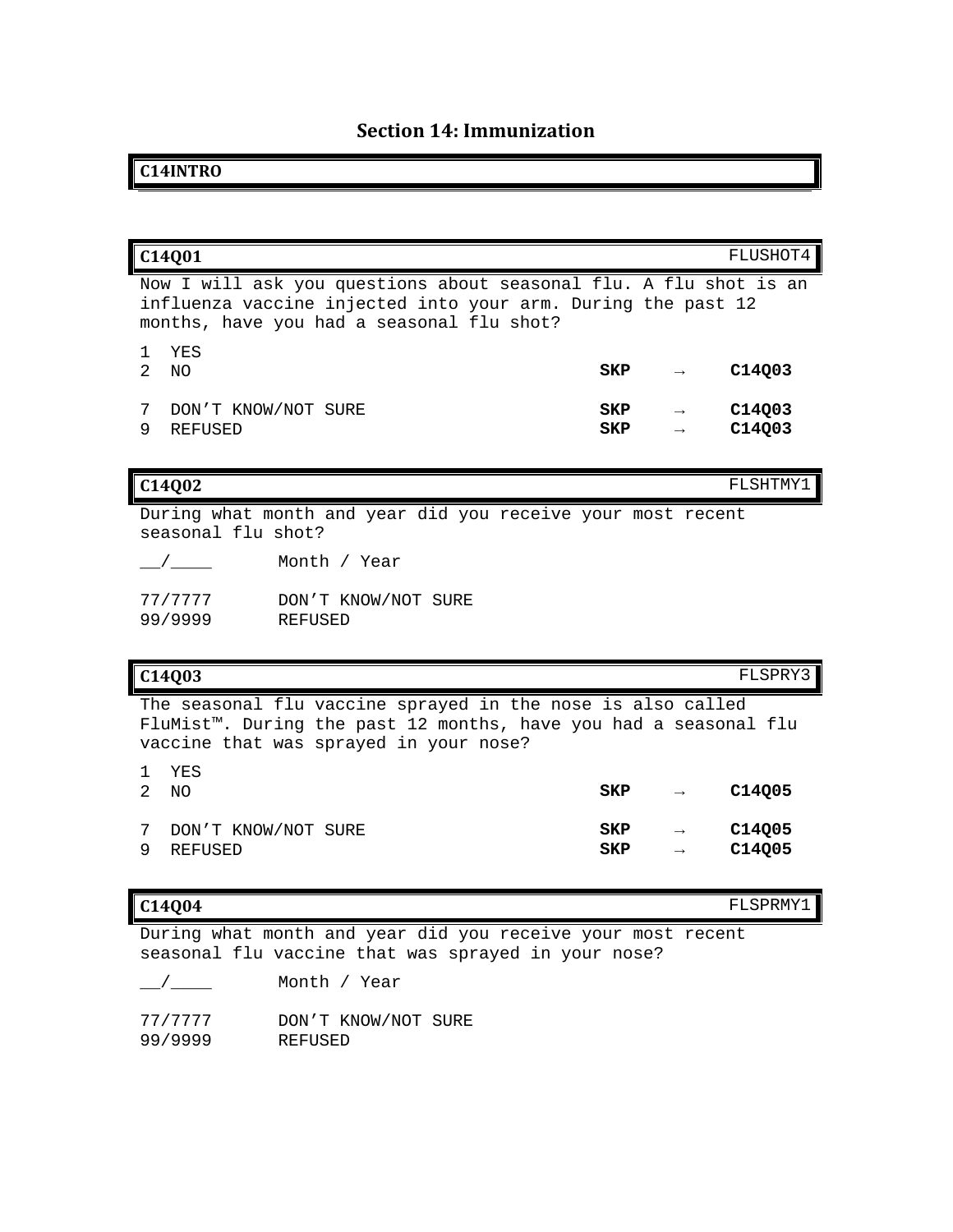A pneumonia shot or pneumococcal vaccine is usually given only once or twice in a person's lifetime and is different from the flu shot. Have you ever had a pneumonia shot?

- 1 YES
- 2 NO
- 7 DON'T KNOW/NOT SURE
- 9 REFUSED

**C14END**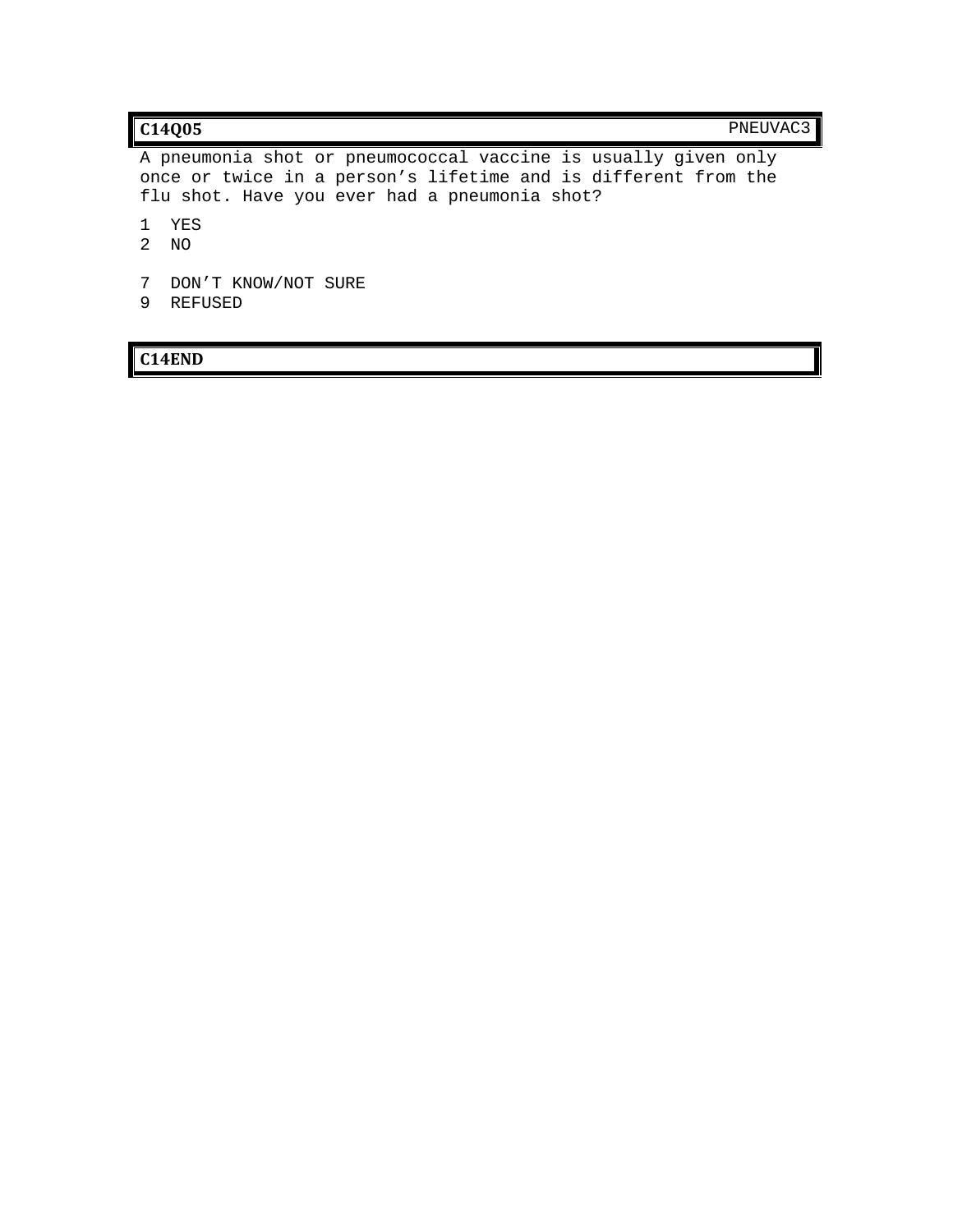# **Section 15: Falls**

**C15INTRO** IF – C12Q01 >= 45

| C15Q01                                                                                                                                                               |                                                                                                                                                       |                   |                                | FALL3MN2                   |  |
|----------------------------------------------------------------------------------------------------------------------------------------------------------------------|-------------------------------------------------------------------------------------------------------------------------------------------------------|-------------------|--------------------------------|----------------------------|--|
|                                                                                                                                                                      | The next questions ask about recent falls. By a fall, we mean<br>when a person unintentionally comes to rest on the ground or<br>another lower level. |                   |                                |                            |  |
|                                                                                                                                                                      | In the past 3 months, how many times have you fallen?                                                                                                 |                   |                                |                            |  |
|                                                                                                                                                                      | Number of times $[76 = 76$ or more]                                                                                                                   |                   |                                |                            |  |
| 88<br>77<br>99                                                                                                                                                       | NONE<br>DON'T KNOW/NOT SURE<br><b>REFUSED</b>                                                                                                         | SKP<br>SKP<br>SKP | $\rightarrow$<br>$\rightarrow$ | C15END<br>C15END<br>C15END |  |
| C15Q02                                                                                                                                                               | $IF - C15q01 < 77$                                                                                                                                    |                   |                                | FALLINJ2                   |  |
|                                                                                                                                                                      | $\{IF C15Q01 = 01 SIM: Did this fall cause an injury? \}$                                                                                             |                   |                                |                            |  |
|                                                                                                                                                                      | IF ONLY ONE FALL FROM C15Q011 AND RESPONSE IS "YES" (CAUSED AN<br>INJURY); CODE 01. IF RESPONSE IS "NO," CODE 88.                                     |                   |                                |                            |  |
| How many of these falls caused an injury? By an injury, we mean<br>the fall caused you to limit your regular activities for at least<br>a day or to go see a doctor. |                                                                                                                                                       |                   |                                |                            |  |
|                                                                                                                                                                      | Number of falls $[76 = 76$ or more]                                                                                                                   |                   |                                |                            |  |
| 88<br>77<br>99                                                                                                                                                       | <b>NONE</b><br>DON'T KNOW/NOT SURE<br><b>REFUSED</b>                                                                                                  |                   |                                |                            |  |

# **C15END**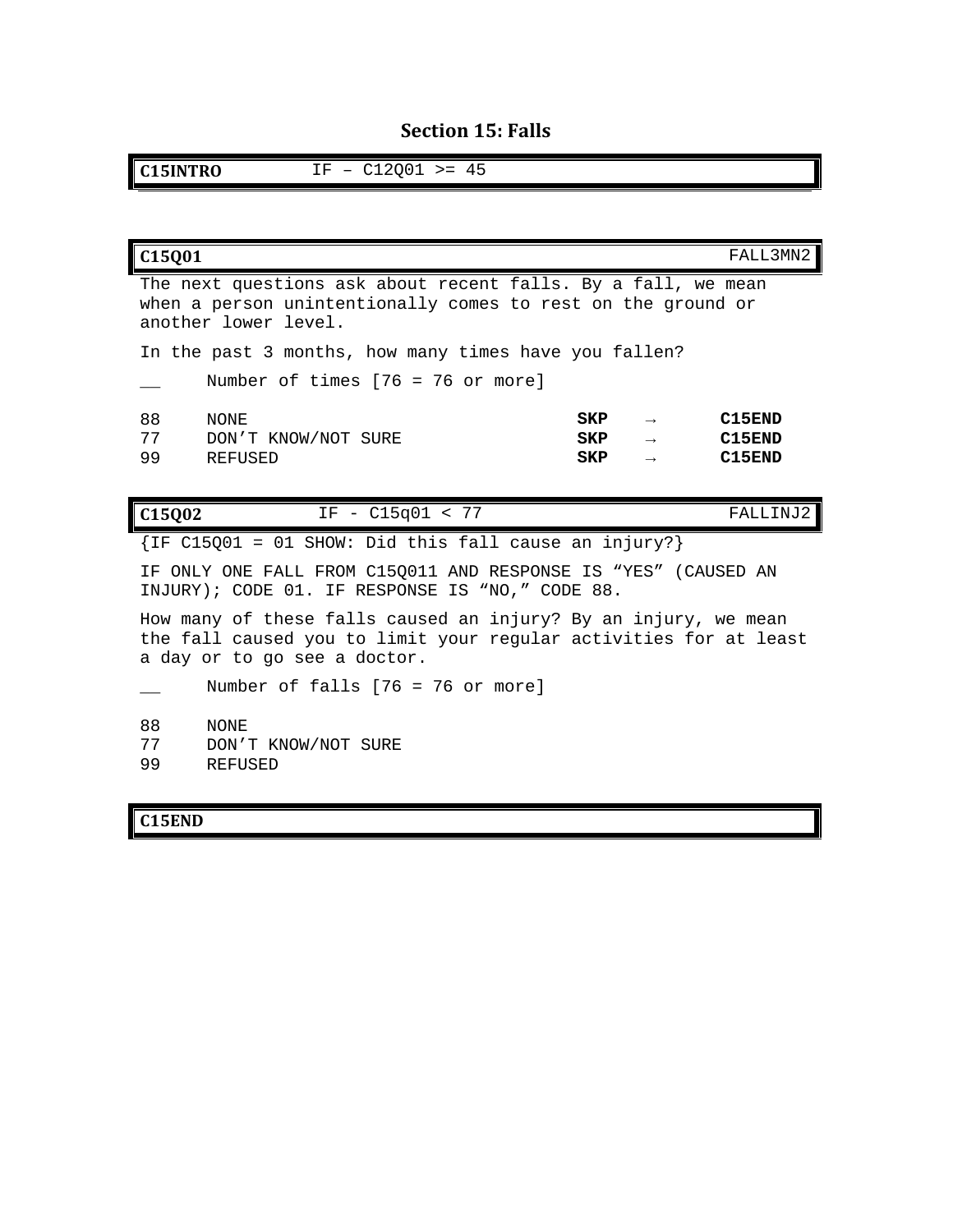# **C16INTRO**

| C16Q01                                                                                                       | SEATBELT |
|--------------------------------------------------------------------------------------------------------------|----------|
| How often do you use seat belts when you drive or ride in a car?<br>Would you say-<br>PLEASE READ:           |          |
| Always<br>2<br>Nearly always<br>3<br>Sometimes<br>Seldom<br>4<br>5<br>Never                                  |          |
| 7<br>DON'T KNOW/NOT SURE<br>8<br>NEVER DRIVE OR RIDE IN A CAR<br>SKP<br>$\rightarrow$<br><b>REFUSED</b><br>9 | C16END   |

# **C16END**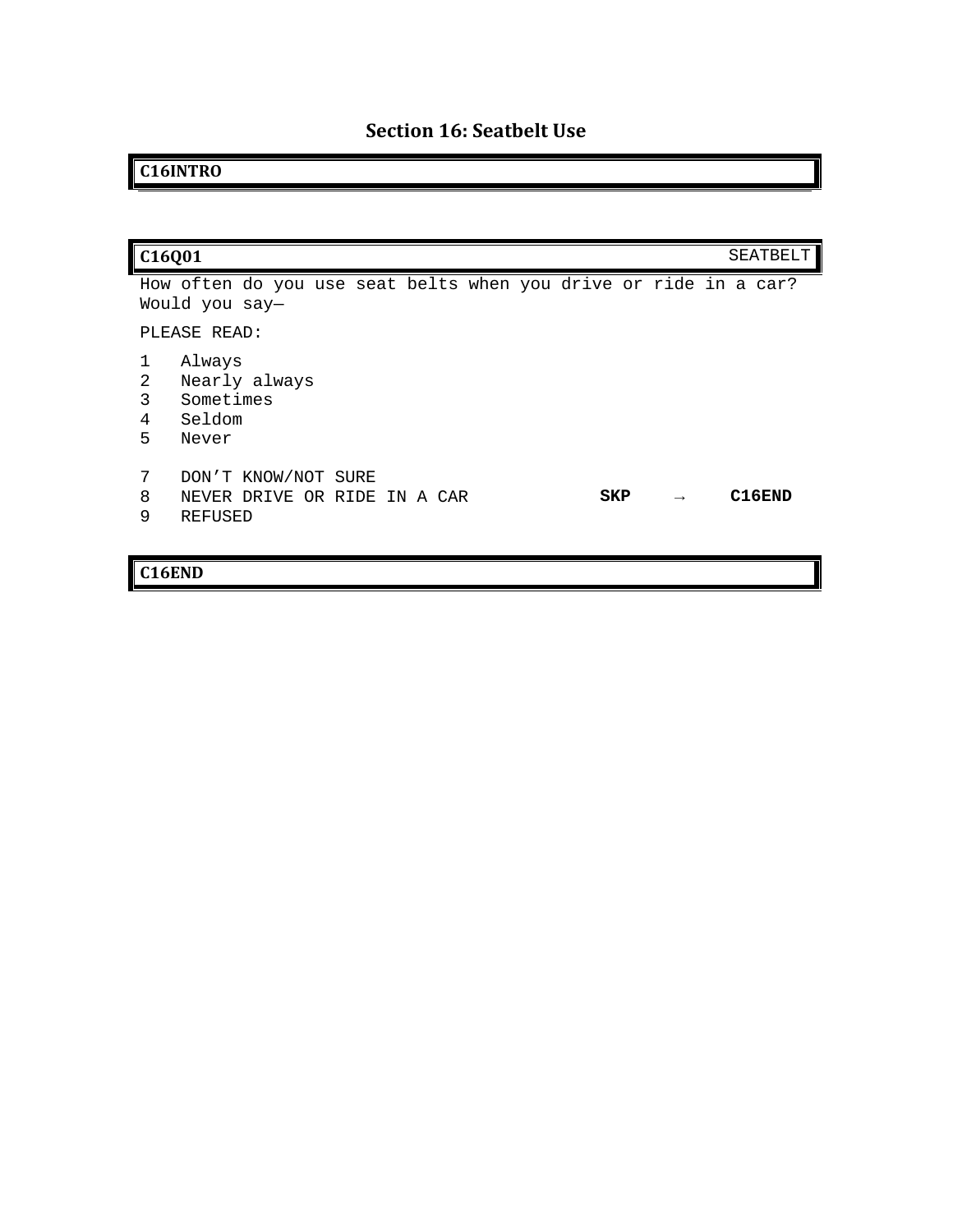# **Section 17: Drinking and Driving**

**C17INTRO** IF - C16Q01 <> 8 AND C13Q01 <> 2

| C <sub>17001</sub><br>DRNKDR <sup>-</sup>                                                             |
|-------------------------------------------------------------------------------------------------------|
| The next question is about drinking and driving.                                                      |
| During the past 30 days, how many times have you driven when<br>you've had perhaps too much to drink? |
| Number of times $[76 = 76$ or more]                                                                   |
| 88<br>NONE<br>77<br>DON'T KNOW/NOT SURE<br>99<br>REFUSED                                              |

# **C17END**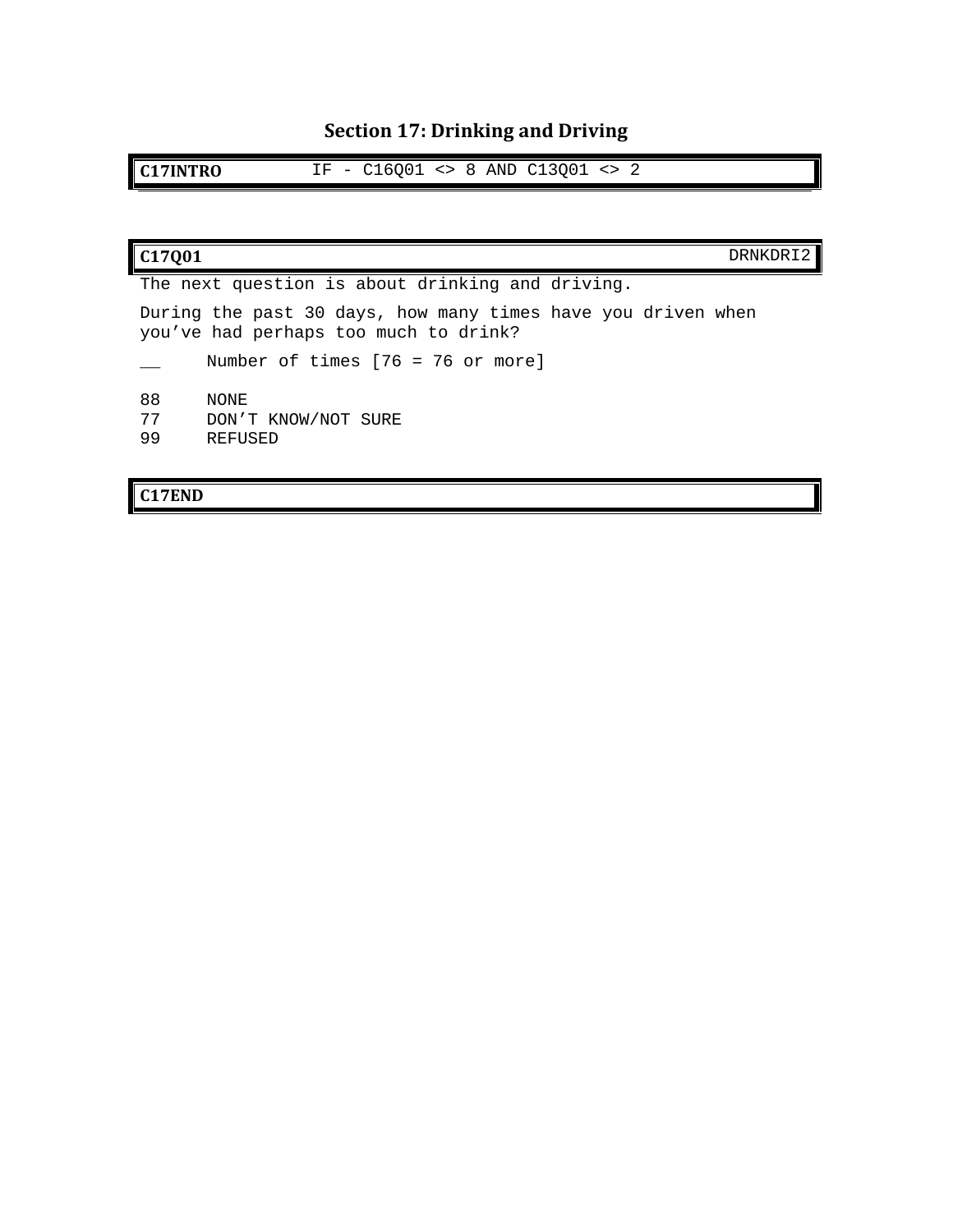# **Section 18: Women's Health**

**C18INTRO** IF - C12Q19 = 2

| C18Q01                                                                                              |                              |                                | HADMAM           |
|-----------------------------------------------------------------------------------------------------|------------------------------|--------------------------------|------------------|
| The next questions are about breast and cervical cancer.                                            |                              |                                |                  |
| A mammogram is an x-ray of each breast to look for breast cancer.<br>Have you ever had a mammogram? |                              |                                |                  |
| YES<br>1.<br>$2^{\circ}$<br>NO.                                                                     | $\mathbf{SKP}$ $\rightarrow$ |                                | C18Q03           |
| DON'T KNOW/NOT SURE<br>7<br>9<br><b>REFUSED</b>                                                     | SKP<br>SKP                   | $\rightarrow$<br>$\rightarrow$ | C18Q03<br>C18Q03 |
| $IF - C18Q01 = 1$<br>C18Q02                                                                         |                              |                                | HOWLONG          |
| How long has it been since you had your last mammogram?                                             |                              |                                |                  |
| READ ONLY IF NECESSARY                                                                              |                              |                                |                  |
| Within the past year (anytime less than<br>$\mathbf{1}$<br>12 months ago)                           |                              |                                |                  |
| Within the past 2 years (1 year but less<br>2<br>than 2 years ago)                                  |                              |                                |                  |
| Within the past 3 years (2 years but<br>3<br>less than 3 years ago                                  |                              |                                |                  |
| Within the past 5 years (2 years but<br>4<br>less than 5 years ago)                                 |                              |                                |                  |
| 5<br>5 or more years ago                                                                            |                              |                                |                  |
| Do not read:<br>DON'T KNOW/NOT SURE<br>7                                                            |                              |                                |                  |
|                                                                                                     |                              |                                |                  |

9 REFUSED

**C18Q03** PROFEXAM

A clinical breast exam is when a doctor, nurse, or other health professional feels the breasts for lumps. Have you ever had a clinical breast exam?

| 2 NO | 1 YES                 | SKP | $\rightarrow$ | C18005 |
|------|-----------------------|-----|---------------|--------|
| 9    | 7 DON'T KNOW/NOT SURE | SKP | $\rightarrow$ | C18005 |
|      | REFUSED               | SKP | $\rightarrow$ | C18005 |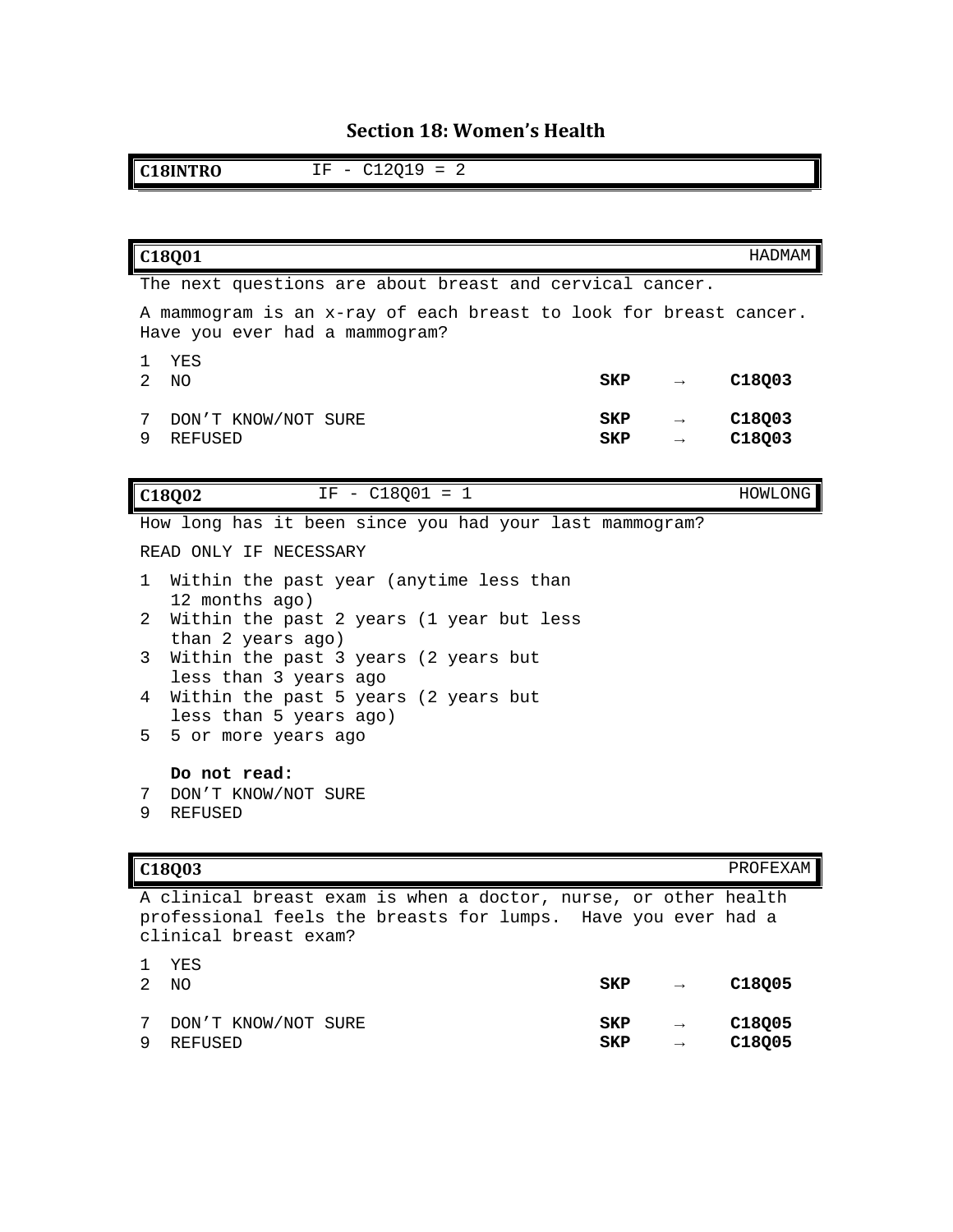| $IF - C18003 = 1$<br>C18004                                         | LENGEXAM |
|---------------------------------------------------------------------|----------|
| How long has it been since your last breast exam?                   |          |
| READ ONLY IF NECESSARY                                              |          |
| 1 Within the past year (anytime less than<br>12 months ago)         |          |
| 2 Within the past 2 years (1 year but less<br>than 2 years ago)     |          |
| 3<br>Within the past 3 years (2 years but<br>less than 3 years ago  |          |
| Within the past 5 years (2 years but<br>4<br>less than 5 years ago) |          |
| 5 5 or more years ago                                               |          |
| Do not read:<br>DON'T KNOW/NOT SURE<br>9<br>REFUSED                 |          |

|        | C18Q05                                                                          |            |                                | HADPAP2                      |
|--------|---------------------------------------------------------------------------------|------------|--------------------------------|------------------------------|
|        | A Pap test is a test for cancer of the cervix. Have you ever had<br>a Pap test? |            |                                |                              |
| 2      | YES<br>NO.                                                                      | SKP        | $\rightarrow$                  | C <sub>18007</sub>           |
| 7<br>9 | DON'T KNOW/NOT SURE<br><b>REFUSED</b>                                           | SKP<br>SKP | $\rightarrow$<br>$\rightarrow$ | C <sub>18007</sub><br>C18Q07 |

**C18Q06** IF - C18Q05 = 1 LASTPAP2

How long has it been since you had your last Pap test? READ ONLY IF NECESSARY 1 Within the past year (anytime less than 12 months ago) 2 Within the past 2 years (1 year but less than 2 years ago) 3 Within the past 3 years (2 years but less than 3 years ago 4 Within the past 5 years (2 years but less than 5 years ago) 5 5 or more years ago 7 DON'T KNOW/NOT SURE 9 REFUSED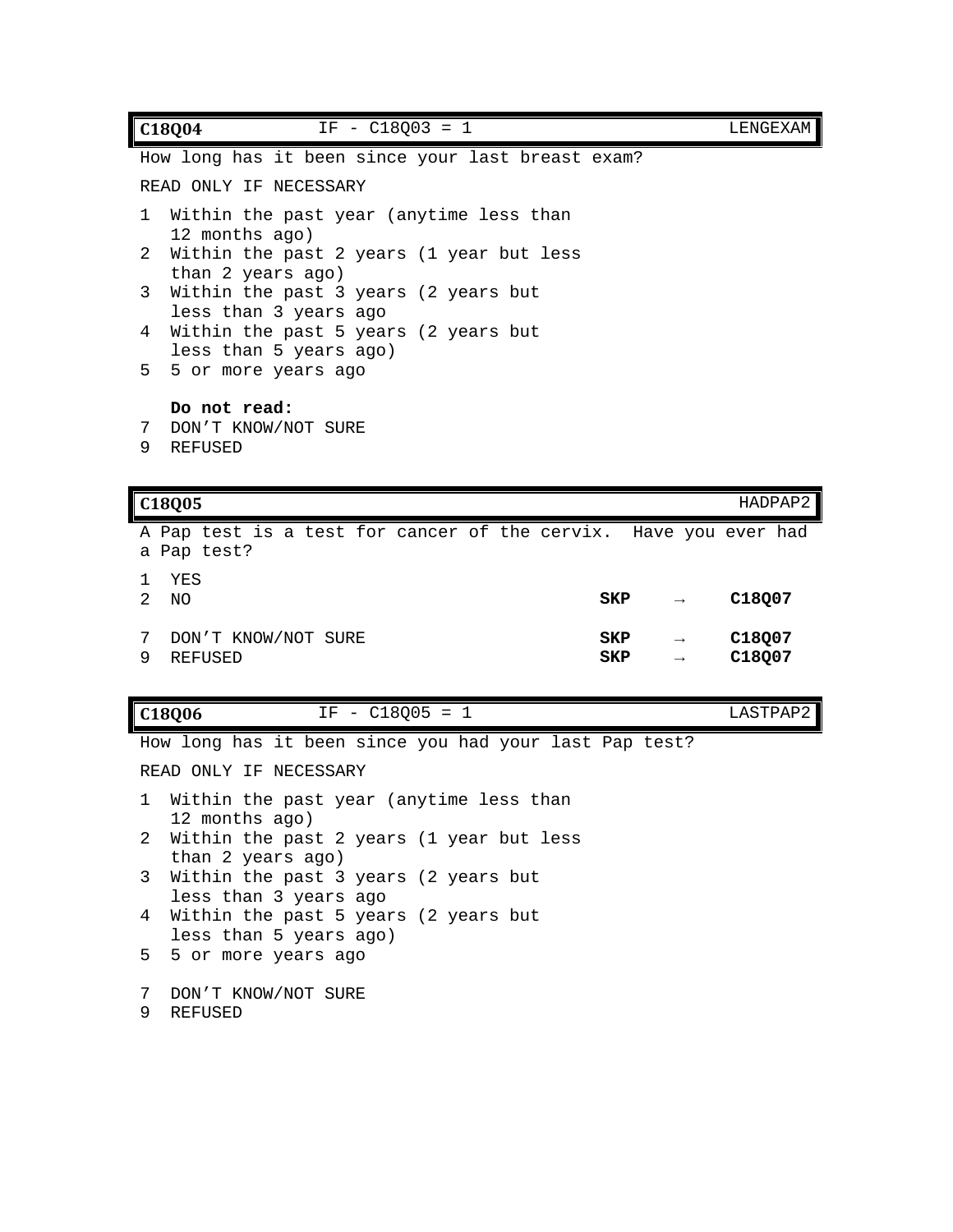### **C18Q07** IF - C12Q20 <> 1 HADHYST2

Have you had a hysterectomy?

**READ ONLY IF NECESSARY:** A HYSTERECTOMY IS AN OPERATION TO REMOVE THE UTERUS (WOMB).

- 1 YES
- 2 NO
- 7 DON'T KNOW/NOT SURE
- 9 REFUSED

### **C18END**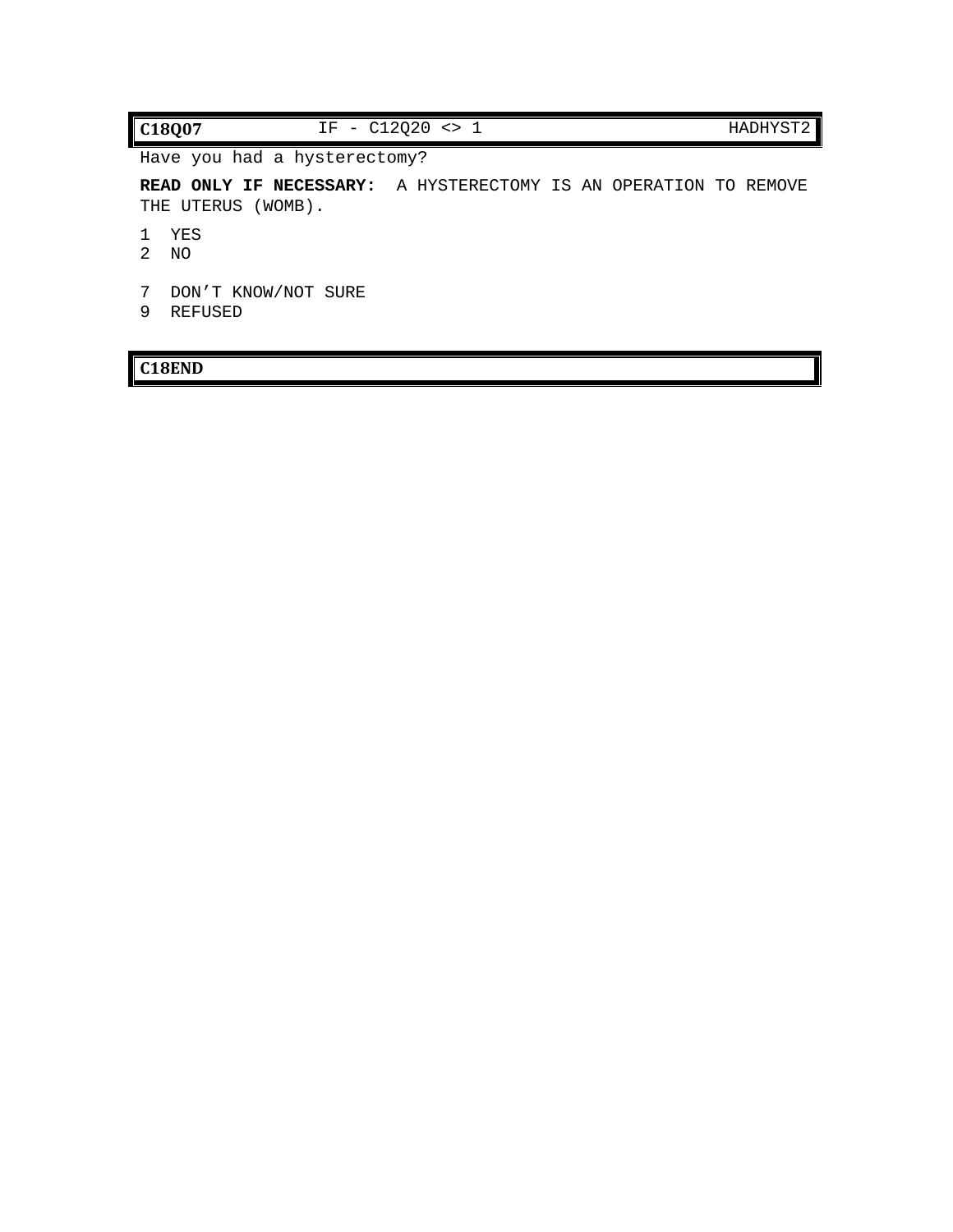# **Section 19: Prostate Cancer Screening**

**C19INTRO** IF - C12Q01 > 39 AND C12Q19 = 1

|                                                                                                                                                      | C19Q01                                                                          |                   |                   | PSATEST          |  |
|------------------------------------------------------------------------------------------------------------------------------------------------------|---------------------------------------------------------------------------------|-------------------|-------------------|------------------|--|
|                                                                                                                                                      | Now, I will ask you some questions about prostate cancer<br>screening.          |                   |                   |                  |  |
| A Prostate-Specific Antigen test, also called a PSA test, is a<br>blood test used to check men for prostate cancer. Have you ever<br>had a PSA test? |                                                                                 |                   |                   |                  |  |
| 1.<br>$\mathcal{L}$                                                                                                                                  | YES<br>NO.                                                                      | SKP               | $\longrightarrow$ | C19Q03           |  |
| 7<br>9                                                                                                                                               | DON'T KNOW/NOT SURE<br>REFUSED                                                  | SKP<br><b>SKP</b> |                   | C19Q03<br>C19Q03 |  |
|                                                                                                                                                      |                                                                                 |                   |                   |                  |  |
|                                                                                                                                                      | $IF - C19001 = 1$<br>C19002                                                     |                   |                   | PSATIME          |  |
|                                                                                                                                                      | How long has it been since you had your last PSA test?                          |                   |                   |                  |  |
|                                                                                                                                                      | READ ONLY IF NECESSARY                                                          |                   |                   |                  |  |
| 1.                                                                                                                                                   | Within the past year (anytime less than                                         |                   |                   |                  |  |
| 2                                                                                                                                                    | 12 months ago)<br>Within the past 2 years (1 year but less<br>than 2 years ago) |                   |                   |                  |  |
| 3                                                                                                                                                    | Within the past 3 years (2 years but<br>less than 3 years ago                   |                   |                   |                  |  |
| 4                                                                                                                                                    | Within the past 5 years (2 years but                                            |                   |                   |                  |  |
| 5.                                                                                                                                                   | less than 5 years ago)<br>5 or more years ago                                   |                   |                   |                  |  |
| 7<br>9                                                                                                                                               | Do not read:<br>DON'T KNOW/NOT SURE<br>REFUSED                                  |                   |                   |                  |  |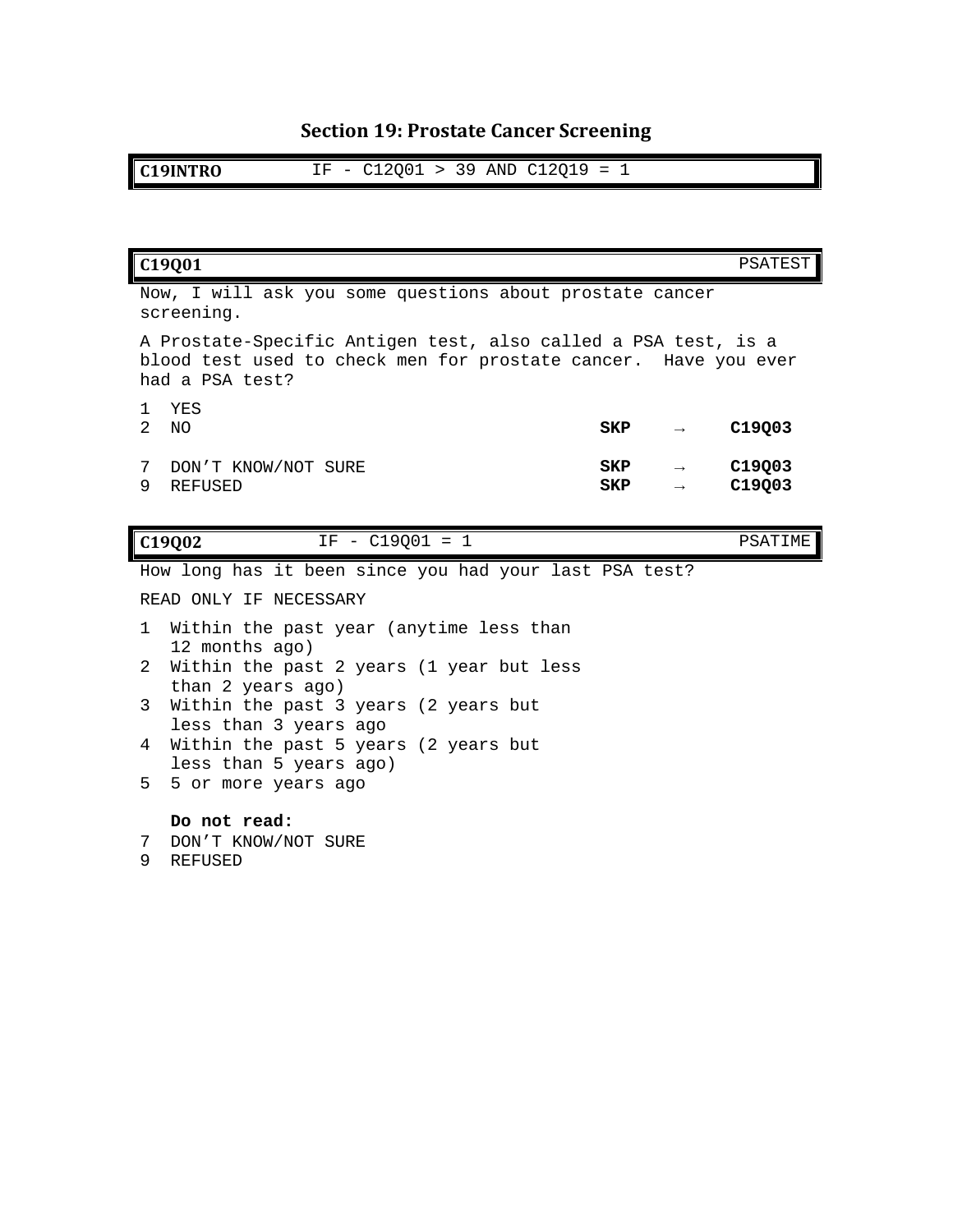| C19Q03                                                                                                                                                                                                                                        | <b>DIGRECEX</b>  |
|-----------------------------------------------------------------------------------------------------------------------------------------------------------------------------------------------------------------------------------------------|------------------|
| A digital rectal exam is an exam in which a doctor, nurse, or<br>other health professional places a gloved finger into the rectum<br>to feel the size, shape, and hardness of the prostate gland. Have<br>you ever had a digital rectal exam? |                  |
| YES<br>1.<br>$\mathcal{L}$<br>NO<br>SKP<br>$\rightarrow$                                                                                                                                                                                      | C19Q05           |
| DON'T KNOW/NOT SURE<br>SKP<br>7<br>9<br><b>REFUSED</b><br>SKP<br>$\rightarrow$                                                                                                                                                                | C19Q05<br>C19Q05 |
| $IF - C19003 = 1$<br>C19Q04                                                                                                                                                                                                                   | DRETIME          |
| How long has it been since your last digital rectal exam?                                                                                                                                                                                     |                  |
| READ ONLY IF NECESSARY                                                                                                                                                                                                                        |                  |
| Within the past year (anytime less than<br>$\mathbf{1}$<br>12 months ago)                                                                                                                                                                     |                  |
| Within the past 2 years (1 year but less<br>2<br>than 2 years ago)                                                                                                                                                                            |                  |
| Within the past 3 years (2 years but<br>3<br>less than 3 years ago                                                                                                                                                                            |                  |
| Within the past 5 years (2 years but<br>4<br>less than 5 years ago)                                                                                                                                                                           |                  |
| 5<br>5 or more years ago                                                                                                                                                                                                                      |                  |
| Do not read:                                                                                                                                                                                                                                  |                  |

- 7 DON'T KNOW/NOT SURE
- 9 REFUSED

**C19Q05** PROSTATE

Have you ever been told by a doctor, nurse, or other health professional that you had prostate cancer?

- 1 YES
- 2 NO
- 7 DON'T KNOW/NOT SURE
- 9 REFUSED

## **C19END**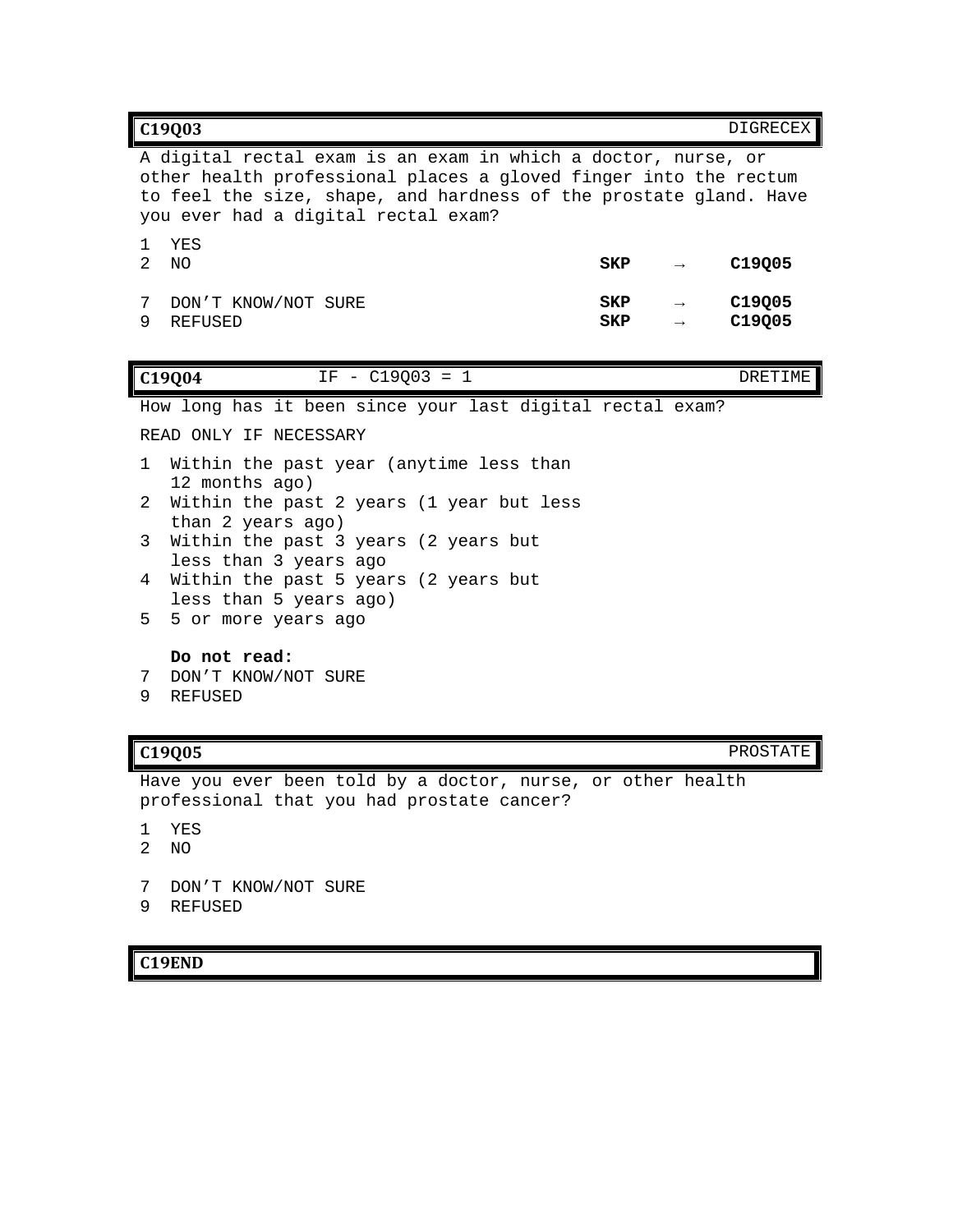# **Section 20: Colorectal Cancer Screening**

**C20INTRO** IF - C12Q01 > 49

|                      | C20Q01                                                                                                                                                             |            |               | <b>BLDSTOOL</b>  |
|----------------------|--------------------------------------------------------------------------------------------------------------------------------------------------------------------|------------|---------------|------------------|
|                      | The next questions are about colorectal cancer screening.                                                                                                          |            |               |                  |
|                      | A blood stool test is a test that may use a special kit at home<br>to determine whether the stool contains blood. Have you ever had<br>this test using a home kit? |            |               |                  |
| 1.<br>$\overline{a}$ | YES<br>NO                                                                                                                                                          | SKP        | $\rightarrow$ | C20Q03           |
| 7<br>9               | DON'T KNOW/NOT SURE<br><b>REFUSED</b>                                                                                                                              | SKP<br>SKP | $\rightarrow$ | C20Q03<br>C20Q03 |
|                      | $IF - C20Q01 = 1$<br>C20Q02                                                                                                                                        |            |               | LSTBLDS3         |
|                      | How long has it been since you had your last blood stool test<br>using a home kit?                                                                                 |            |               |                  |
|                      | READ ONLY IF NECESSARY                                                                                                                                             |            |               |                  |
| 1                    | Within the past year (anytime less than<br>12 months ago)                                                                                                          |            |               |                  |
| 2.                   | Within the past 2 years (1 year but less<br>than 2 years ago)                                                                                                      |            |               |                  |
| 3                    | Within the past 3 years (2 years but<br>less than 3 years ago                                                                                                      |            |               |                  |
| 4                    | Within the past 5 years (2 years but                                                                                                                               |            |               |                  |
| 5                    | less than 5 years ago)<br>5 or more years ago                                                                                                                      |            |               |                  |
| 7<br>9               | DON'T KNOW/NOT SURE<br><b>REFUSED</b>                                                                                                                              |            |               |                  |

**C20Q03** HADSIFM3

Sigmoidoscopy and colonoscopy are exams in which a tube is inserted in the rectum to view the colon for signs of cancer or other health problems. Have you ever had either of these exams?

|   | 1 YES<br>2 NO         | SKP | $\rightarrow$ | C21001 |
|---|-----------------------|-----|---------------|--------|
| 9 | 7 DON'T KNOW/NOT SURE | SKP | $\rightarrow$ | C21001 |
|   | REFUSED               | SKP | $\rightarrow$ | C21001 |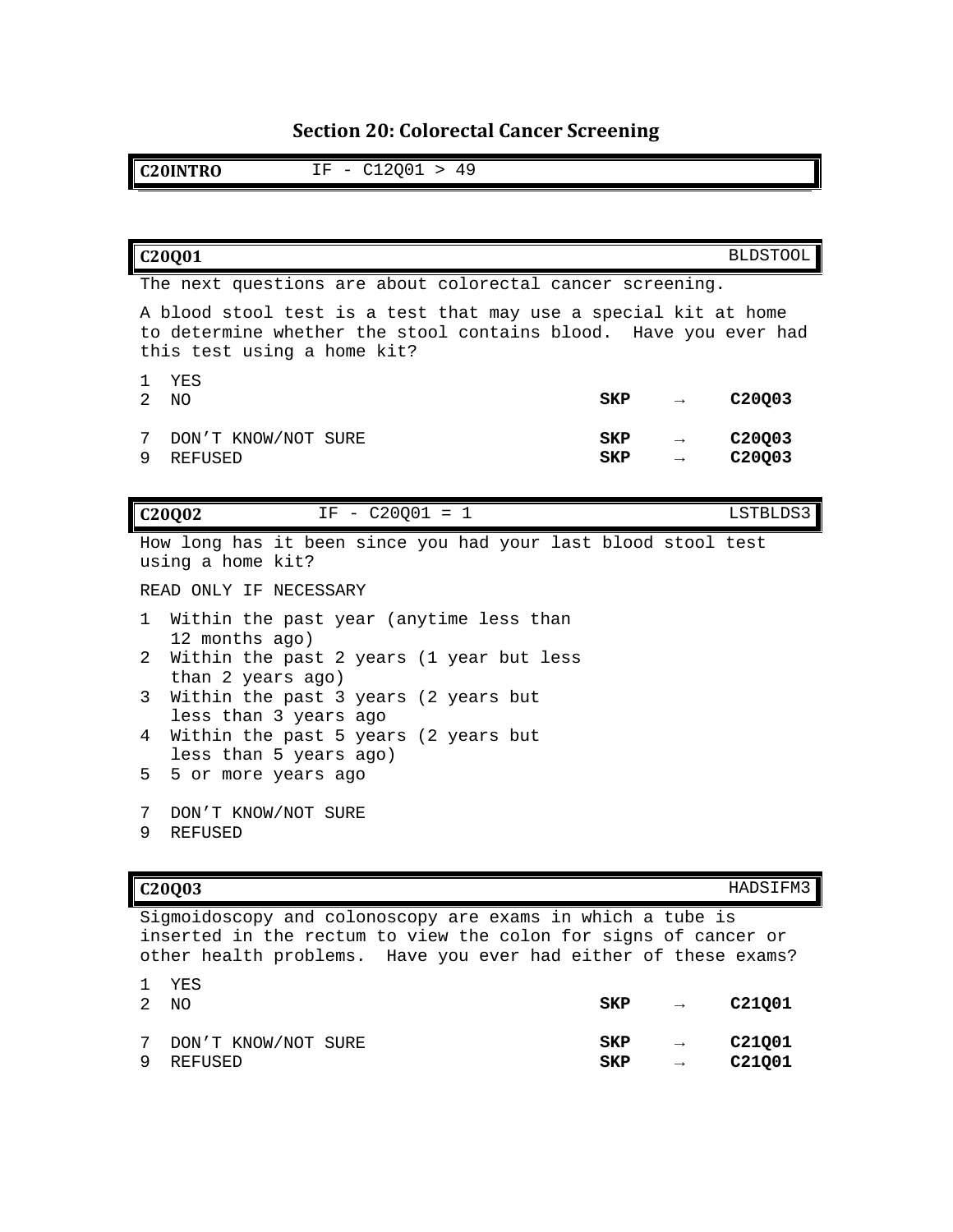|                     | $IF - C20003 = 1$<br>C20Q04<br>HADSGCO1                                                                                                                                                                                                                                                                                                                               |
|---------------------|-----------------------------------------------------------------------------------------------------------------------------------------------------------------------------------------------------------------------------------------------------------------------------------------------------------------------------------------------------------------------|
|                     | For a SIGMOIDOSCOPY, a flexible tube is inserted into the rectum<br>to look for problems. A COLONOSCOPY is similar, but uses a longer<br>tube, and you are usually given medication through a needle in<br>your arm to make you sleepy and told to have someone else drive<br>you home after the test. Was your MOST RECENT exam a<br>sigmoidoscopy or a colonoscopy? |
| 1<br>$\mathfrak{D}$ | SIGMOIDOSCOPY<br>COLONOSCOPY                                                                                                                                                                                                                                                                                                                                          |
| 7<br>9              | DON'T KNOW/NOT SURE<br><b>REFUSED</b>                                                                                                                                                                                                                                                                                                                                 |
|                     | LASTSIG3<br>C20Q05                                                                                                                                                                                                                                                                                                                                                    |
|                     | How long has it been since you had your last sigmoidoscopy or<br>colonoscopy?                                                                                                                                                                                                                                                                                         |
|                     | READ ONLY IF NECESSARY                                                                                                                                                                                                                                                                                                                                                |
| 01                  | Within the past year (anytime less<br>than 12 months ago)                                                                                                                                                                                                                                                                                                             |
| 02                  | Within the past 2 years (1 year but<br>less than 2 years ago)                                                                                                                                                                                                                                                                                                         |
| 03                  | Within the past 3 years (2 years but<br>less than 3 years ago                                                                                                                                                                                                                                                                                                         |
| 04                  | Within the past 5 years (2 years but<br>less than 5 years ago)                                                                                                                                                                                                                                                                                                        |
| 05                  | 5 or more years ago                                                                                                                                                                                                                                                                                                                                                   |
| 06                  | Within the past 10 years (5 years but<br>less than 10 years ago)                                                                                                                                                                                                                                                                                                      |
| 07                  | 10 or more years ago                                                                                                                                                                                                                                                                                                                                                  |
| 77                  | DON'T KNOW/NOT SURE                                                                                                                                                                                                                                                                                                                                                   |
| 99                  | <b>REFUSED</b>                                                                                                                                                                                                                                                                                                                                                        |

# **C20END**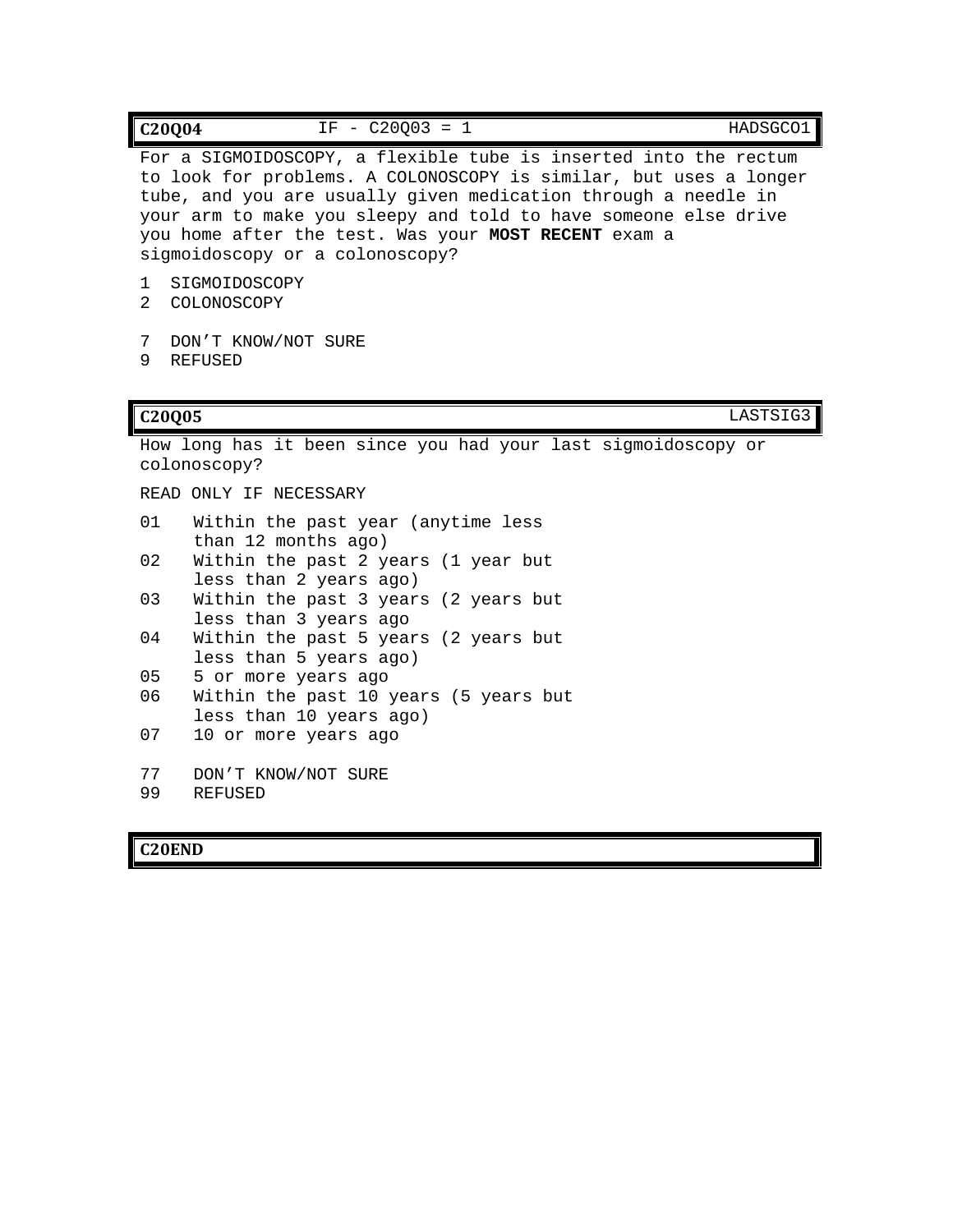## **Section 21: HIV/AIDS**

**C21INTRO** IF - C12Q20 < 65

| C21001                                                                                                                                                                                                                                                                                                                                                          |            |               | HIVTST5                                  |
|-----------------------------------------------------------------------------------------------------------------------------------------------------------------------------------------------------------------------------------------------------------------------------------------------------------------------------------------------------------------|------------|---------------|------------------------------------------|
| The next few questions are about the national health problem of<br>HIV, the virus that causes AIDS. Please remember that your<br>answers are strictly confidential and that you don't have to<br>answer every question if you do not want to. Although we will ask<br>you about testing, we will not ask you about the results of any<br>test you may have had. |            |               |                                          |
| Have you ever been tested for HIV? Do not count tests you may<br>have had as part of a blood donation. Include testing fluid from<br>your mouth.                                                                                                                                                                                                                |            |               |                                          |
| YES<br>2<br>NO.                                                                                                                                                                                                                                                                                                                                                 | SKP        | $\rightarrow$ | C <sub>21005</sub>                       |
| 7<br>DON'T KNOW/NOT SURE<br>9<br>REFUSED                                                                                                                                                                                                                                                                                                                        | SKP<br>SKP | $\rightarrow$ | C <sub>21005</sub><br>C <sub>21005</sub> |

| C21Q02<br>__<br>TTTTTHAMD<br>$\mathbf{v}$<br>$\overline{\phantom{a}}$<br>-- -<br>---<br>-<br>$ -$ |  |
|---------------------------------------------------------------------------------------------------|--|
|---------------------------------------------------------------------------------------------------|--|

Not including blood donations, in what month and year was your last HIV test?

NOTE: IF RESPONSE IS BEFORE JANUARY 1985, CODE "DON'T KNOW."

CATI INSTRUCTION: IF THE RESPONDENT REMEMBERS THE YEAR BUT CANNOT REMEMBER THE MONTH, CODE THE FIRST TWO DIGITS 77 AND THE LAST FOUR DIGITS FOR THE YEAR.

 $\frac{1}{2}$  Month / Year

77/7777 DON'T KNOW/NOT SURE<br>99/9999 REFUSED

99/9999 REFUSED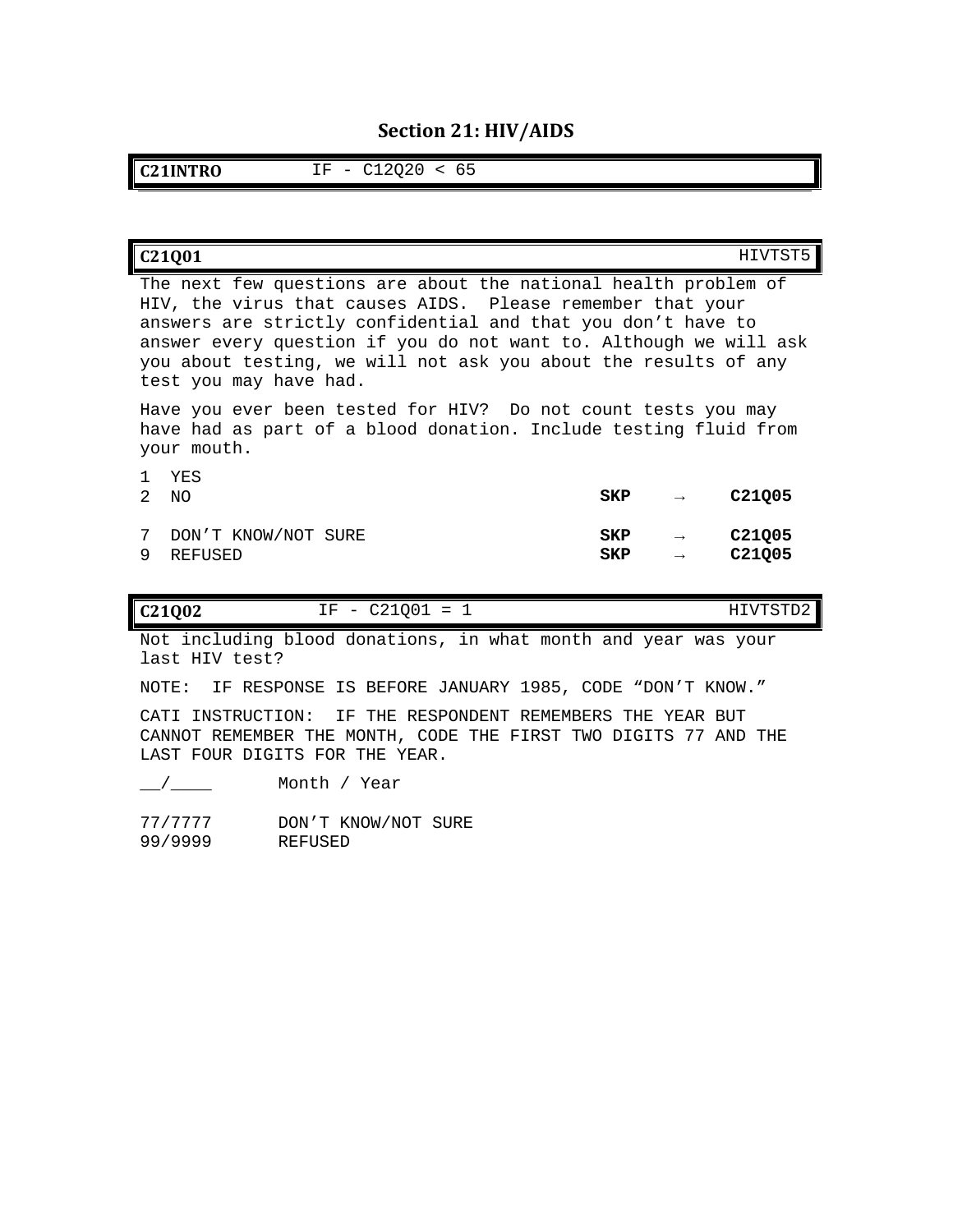| $IF - C21Q01 = 1$<br>WHRSTS8<br>C <sub>21</sub> Q <sub>03</sub>                                                                                                                                                                                  |  |  |  |
|--------------------------------------------------------------------------------------------------------------------------------------------------------------------------------------------------------------------------------------------------|--|--|--|
| Where did you have your last HIV test $-$ at a private doctor or<br>HMO office, at a counseling and testing site, at a hospital, at a<br>clinic, in a jail or prison, at a drug treatment facility, at<br>home, or somewhere else?               |  |  |  |
| READ ONLY IF NECESSARY                                                                                                                                                                                                                           |  |  |  |
| 01<br>Private doctor or HMO office)<br>02<br>Counseling and testing site<br>03<br>Hospital<br>Clinic<br>04<br>05<br>Jail or prison (or other correctional<br>facility)<br>06<br>Drug treatment facility<br>07<br>At home<br>08<br>Somewhere else |  |  |  |
| Do not read:<br>77<br>DON'T KNOW/NOT SURE<br>99<br><b>REFUSED</b>                                                                                                                                                                                |  |  |  |
| IF - $C21Q01 = 1$ AND $C21Q02 = WITHIN LAST 12$<br>C <sub>21004</sub>                                                                                                                                                                            |  |  |  |

MONTHS

HIVRDTST

Was it a rapid test where you could get your results within a couple of hours?

- 1 YES
- 2 NO
- 7 DON'T KNOW/NOT SURE
- 9 REFUSED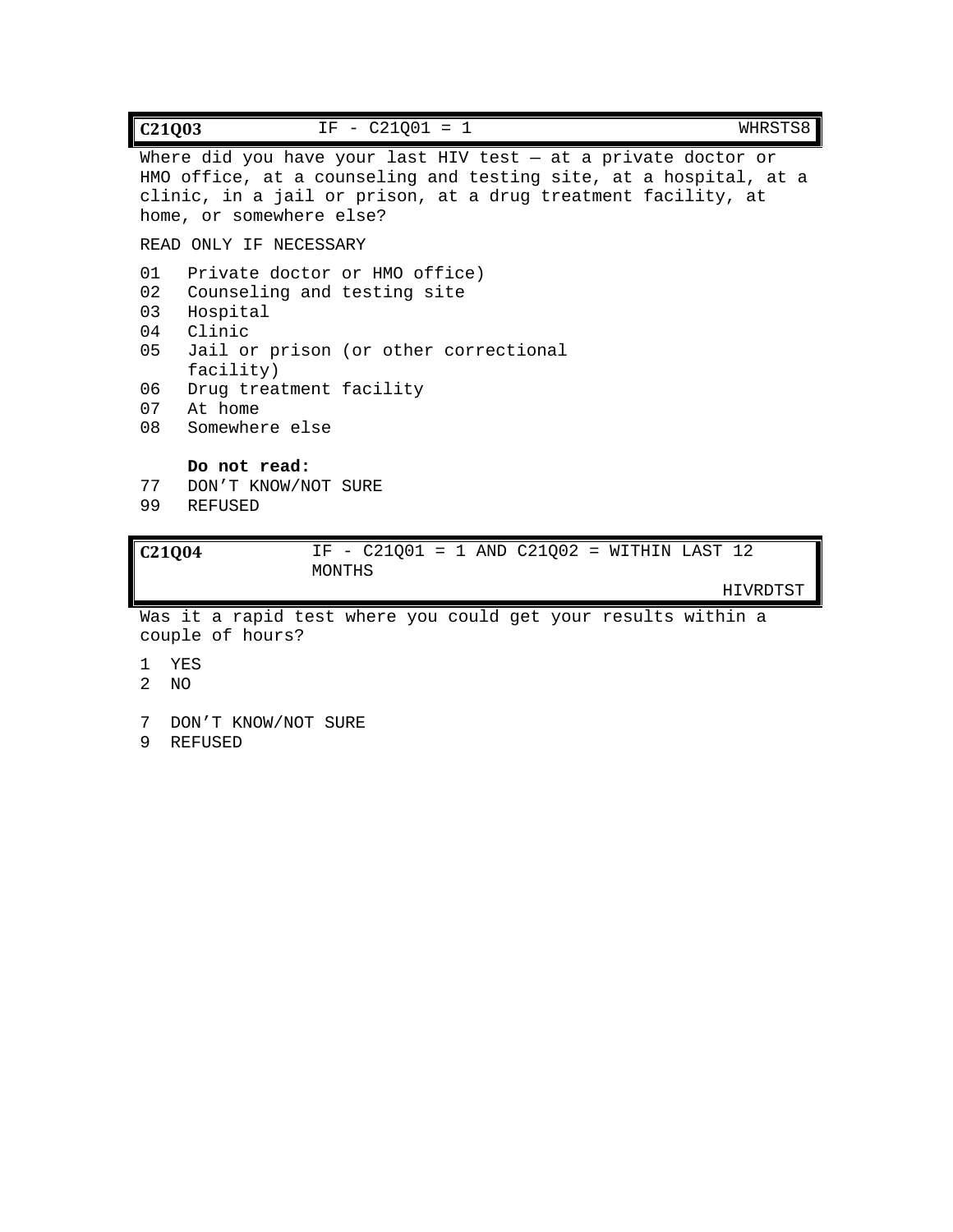| C21Q05 | HIVRISK2 |
|--------|----------|
|--------|----------|

I'm going to read you a list. When I'm done, please tell me if any of the situations apply to you. You do not need to tell me which one.

- You have used intravenous drugs in the past year.
- You have been treated for a sexually transmitted or venereal disease in the past year.
- You have given or received money or drugs in exchange for sex in the past year.
- You had anal sex without a condom in the past year.

Do any of these situations apply to you?

- 1 YES
- 2 NO
- 7 DON'T KNOW/NOT SURE
- 9 REFUSED

**C21END**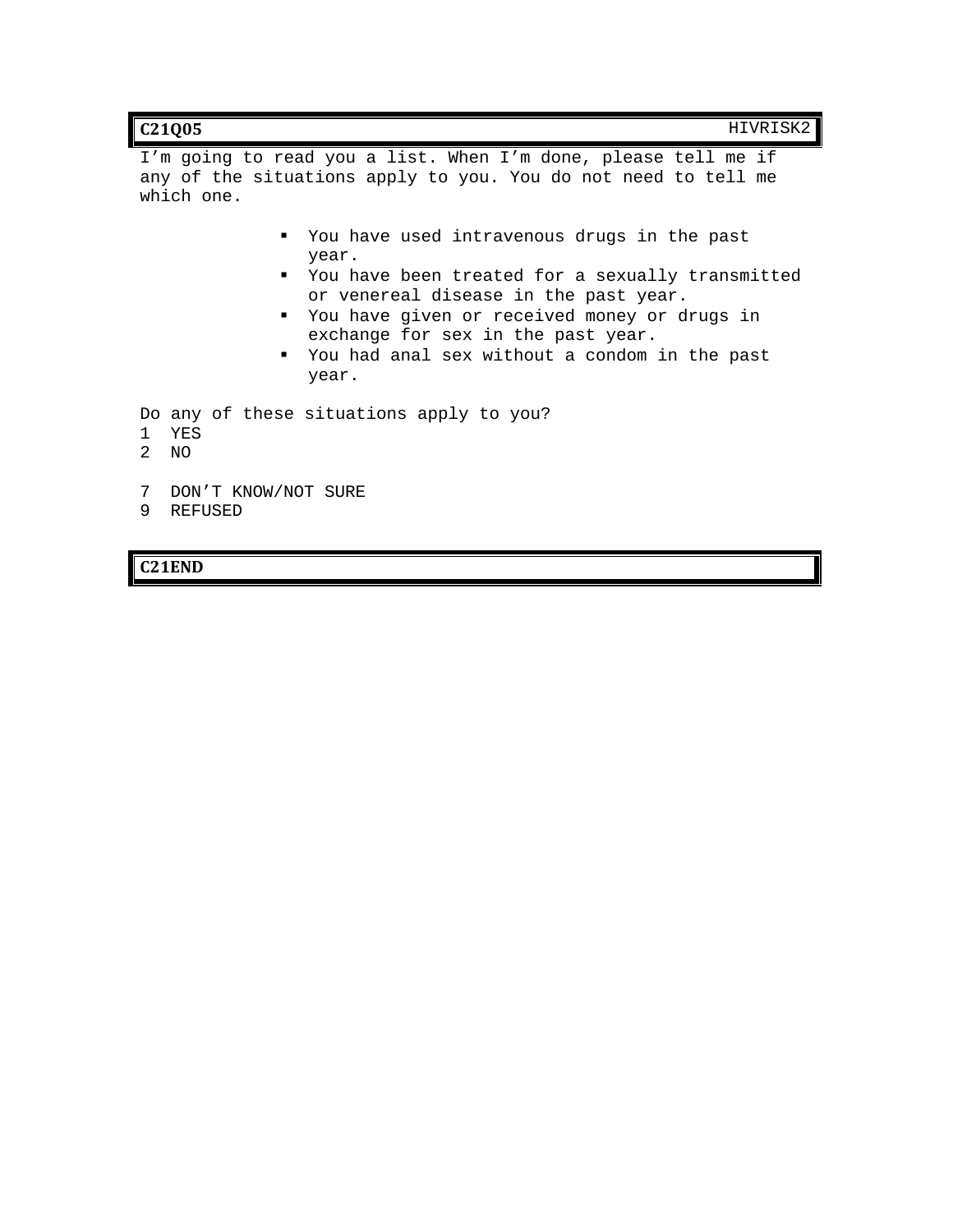# **Section 22: Emotional Support and Life Satisfaction**

## **C22INTRO**

| C22Q01                                                                                 | EMTSUPRT |
|----------------------------------------------------------------------------------------|----------|
| The next two questions are about emotional support and your<br>satisfaction with life. |          |
| How often do you get the social and emotional support you need?                        |          |
| INTERVIEWER NOTE: IF ASKED, SAY                                                        |          |
| "please include support from any source."                                              |          |
| PLEASE READ:                                                                           |          |
| Always<br>1<br>Usually<br>2<br>3<br>Sometimes<br>Rarely<br>4<br>5<br>Never             |          |
| 7<br>DON'T KNOW/NOT SURE<br>9<br><b>REFUSED</b>                                        |          |
|                                                                                        |          |
| C22Q02                                                                                 | LSATISFY |
| In general, how satisfied are you with your life?                                      |          |
| PLEASE READ:                                                                           |          |
| Very satisfied<br>ı<br>Satisfied<br>2<br>3<br>Dissatisfied                             |          |

- 4 Very dissatisfied
- 7 DON'T KNOW/NOT SURE
- 9 REFUSED

## **C22END**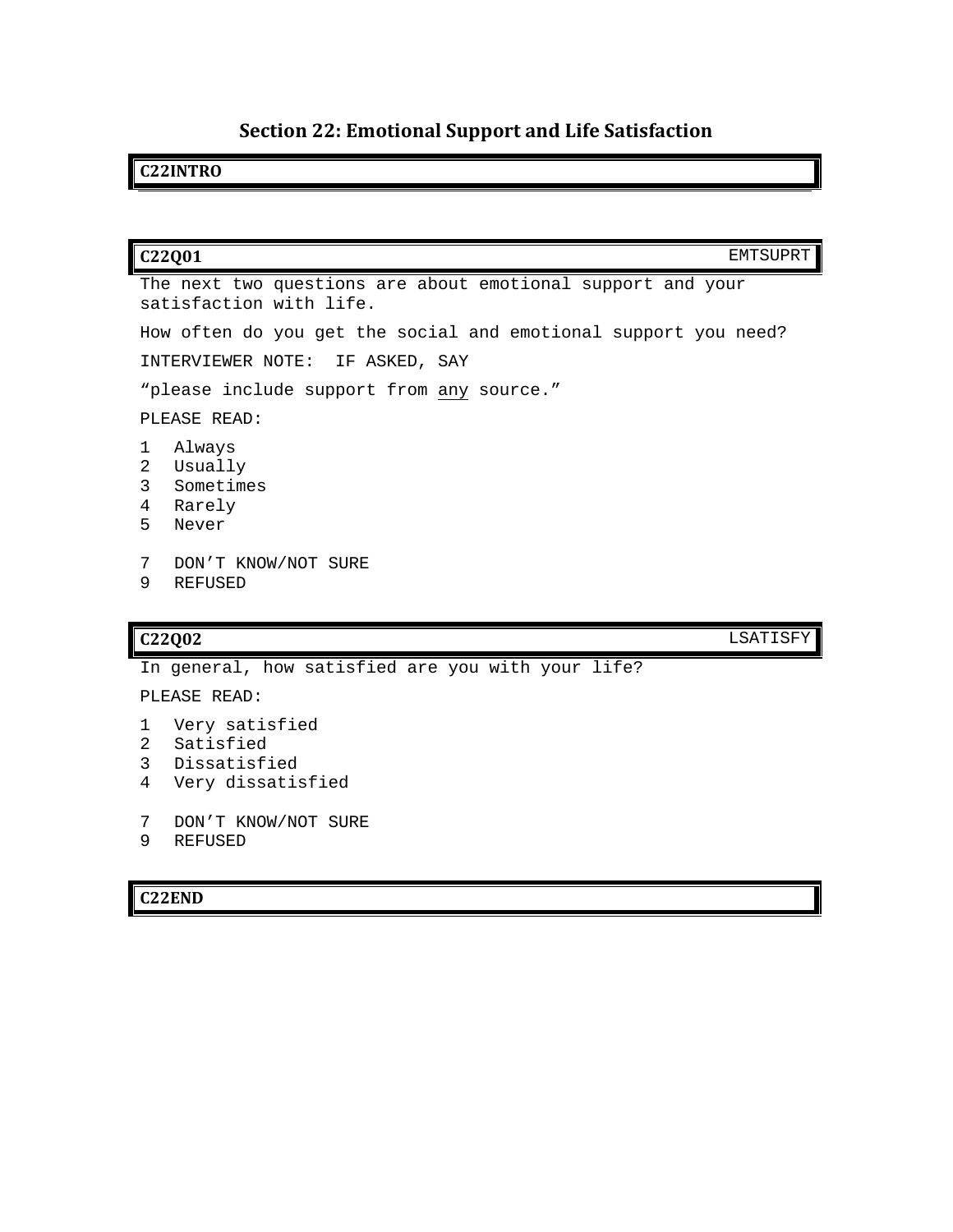# **Influenza like Illness**

(Through March 2010)

|             | E01Q01                                                                                                          |            |                                    | H1N1AQ01         |
|-------------|-----------------------------------------------------------------------------------------------------------------|------------|------------------------------------|------------------|
|             | We would like to ask you some questions about recent respiratory                                                |            |                                    |                  |
|             | illnesses.<br>During the past month, were you ill with a fever?                                                 |            |                                    |                  |
| 1           | YES                                                                                                             |            |                                    |                  |
| 2           | N <sub>O</sub>                                                                                                  | SKP        | $\rightarrow$                      | E01Q08           |
| 7<br>9      | DON'T KNOW/NOT SURE<br><b>REFUSED</b>                                                                           | SKP<br>SKP | $\rightarrow$<br>$\rightarrow$     | E01Q08<br>E01Q08 |
|             |                                                                                                                 |            |                                    |                  |
|             | $IF - E01Q01 = 1$<br>E01Q02                                                                                     |            |                                    | H1N1AQ03         |
|             | Did you also have a cough and/or sore throat?                                                                   |            |                                    |                  |
| 1.<br>2     | <b>YES</b><br>N <sub>O</sub>                                                                                    | SKP        | $\rightarrow$                      | E01Q08           |
| 7<br>9      | DON'T KNOW/NOT SURE<br><b>REFUSED</b>                                                                           | SKP<br>SKP | $\rightarrow$<br>$\longrightarrow$ | E01Q08<br>E01Q08 |
|             |                                                                                                                 |            |                                    |                  |
|             | E01Q03<br>$IF - E01Q02 = 1$                                                                                     |            |                                    | H1N1AQ03         |
|             | When did you first become ill with fever, cough or sore throat?                                                 |            |                                    |                  |
|             | INTERVIEWER: READ OFF CHOICES; CHOOSE THE MOST SPECIFIC                                                         |            |                                    |                  |
| 1<br>2<br>3 | Within the past week [Past 1-7 days]<br>2 weeks ago [past 8-14 days]<br>3-4 weeks ago [15-30 days before today] |            |                                    |                  |
| 7<br>9      | DON'T KNOW/NOT SURE<br><b>REFUSED</b>                                                                           |            |                                    |                  |
|             | $IF - E01Q02 = 1$                                                                                               |            |                                    |                  |
|             | E01Q04<br>Did you visit a doctor, nurse, or other health professional for<br>this illness?                      |            |                                    | H1N1AQ04         |
| 1<br>2      | YES<br>NO                                                                                                       | SKP        |                                    | E01Q08           |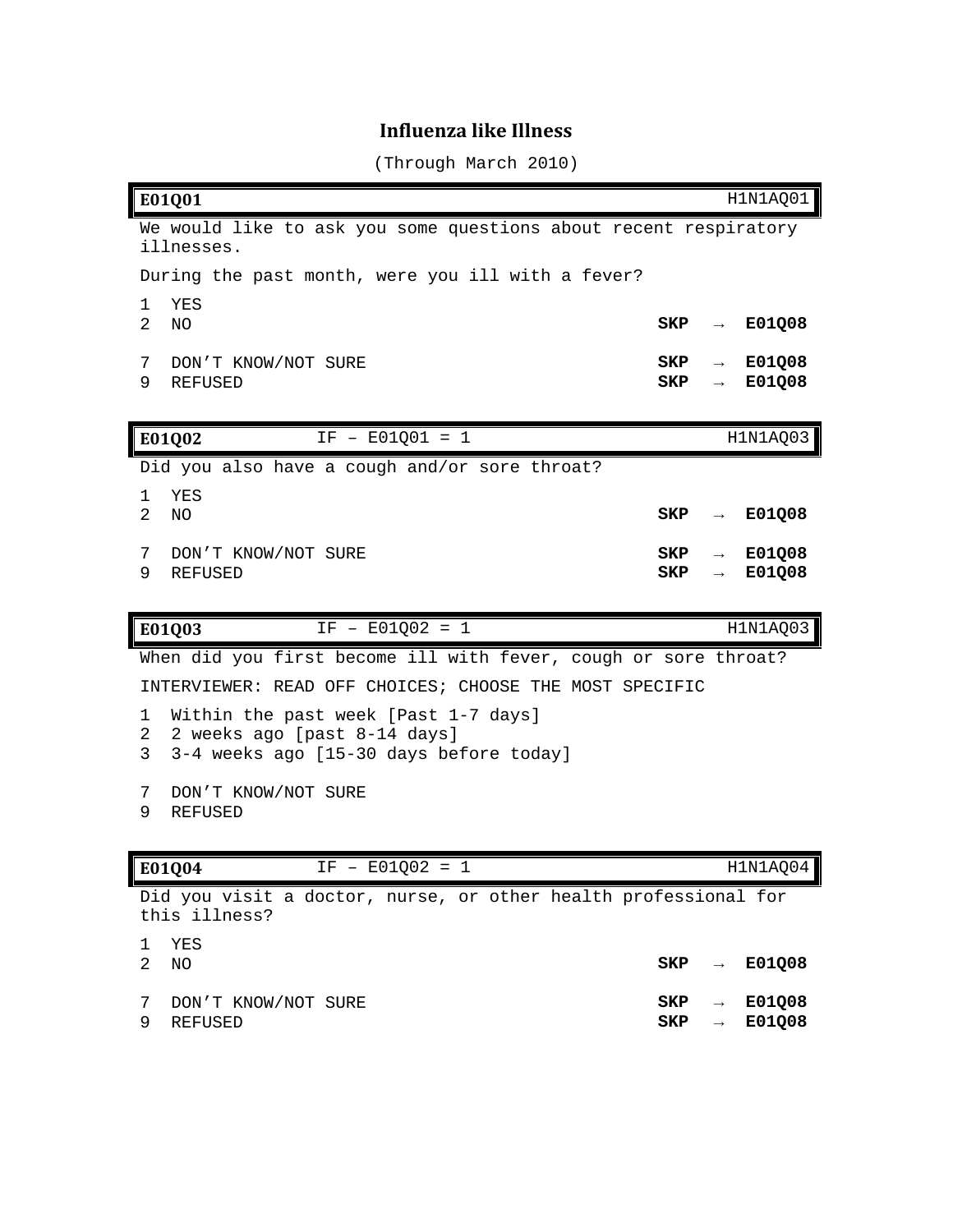| $IF - E01Q04 = 1$<br>E01Q05                                                                                                                               | H1N1AQ05                          |
|-----------------------------------------------------------------------------------------------------------------------------------------------------------|-----------------------------------|
| What did the doctor, nurse, or other health professional tell<br>you? Did they say                                                                        |                                   |
| You had regular influenza or the flu<br>1<br>2<br>You had swine flu, also known as H1N1 or                                                                |                                   |
| novel H1N1<br>You had some other illness, but not the flu<br>3<br>SKP                                                                                     | E01Q08                            |
| SKP<br>7<br>DON'T KNOW/NOT SURE<br>9<br><b>REFUSED</b><br>SKP                                                                                             | E01Q08<br>$\rightarrow$<br>E01Q08 |
| IF - $E01004 = 1$ AND $E01005 \leq 3$<br>E01Q06                                                                                                           | H1N1AQ06                          |
| Did you have a flu test that was positive for this illness?<br>Usually a swab from your nose or throat is tested. Would you say                           |                                   |
| Yes, had flu test and it was positive<br>1<br>2<br>No, had flu test but it was negative<br>3<br>No, flu test was not done                                 |                                   |
| DON'T KNOW/NOT SURE<br>7<br>9<br><b>REFUSED</b>                                                                                                           |                                   |
| IF - $E01Q04 = 1$ AND $E01Q05 \leq 3$<br>E01Q07                                                                                                           | H1N1AQ07                          |
| Did you receive Tamiflu or oseltamivir [o sel TAM i veer] or an<br>inhaled medicine called Relenza or zanamivir [za NA mi veer] to<br>treat this illness? |                                   |
| YES<br>1<br>$\mathcal{L}$<br>NO.                                                                                                                          |                                   |
| 7<br>DON'T KNOW/NOT SURE<br>9<br><b>REFUSED</b>                                                                                                           |                                   |
| IF - E01Q04 = 1 AND E01Q05 <> 3<br>E01Q08                                                                                                                 | H1N1AQ08                          |

Did any other members of your household have a fever with cough or sore throat during the past month?

- 1 YES<br>2 NO
- 

2 NO **SKP → E01Q10 IF E01Q01 = 1 AND E01Q02 = 1**

- 7 DON'T KNOW/NOT SURE
- 9 REFUSED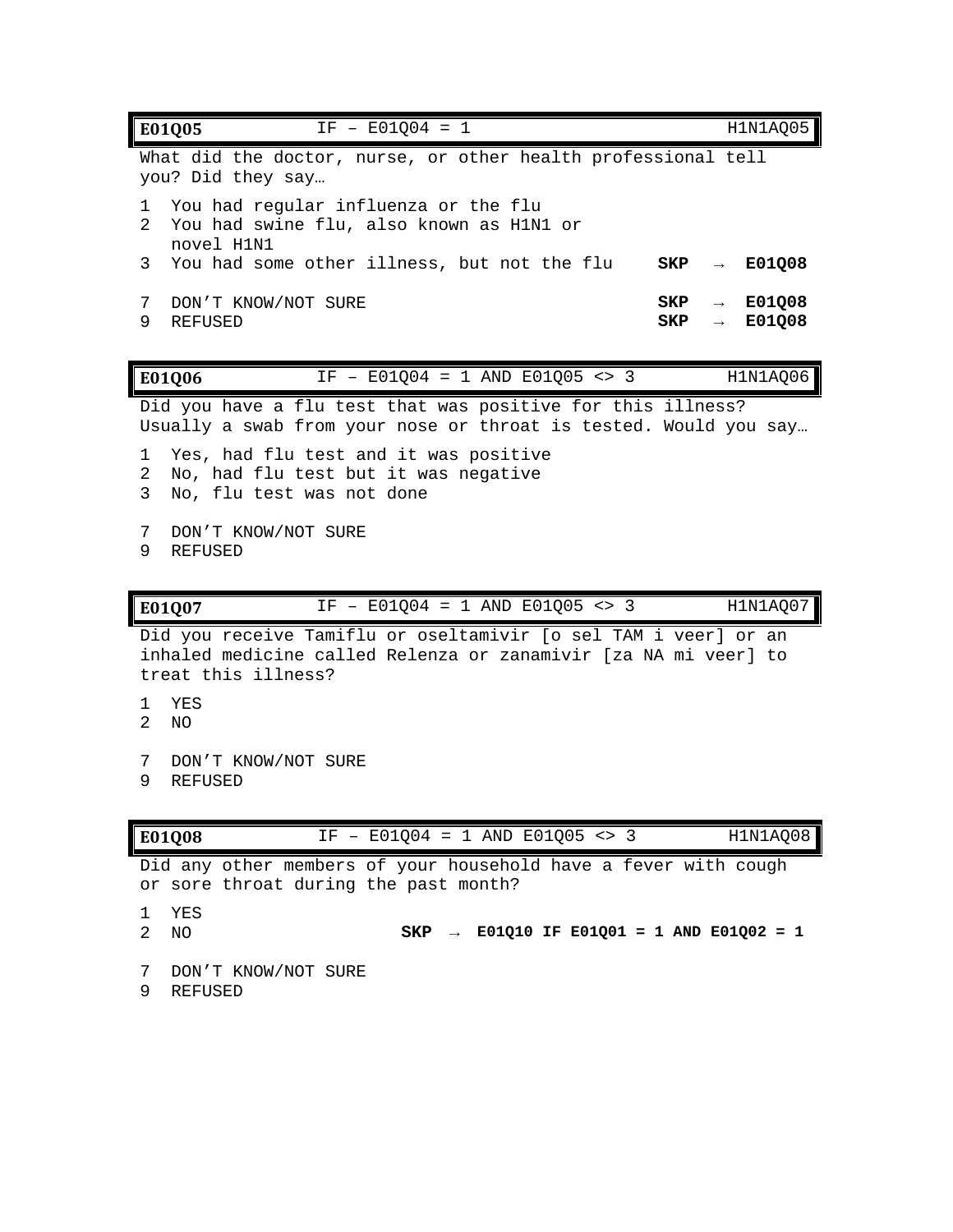**E01Q09** IF – E01Q08 = 1 OR E01Q08 = 7 OR E01Q08 = 9 H1N1AQ09 How many household members, including you, were ill during the past month? \_\_ # PERSONS (>= 1) 88 NONE 77 DON'T KNOW/NOT SURE 99 REFUSED **E01Q10** IF – (E01Q01 = 1 AND E01Q02 = 1) OR E01Q08 = 1 H1N1AQ10 How many people in your household, including you, were hospitalized for flu during the past month? INTERVIEWER, IF NEEDED: HOSPITALIZED MEANS ADMITTED TO A HOSPITAL TO RECEIVE MEDICAL TREATMENT. \_\_ # PERSONS (>= 1) 88 NONE

77 DON'T KNOW/NOT SURE 99 REFUSED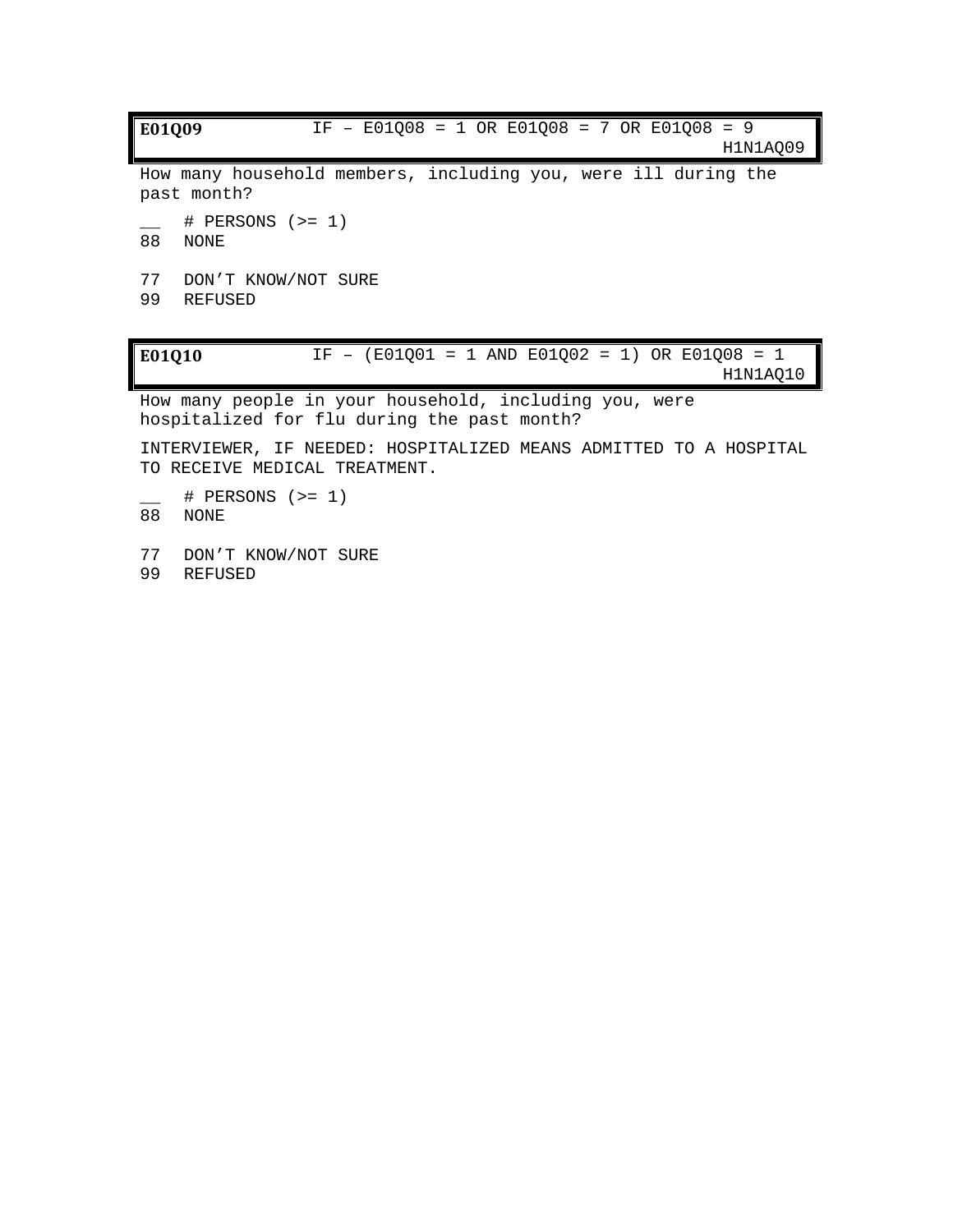## **Module 10: High Risk/Health Care Worker**

### **M10INTRO**

The next few questions ask about health care work and chronic illness.

| M10Q01 |  | <b>__</b><br>. |
|--------|--|----------------|
|        |  |                |
|        |  |                |

Do you currently volunteer or work in a hospital, medical clinic, doctor's office, dentist's office, nursing home or some other health-care facility? This includes part-time and unpaid work in a health care facility as well as professional nursing care provided in the home. INTERVIEWER NOTE: IF NECESSARY SAY:

"This includes non-health care professionals, such as administrative staff, who work in a health-care facility."

- 1 YES
- 2 NO
- 7 DON'T KNOW/NOT SURE
- 9 REFUSED

### **M10Q02** DIRCONT1

Do you provide direct patient care as part of your routine work? By direct patient care we mean physical or hands-on contact with patients.

- 1 YES
- 2 NO
- 7 DON'T KNOW/NOT SURE *(Probe by repeating question)*
- 9 REFUSED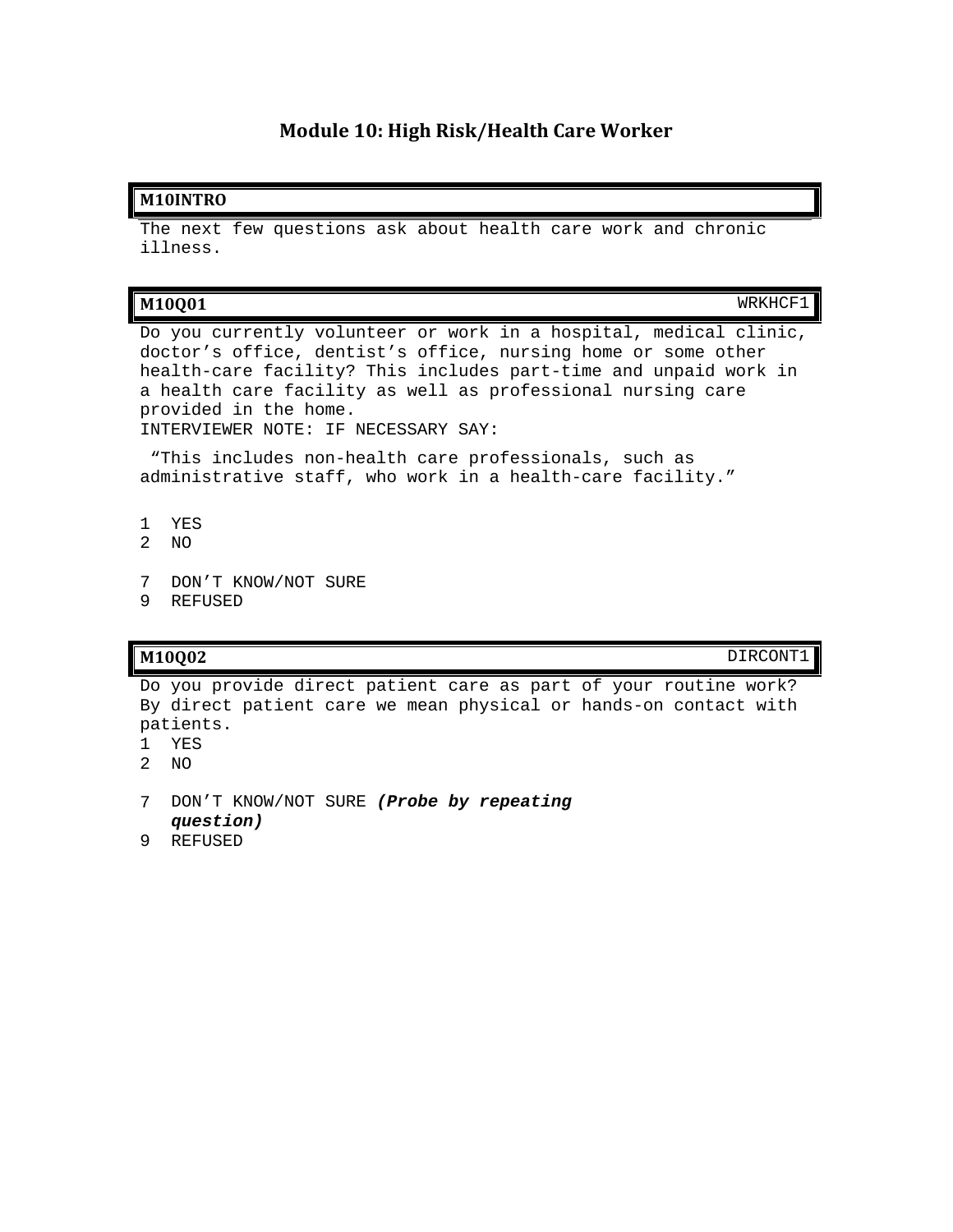### **M10Q03** DRHPAD1

Has a doctor, nurse, or other health professional ever said that you have… **Read all items listed below before waiting for an answer:**  Lung problems, other than asthma Kidney problems Anemia, including Sickle Cell Or A weakened immune system caused by a chronic illness or by medicines taken for a chronic illness? **[See Attached Health Problems List, if necessary]** 1 YES<br>2 NO 2 NO **SKP → M10END** 7 DON'T KNOW/NOT SURE *(Probe by repeating question)* **SKP → M10END** 9 REFUSED **SKP → M10END**

### **M10Q04** HAVHPAD

Do you still have (this/any of these) problem(s)?

- 1 YES
- 2 NO
- 7 DON'T KNOW/NOT SURE
- 9 REFUSED

### **M10END**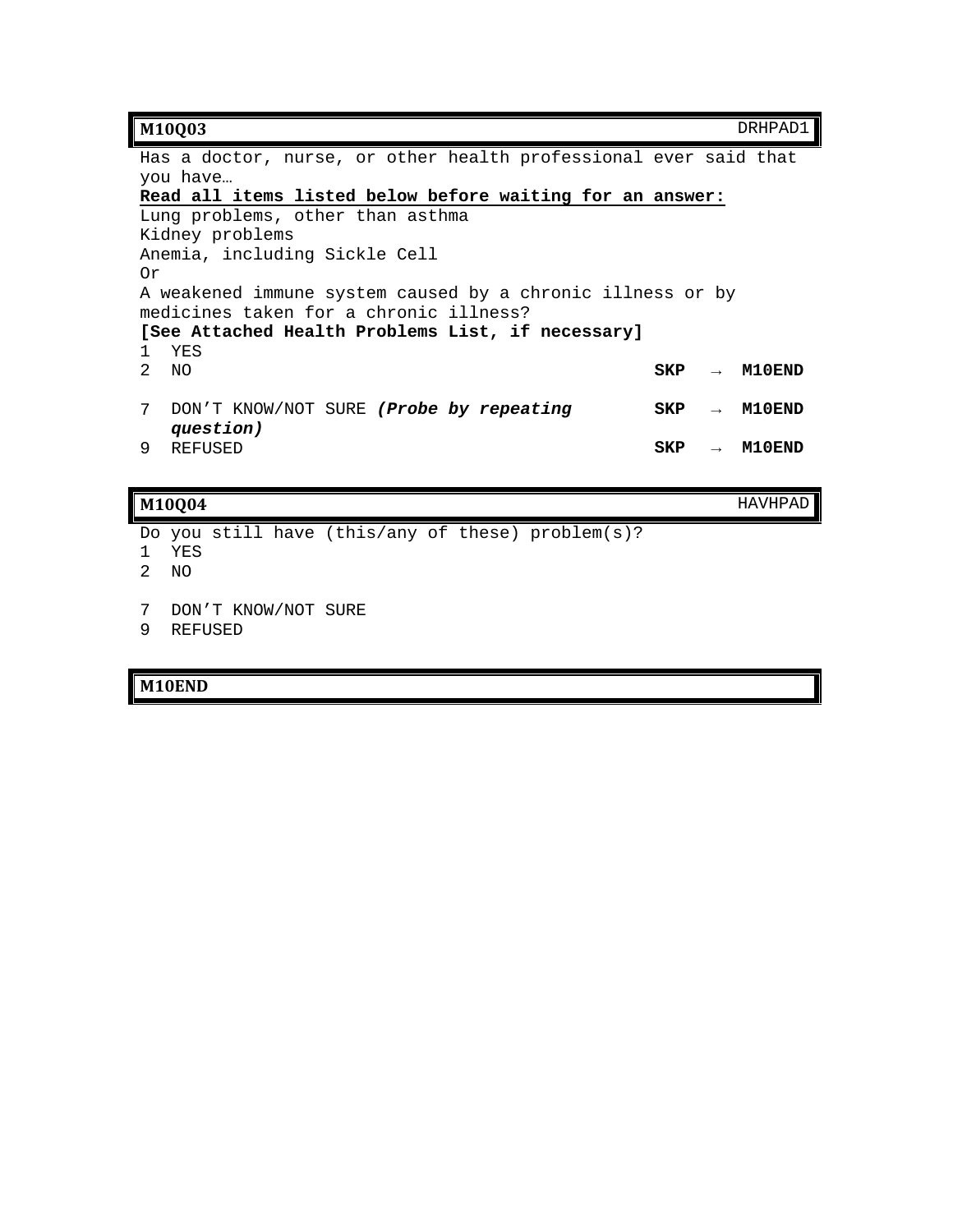# **Module 5: Excess Sun Exposure**

# **M05INTRO**

|             | M05Q01                                                                                                                   | NUMBURN2 |
|-------------|--------------------------------------------------------------------------------------------------------------------------|----------|
| 8           | In the past 12 months, how many times did you have a red OR<br>painful sunburn that lasted a day or more?<br>Zero<br>One |          |
| 2<br>3<br>4 | Two<br>Three<br>Four<br>5 Five or more                                                                                   |          |
| 7           | DON'T KNOW/NOT SURE<br>--------                                                                                          |          |

9 REFUSED

**M05END**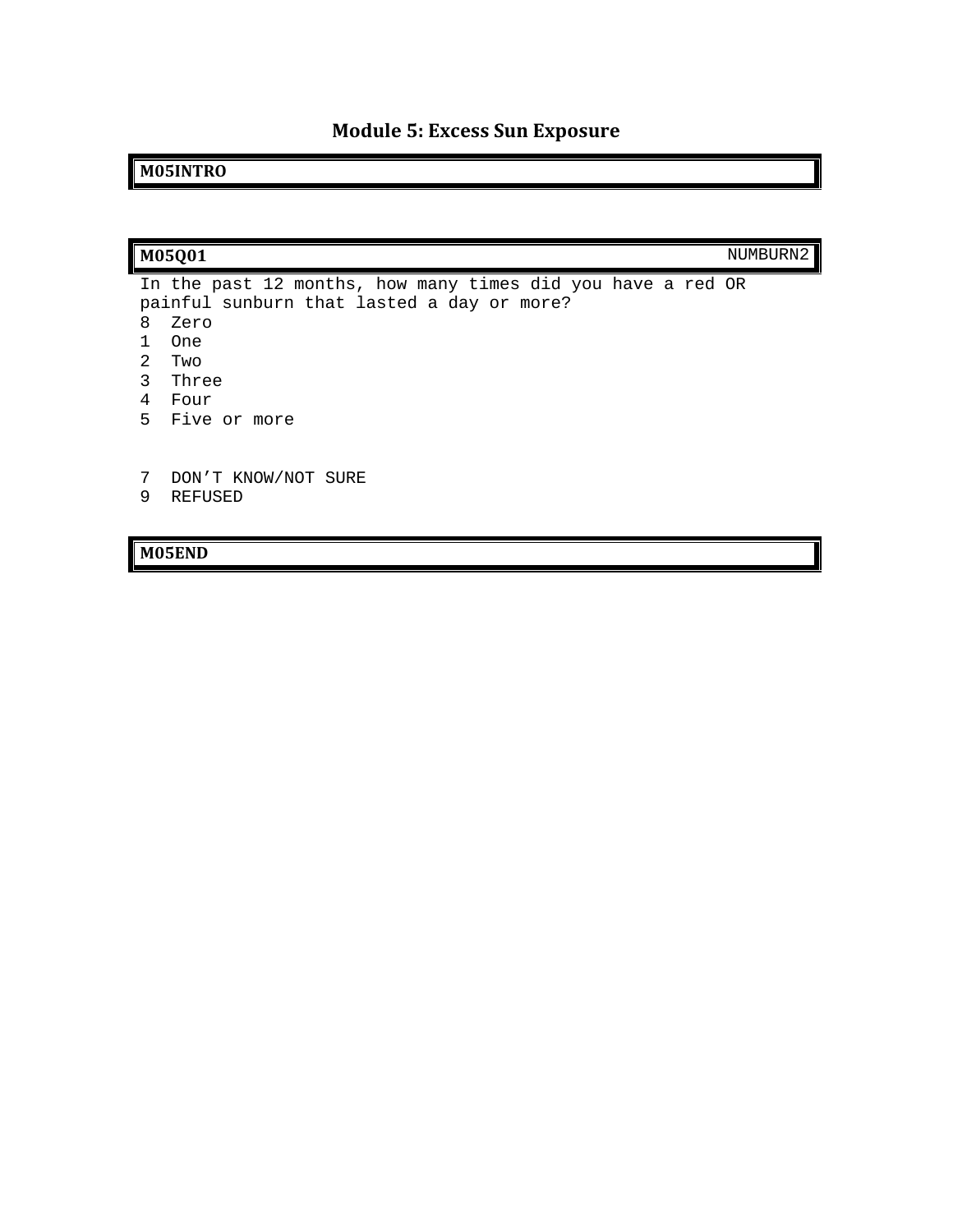# **Module 23: Random Child Selection**

| IF - C12Q07 <> 88 OR C12Q07 <> 99<br><b>M23INTRO</b>             |
|------------------------------------------------------------------|
| If Core Q12.7 = 1, Interviewer please read: "Previously, you     |
| indicated there was one child age 17 or younger in your          |
| household. I would like to ask you some questions about that     |
| child." [Go to 01]                                               |
| If Core $Q12.7$ is >1 and Core $Q12.7$ does not equal 88 or 99,  |
| Interviewer please read: "Previously, you indicated there were   |
| [number] children age 17 or younger in your household. Think     |
| about those [number] children in order of their birth, from      |
| oldest to youngest. The oldest child is the first child and the  |
| youngest child is the last." Please include children with the    |
| same birth date, including twins, in the order of their birth.   |
| CATI INSTRUCTION: RANDOMLY SELECT ONE OF THE CHILDREN. This is   |
| the "Xth" child. Please substitute "Xth" child's number in all   |
| questions below.                                                 |
| INTERVIEWER PLEASE READ:                                         |
| "I have some additional questions about one specific child. The  |
| child I will be referring to is the "Xth" [CATI: please fill in  |
| correct number] child in your household. All following questions |
| about children will be about the "Xth" [CATI: please fill in]    |
| child."                                                          |

**M23Q01** RCSBIRTH

|                | What is the birth month and year of the "Xth" child? |
|----------------|------------------------------------------------------|
| $\overline{1}$ | Code month and year                                  |
|                |                                                      |
|                | 77/777 DON'T KNOW/NOT SURE                           |
| 9              | 99/999 REFUSED                                       |

**M23Q02** RCSGENDR

Is the child a boy or a girl? 1 Boy 2 Girl 9 REFUSED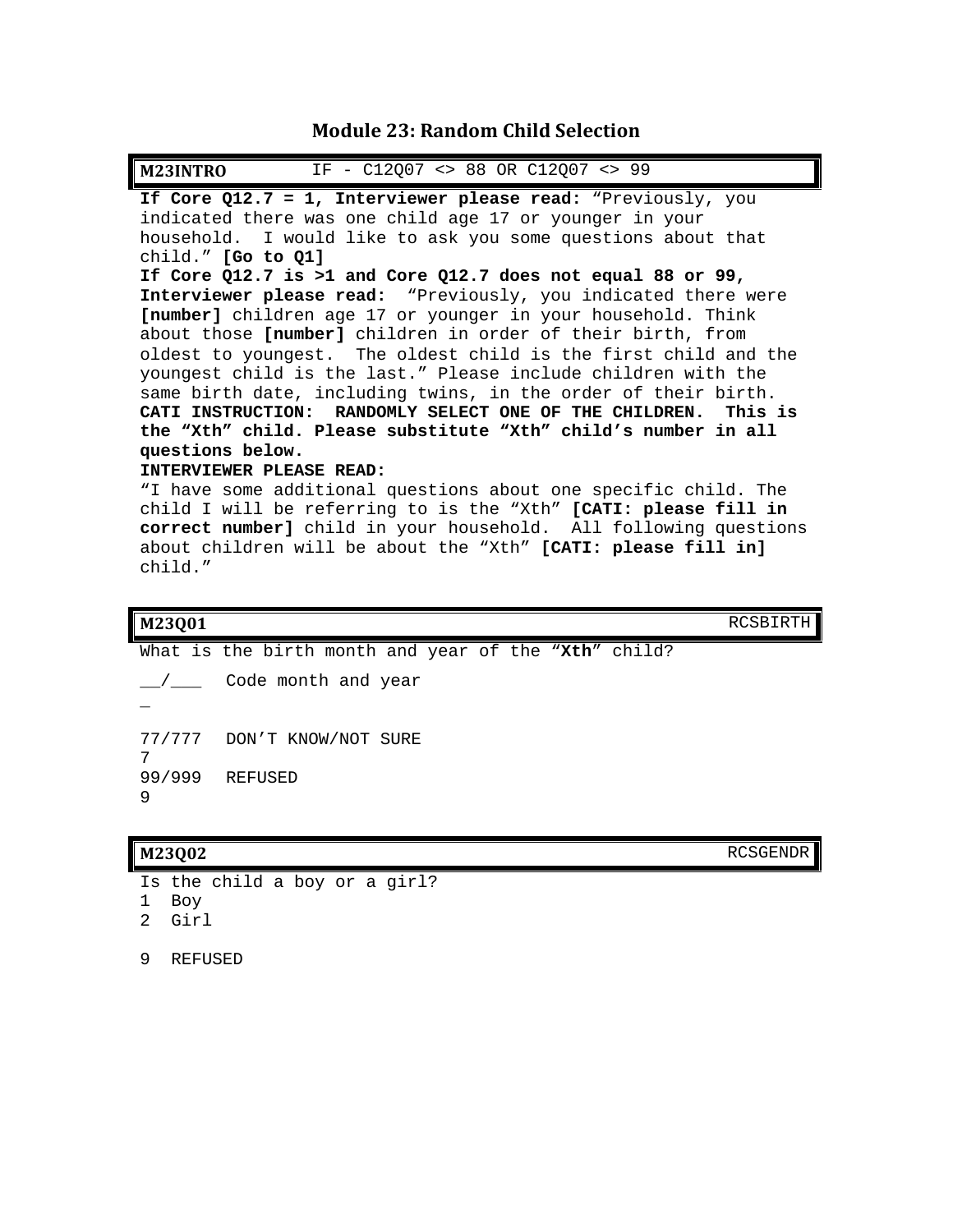Is the child Hispanic or Latino?

- 1 Yes
- 2 No

**Do not read:**

- 7 DON'T KNOW/NOT SURE
- 9 REFUSED

Which one or more of the following would you say is the race of the child?

(CHECK ALL THAT APPLY)

PLEASE READ:

- 1 White
- 2 Black or African American
- 3 Asian
- 4 Native Hawaiian or Other Pacific Islander
- 5 American Indian or Alaska Native Or
- 6 Other [Specify]

### **Do not read:**

- 8 No additional choices
- 7 DON'T KNOW/NOT SURE
- 9 REFUSED

**M23Q04** RCSRACE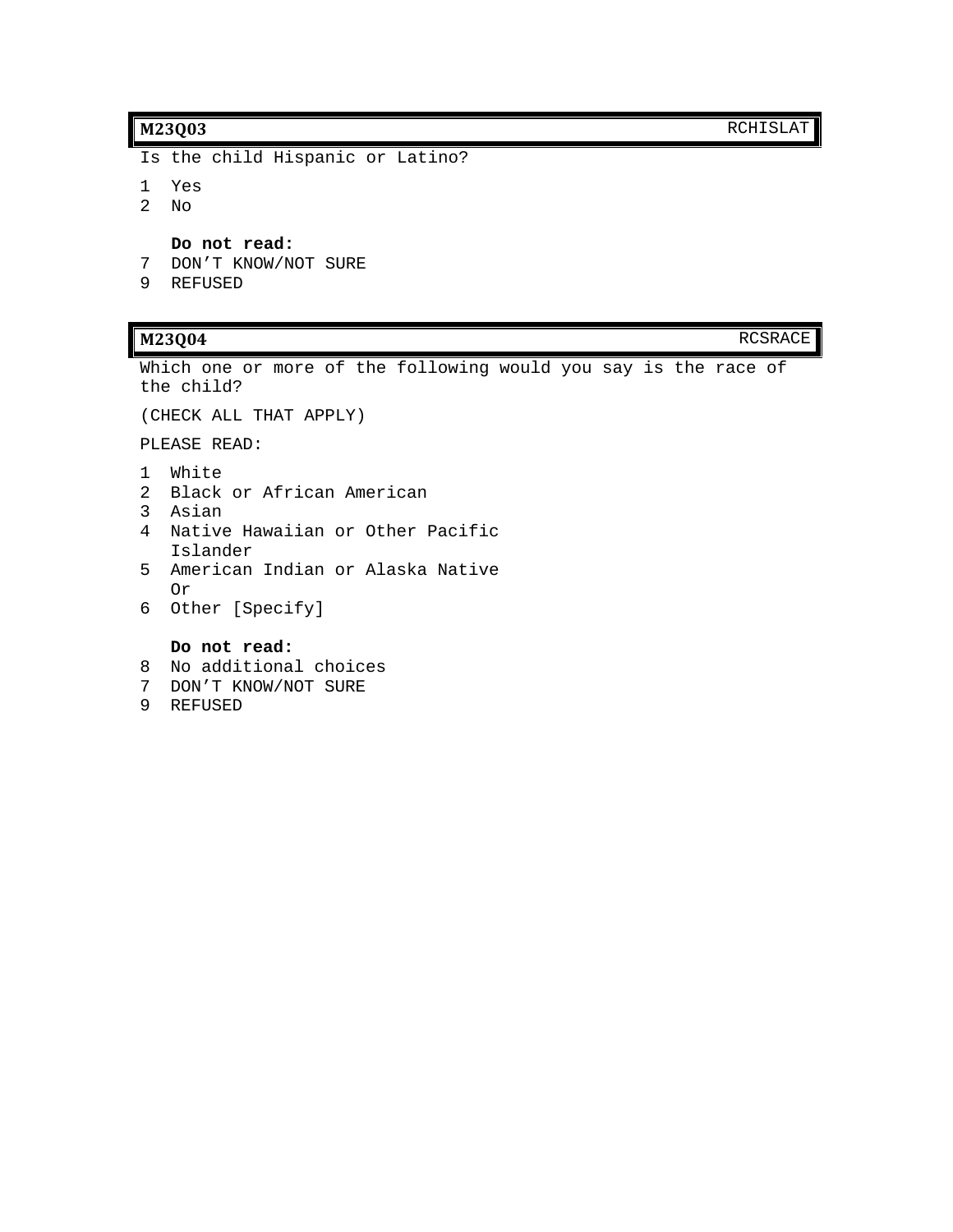### **M23Q05** IF - M23Q04 = MORE THAN ONE RESPONSE RCSDBRACE

Which one of these groups would you say best represents the child's race?

PLEASE READ:

- 1 White
- 2 Black or African American
- 3 Asian
- 4 Native Hawaiian or Other Pacific Islander
- 5 American Indian or Alaska Native Or
- 6 Other [Specify]

**Do not read:**

- 8 No additional choices
- 7 DON'T KNOW/NOT SURE
- 9 REFUSED

### **M23Q06** RCSRLTN2

How are you related to the child?

```
PLEASE READ:
```
- 1 Parent (include biologic, step, or adoptive parent)
- 2 Grandparent
- 3 Foster parent or guardian
- 4 Sibling (include biologic, step, and adoptive sibling)
- 5 Other relative
- 6 Not related in any way
- 7 DON'T KNOW/NOT SURE
- 9 REFUSED

### **M23END**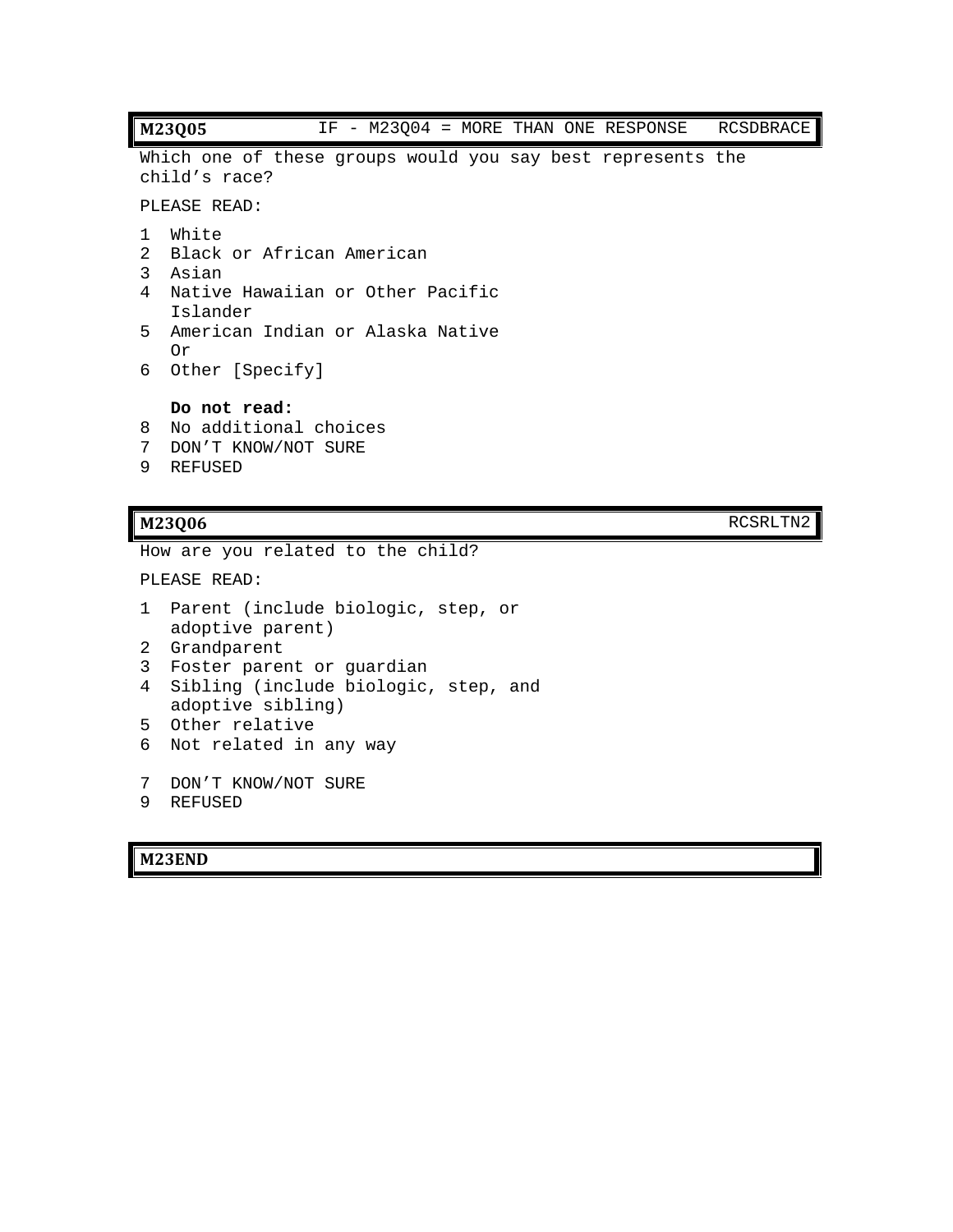# **Module 24: Childhood Asthma Prevalence**

**M24INTRO** IF – C12Q07 <> 88 OR C12Q07 <> 99

The next two questions are about the "Xth" child.

| M24Q01                                                                                          |                   |                                | CASTHDX2         |
|-------------------------------------------------------------------------------------------------|-------------------|--------------------------------|------------------|
| Has a doctor, nurse or other health professional EVER said that<br>the child has asthma?<br>Yes |                   |                                |                  |
| $\mathfrak{D}$<br>No                                                                            | SKP               | $\rightarrow$                  | M24END           |
| 7<br>DON'T KNOW/NOT SURE<br>9<br><b>REFUSED</b>                                                 | SKP<br><b>SKP</b> | $\rightarrow$<br>$\rightarrow$ | M24END<br>M24END |
| M24Q02                                                                                          |                   |                                | CASTHNO2         |
| Does the child still have asthma?                                                               |                   |                                |                  |
| Yes<br>$\mathcal{D}$<br>No                                                                      |                   |                                |                  |

- 7 DON'T KNOW/NOT SURE
- 9 REFUSED

## **M24END**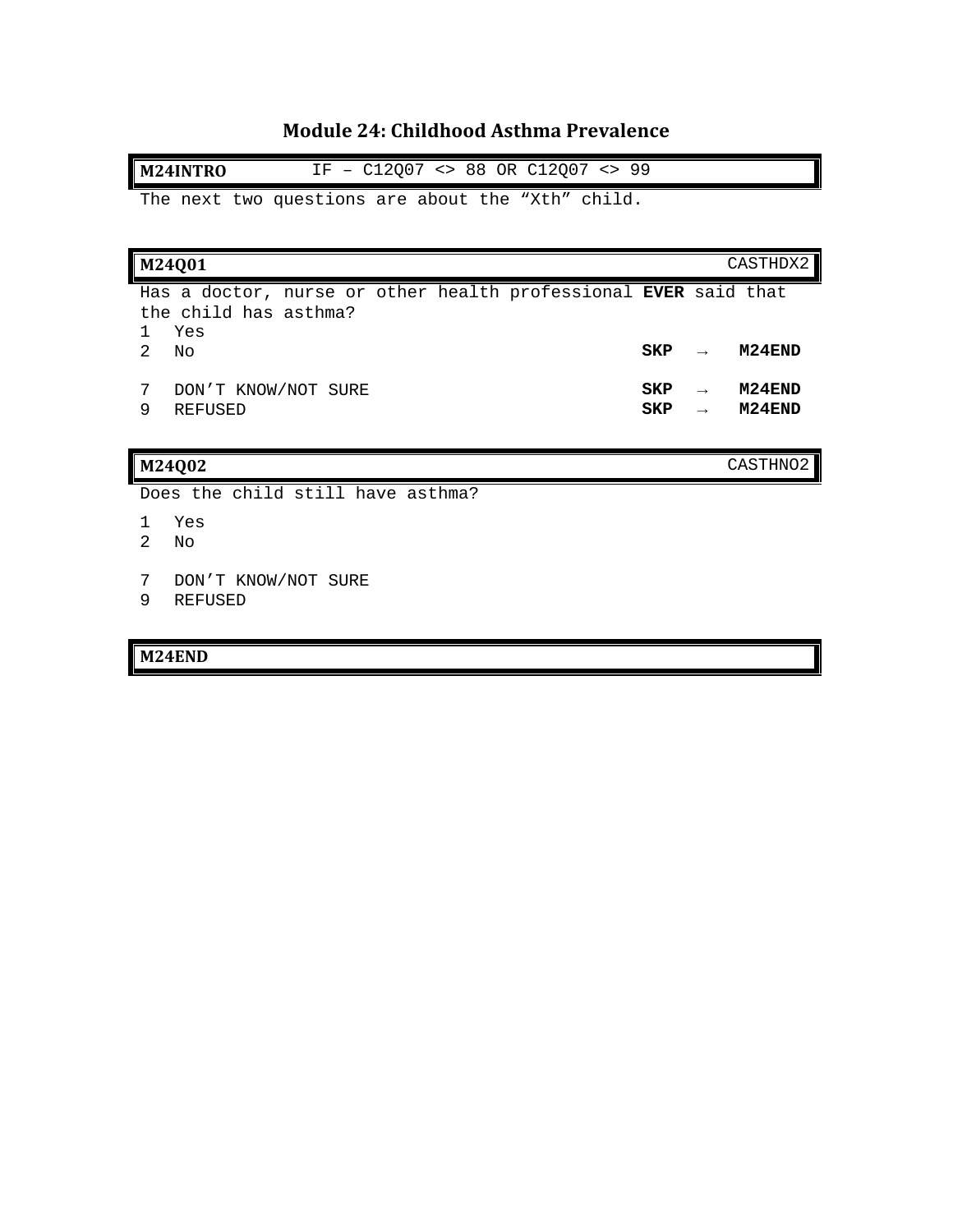# **Module 27: Child Influenza like Illness**

# **M27INTRO**

|                | M27Q01                                                                                                                                    |            |                                | H1N1CQ01         |
|----------------|-------------------------------------------------------------------------------------------------------------------------------------------|------------|--------------------------------|------------------|
| -1             | The next questions are about the "Xth" child.<br>Has the child had a fever with cough and/or sore throat during<br>the past month?<br>YES |            |                                |                  |
| 2              | NO.                                                                                                                                       | <b>SKP</b> |                                | M27END           |
| 7<br>9         | DON'T KNOW/NOT SURE<br><b>REFUSED</b>                                                                                                     | SKP<br>SKP | $\rightarrow$<br>$\rightarrow$ | M27END<br>M27END |
|                |                                                                                                                                           |            |                                |                  |
|                | M27Q02<br>$IF - M27Q01 = 1$                                                                                                               |            |                                | H1N1CQ02         |
|                | Did the child visit a doctor, nurse, or other health professional<br>for this illness?<br>YES                                             |            |                                |                  |
| $\mathfrak{D}$ | ΝO                                                                                                                                        | <b>SKP</b> |                                | M27END           |
| 7              | DON'T KNOW/NOT SURE                                                                                                                       | <b>SKP</b> | $\rightarrow$                  | M27END           |
| 9              | <b>REFUSED</b>                                                                                                                            | SKP        | $\rightarrow$                  | M27END           |

# **M27END**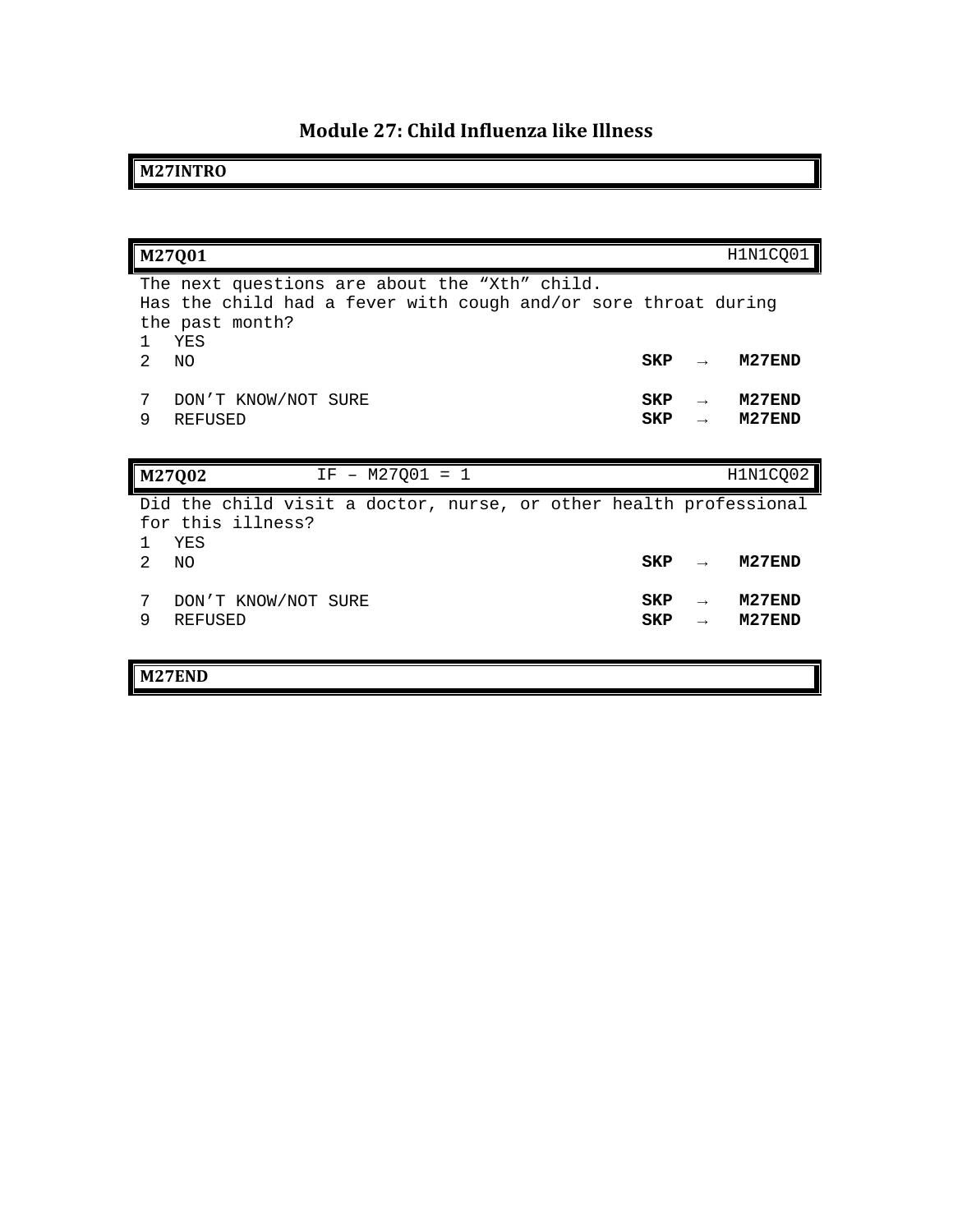# **Module 30: Novel H1N1 Childhood Immunization**

### **M30INTRO**

|                             | IF - CHILDAGE2 $\geq$ 6 MONTHS<br>M30001                                                                                                                                                                                                                                                                                                                                                    |            |                                | H1N1CV01         |  |  |  |
|-----------------------------|---------------------------------------------------------------------------------------------------------------------------------------------------------------------------------------------------------------------------------------------------------------------------------------------------------------------------------------------------------------------------------------------|------------|--------------------------------|------------------|--|--|--|
|                             | The next questions are about this child's immunizations.<br>I will first ask you questions about vaccination for H1N1 flu,<br>which is sometimes called swine flu or pandemic flu, and then ask<br>you questions about vaccination for seasonal flu.<br>There are two ways to get the H1N1 flu vaccination. One is a shot<br>in the arm and the other is a spray, mist or drop in the nose. |            |                                |                  |  |  |  |
| 1<br>2.                     | Since September, 2009, has $\{IF M23Q01 = 1, he, she\}$ been<br>vaccinated either way for the H1N1 flu?<br>YES<br>NO.                                                                                                                                                                                                                                                                       | SKP        | $\rightarrow$                  | M25001           |  |  |  |
| 7<br>9                      | DON'T KNOW/NOT SURE<br><b>REFUSED</b>                                                                                                                                                                                                                                                                                                                                                       | SKP<br>SKP | $\rightarrow$<br>$\rightarrow$ | M25001<br>M25Q01 |  |  |  |
|                             | IF - CHILDAGE2 < 10 YEARS<br>M30Q02                                                                                                                                                                                                                                                                                                                                                         |            |                                | H1N1CV02         |  |  |  |
| $\mathbf{1}$<br>$2^{\circ}$ | Since September 2009, how many of these H1N1 vaccinations has $\{IF$<br>$M23Q01 = 1$ , he, she} received?<br>One vaccination or dose<br>Two or more vaccination doses                                                                                                                                                                                                                       |            |                                |                  |  |  |  |
| 7<br>9                      | DON'T KNOW/NOT SURE<br><b>REFUSED</b>                                                                                                                                                                                                                                                                                                                                                       | SKP<br>SKP | $\rightarrow$<br>$\rightarrow$ | M25001<br>M25001 |  |  |  |

# **M30Q03** H1N1CV03

During what month did  $\{IF M23Q01 = 1, he, she\} received \{IF$  $M23Q01 = 1$ , his, her}  $\{IF \ CHILDAGE2 < 10 \text{ YEARS}, \text{first HIN1} \text{ flu} \}$ vaccine, H1N1 flu vaccine}? \_\_ MONTH 77 DON'T KNOW/NOT SURE **SKP → M25Q01** 99 REFUSED **SKP → M25Q01**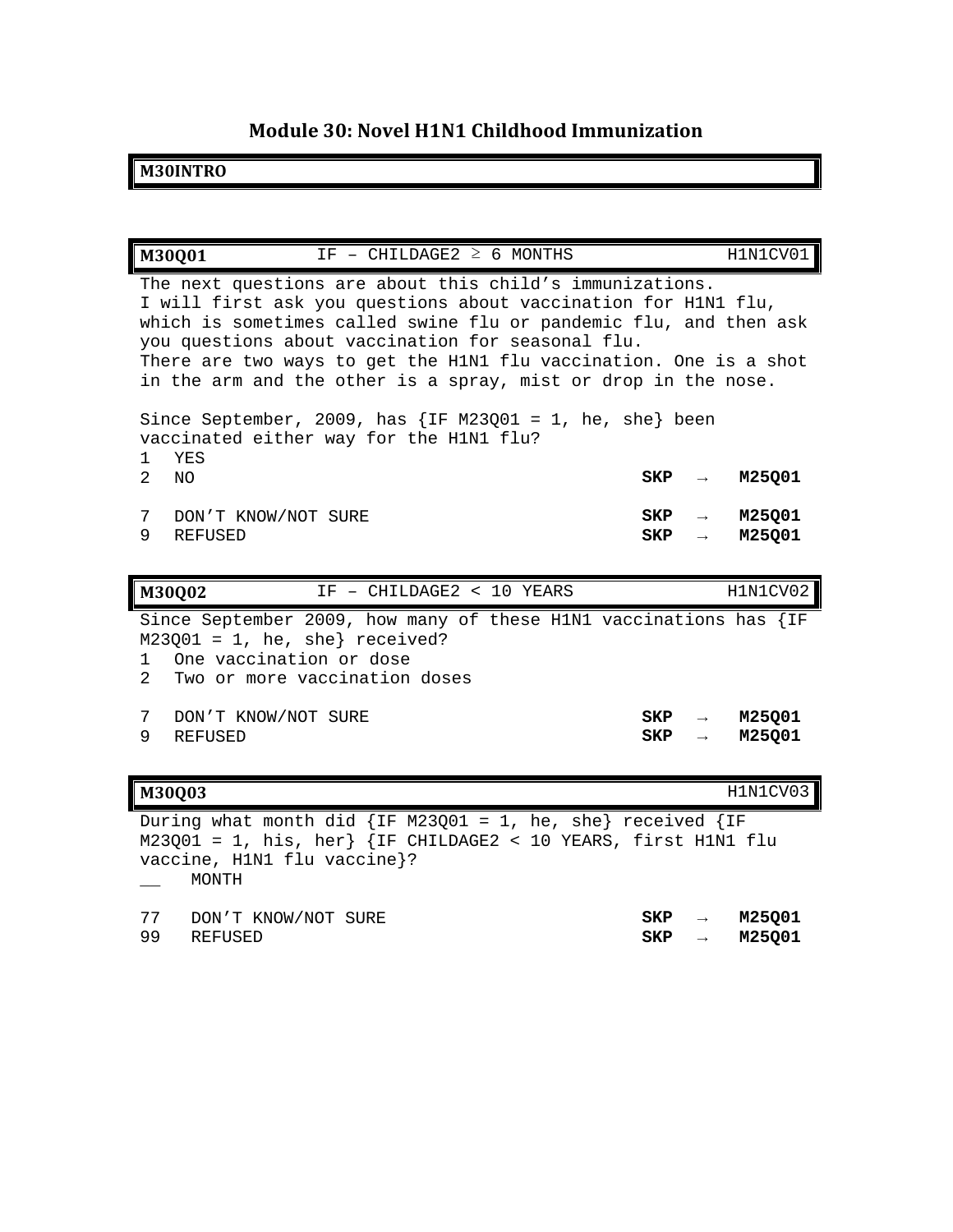| M30Q03v<br>IF - M30003 < 77                                                                                                            |            |               |                  |
|----------------------------------------------------------------------------------------------------------------------------------------|------------|---------------|------------------|
| That was ${MONTH}$ of ${YEAR}$ , correct?<br>MONTH                                                                                     |            |               |                  |
| 77 DON'T KNOW/NOT SURE<br>99 REFUSED                                                                                                   |            |               |                  |
| IF - M30Q01 = 1<br>M30Q04                                                                                                              |            |               | H1N1CV04         |
| Was this a shot or was it a vaccine sprayed in the nose?<br>1 Flu shot<br>2 Flu Nasal Spray (spray, mist or drop in the<br>nose)       |            |               |                  |
| 7 DON'T KNOW/NOT SURE<br>9 REFUSED                                                                                                     | SKP<br>SKP | $\rightarrow$ | M25Q01<br>M25Q01 |
| M30Q05                                                                                                                                 |            |               | H1N1CV05         |
| During what month did $\{IF M23Q01 = 1, he, she\} received \{IF$<br>$M23Q01 = 1$ , his, her} second H1N1 flu vaccine?<br>MONTH         |            |               |                  |
| 77 DON'T KNOW/NOT SURE<br>99<br>REFUSED                                                                                                |            |               |                  |
| <b>M30Q05v</b><br>IF - M30Q05 < 77                                                                                                     |            |               |                  |
| That was ${MONTH}$ of ${YEAR}$ , correct?<br>MONTH                                                                                     |            |               |                  |
| 77<br>DON'T KNOW/NOT SURE<br>99<br>REFUSED                                                                                             |            |               |                  |
| <b>M30Q06</b>                                                                                                                          |            |               | H1N1CV06         |
| Was this a shot or was it a vaccine sprayed in the nose?<br>Flu shot<br>1<br>2<br>Flu Nasal Spray (spray, mist or drop in<br>the nose) |            |               |                  |

- 7 DON'T KNOW/NOT SURE
- 9 REFUSED

## **M30END**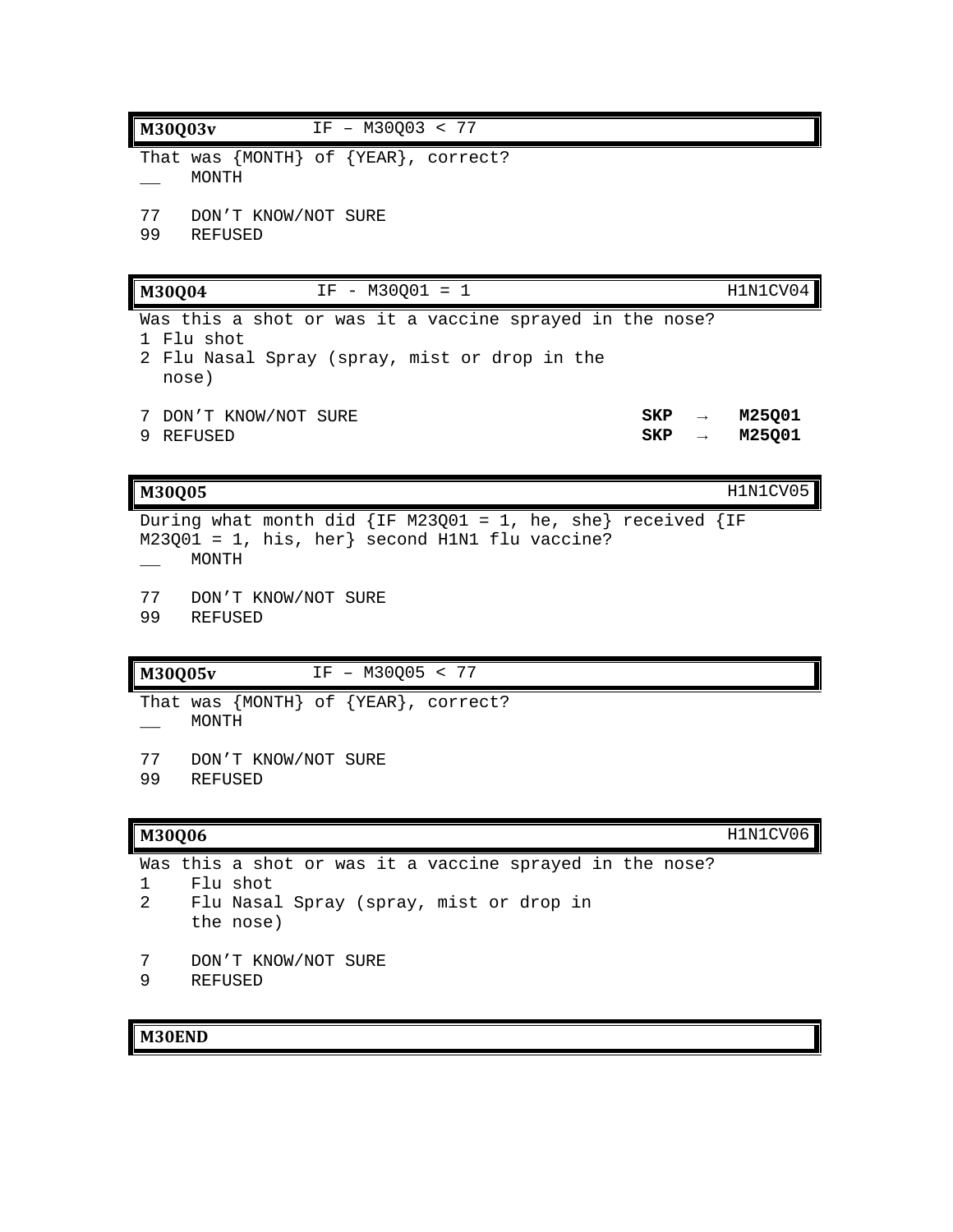# **State Added 04: Health Care Coverage**

**ND04INTRO** IF - C03Q01 <> 2

|                                                                                                      | <b>ND04Q01</b>                                                                                                                                                                                                                                                                            |  |  | <b>HLTHINS</b> |  |
|------------------------------------------------------------------------------------------------------|-------------------------------------------------------------------------------------------------------------------------------------------------------------------------------------------------------------------------------------------------------------------------------------------|--|--|----------------|--|
|                                                                                                      | What is the name of the health plan you use to pay for most of<br>your medical care?                                                                                                                                                                                                      |  |  |                |  |
|                                                                                                      | READ IF NECESSARY                                                                                                                                                                                                                                                                         |  |  |                |  |
| 01<br>02 <sub>o</sub><br>03<br>04<br>05<br>06<br>07<br>08<br>09<br>10<br>11<br>12 <sup>°</sup><br>13 | Medicare<br>Medicaid or Medical Assistance<br>Military, Tricare or CHAMPUS<br>Indian Health Service<br>Blue Cross/Blue Shield or Noridian<br>ND-PERS<br>Fortis Insurance<br>American Family Mutual<br>Medica Health Plans<br>Heart of America (HMO)<br>Altru Health Plan<br>Other<br>None |  |  |                |  |
| 77<br>99                                                                                             | DON'T KNOW/NOT SURE<br>REFUSED                                                                                                                                                                                                                                                            |  |  |                |  |

**ND04END**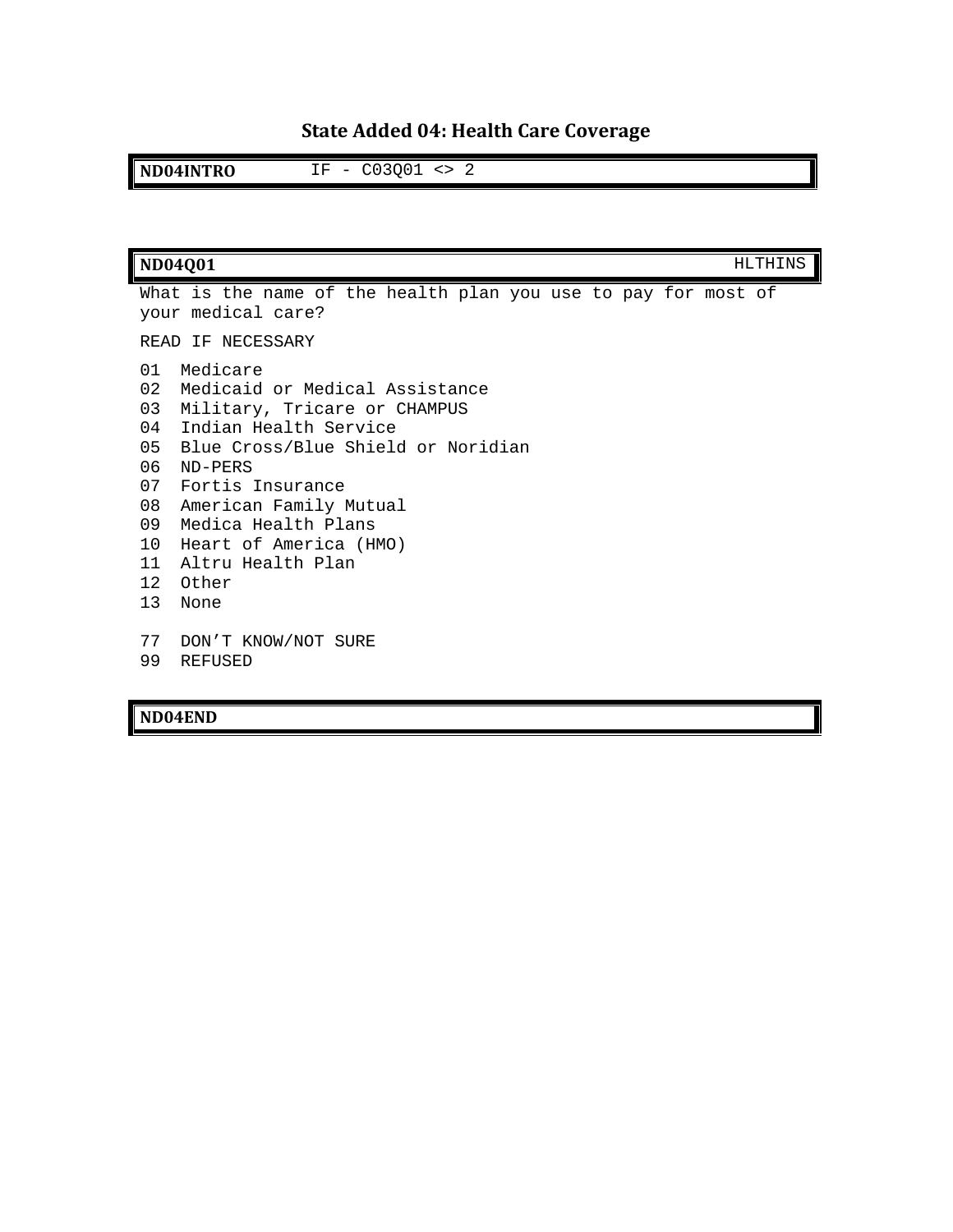# **State Added 05: Indian Health**

**ND05INTRO** IF - C12Q03 = 5

| <b>ND05Q01</b>                                                                                  | RESERVE            |
|-------------------------------------------------------------------------------------------------|--------------------|
| Do you live on a reservation or Indian Service Area?                                            |                    |
| Yes, reservation<br>1<br>Yes, indian service area<br>2<br>3<br>No, neither                      |                    |
| DON'T KNOW/NOT SURE<br>7<br>9<br><b>REFUSED</b>                                                 |                    |
| <b>ND05Q02</b>                                                                                  | MEMTRIBE           |
| Are you currently an enrolled tribal member?                                                    |                    |
| YES<br>1.<br>$\mathcal{L}$<br>SKP<br>NO.                                                        | ND05END            |
| SKP<br>7<br>DON'T KNOW/NOT SURE<br>$\rightarrow$<br>9<br><b>REFUSED</b><br>SKP<br>$\rightarrow$ | ND05END<br>ND05END |
| $IF - ND05Q02 = 1$<br><b>ND05Q03</b>                                                            | TRIBE              |

Which tribe?

INTERVIEWER NOTE: THREE AFFILIATED TRIBES = MANDAN+ARIKARA+HIDATSA. CODE INDIVIDUAL TRIBE IF PROVIDED.

READ ONLY IF NECESSARY

- MANDAN
- ARIKARA
- HIDATSA
- THREE AFFILIATED TRIBES
- SPIRIT LAKE SIOUX
- STANDING ROCK SIOUX
- OTHER SIOUX
- CHIPPEWA
- OTHER
- DON'T KNOW/NOT SURE
- REFUSED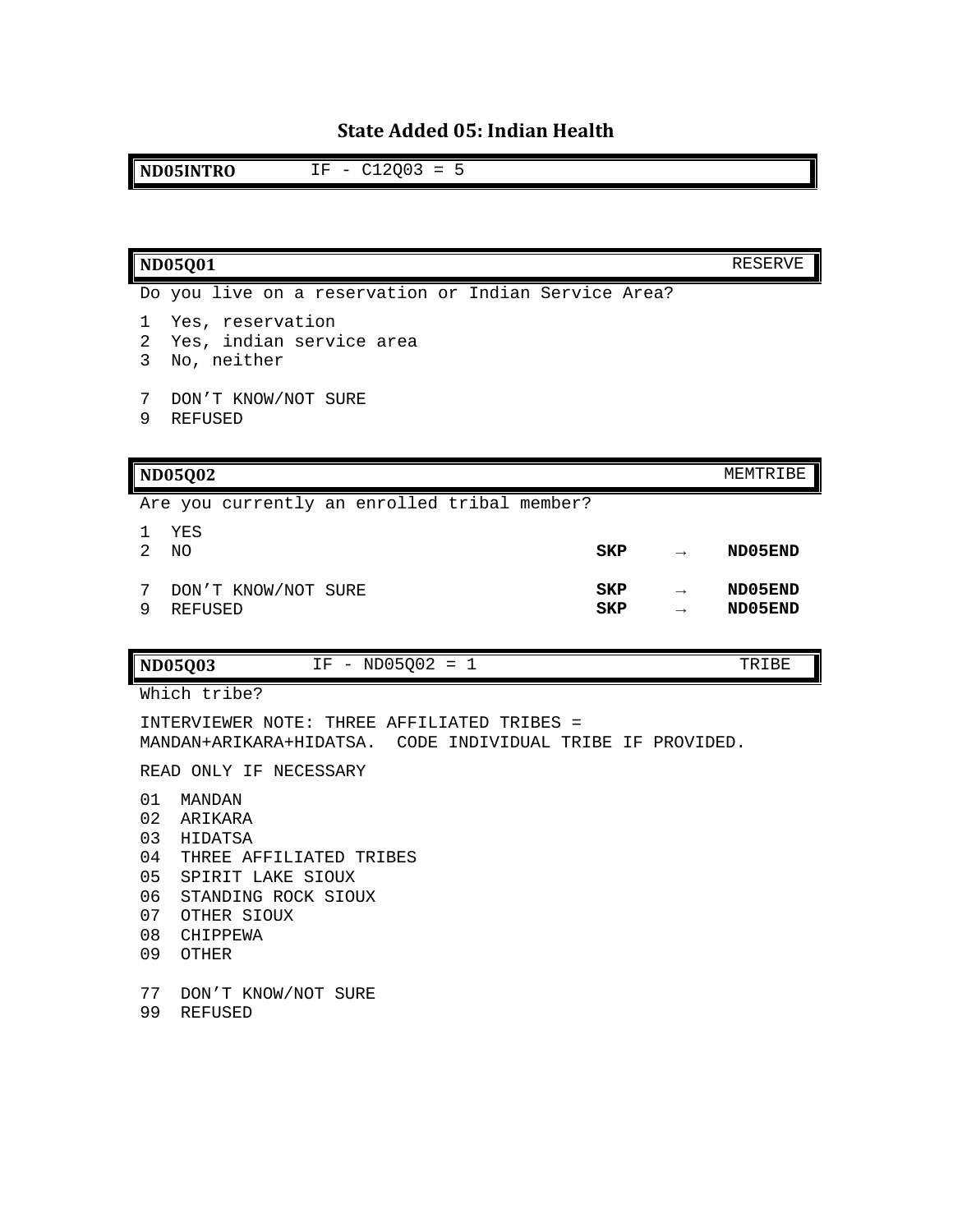| $IF - ND05002 = 1$<br><b>ND05Q04</b>                                                                   | <b>IHS</b> |
|--------------------------------------------------------------------------------------------------------|------------|
| How much of your health care do you obtain from an Indian Health<br>Service, IHS clinic? Would you say |            |
| INTERVIEWER NOTE: IHS STANDS FOR INDIAN HEALTH SERVICE.                                                |            |
| PLEASE READ                                                                                            |            |
| All<br>O 1                                                                                             |            |
| 02<br>Most                                                                                             |            |
| 03<br>Some                                                                                             |            |
| 04<br>Little                                                                                           |            |
| 05<br>None                                                                                             |            |
| 77                                                                                                     |            |
| DON'T KNOW/NOT SURE                                                                                    |            |
| 99<br><b>REFUSED</b>                                                                                   |            |

### **ND05END**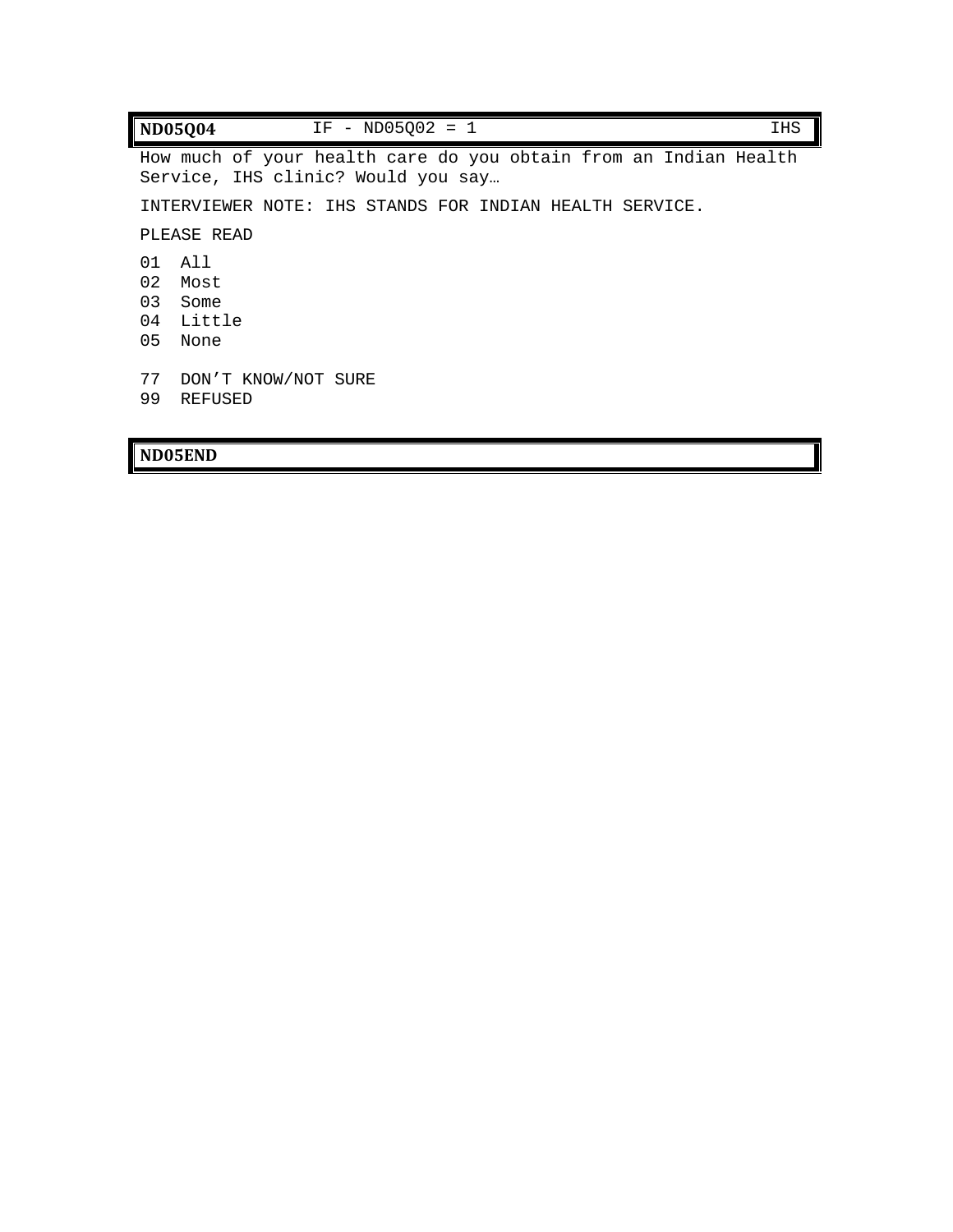# **State Added 07: Anxiety and Depression**

## **ND07INTRO**

| <b>ND07Q01</b>                                                                                                                                                                                                                                                                                   | SAQANX |
|--------------------------------------------------------------------------------------------------------------------------------------------------------------------------------------------------------------------------------------------------------------------------------------------------|--------|
| Now, I am going to ask you some questions about your emotional<br>health and well-being.                                                                                                                                                                                                         |        |
| Has a doctor or other healthcare provider EVER told you that you<br>have an anxiety disorder, including acute stress disorder,<br>anxiety, generalized anxiety disorder, obsessive-compulsive<br>disorder, panic disorder, phobia, posttraumatic stress disorder,<br>or social anxiety disorder? |        |
| YES<br>2<br>NO.                                                                                                                                                                                                                                                                                  |        |
| 7<br>DON'T KNOW/NOT SURE<br>9<br>REFUSED                                                                                                                                                                                                                                                         |        |
|                                                                                                                                                                                                                                                                                                  | SAODEF |

Has a doctor or other healthcare provider **EVER** told you that you have a depressive disorder, including depression, major depression, dysthymia, or minor depression?

- 1 YES
- 2 NO
- 7 DON'T KNOW/NOT SURE
- 9 REFUSED

#### **ND07END**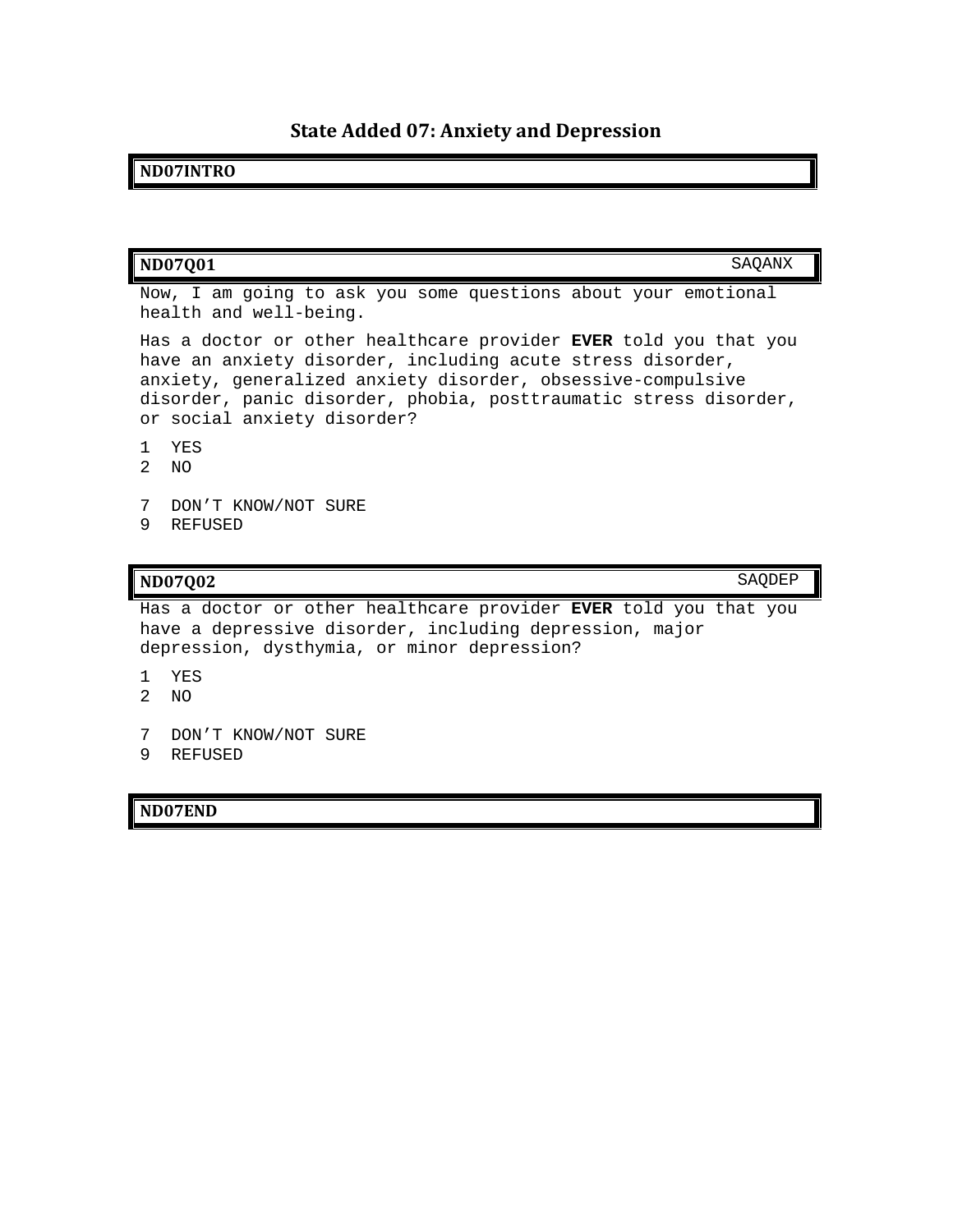# **State Added 03: Other Tobacco Products**

## **ND03INTRO**

|                          | <b>ND03Q01</b>                                                                                  |                   |               | USEEVER            |
|--------------------------|-------------------------------------------------------------------------------------------------|-------------------|---------------|--------------------|
|                          | Have you ever used or tried any smokeless tobacco products such<br>as chewing tobacco or snuff? |                   |               |                    |
| 1<br>$\overline{2}$      | YES<br>N <sub>O</sub>                                                                           | <b>SKP</b>        |               | ND03Q03            |
| 7<br>9                   | DON'T KNOW/NOT SURE<br><b>REFUSED</b>                                                           | SKP<br><b>SKP</b> |               | ND03Q03<br>ND03Q03 |
|                          | $IF - ND03Q01 = 1$<br><b>ND03Q02</b>                                                            |                   |               | USENOW             |
|                          | Do you currently use chewing tobacco or snuff every day,<br>days, or not at all?                |                   |               | some               |
| ı<br>$\overline{2}$<br>3 | Every day<br>Some days<br>Not at all                                                            |                   |               |                    |
| 7<br>9                   | DON'T KNOW/NOT SURE<br><b>REFUSED</b>                                                           |                   |               |                    |
|                          | <b>ND03Q03</b>                                                                                  |                   |               | CIGAR2             |
|                          | Have you ever smoked a cigar, even one or two puffs?                                            |                   |               |                    |
| 1<br>$\overline{2}$      | YES<br>N <sub>O</sub>                                                                           | <b>SKP</b>        |               | ND03END            |
| 7<br>9                   | DON'T KNOW/NOT SURE<br><b>REFUSED</b>                                                           | SKP<br>SKP        | $\rightarrow$ | ND03END<br>ND03END |
|                          | <b>ND03Q04</b><br>$IF - ND03Q03 = 1$                                                            |                   |               | CIGARNOW           |
|                          | Do you now smoke cigars every day, some days or not at all?                                     |                   |               |                    |
| ı<br>$\overline{2}$<br>3 | Every day<br>Some days<br>Not at all                                                            |                   |               |                    |
| 7<br>9                   | DON'T KNOW/NOT SURE<br>REFUSED                                                                  |                   |               |                    |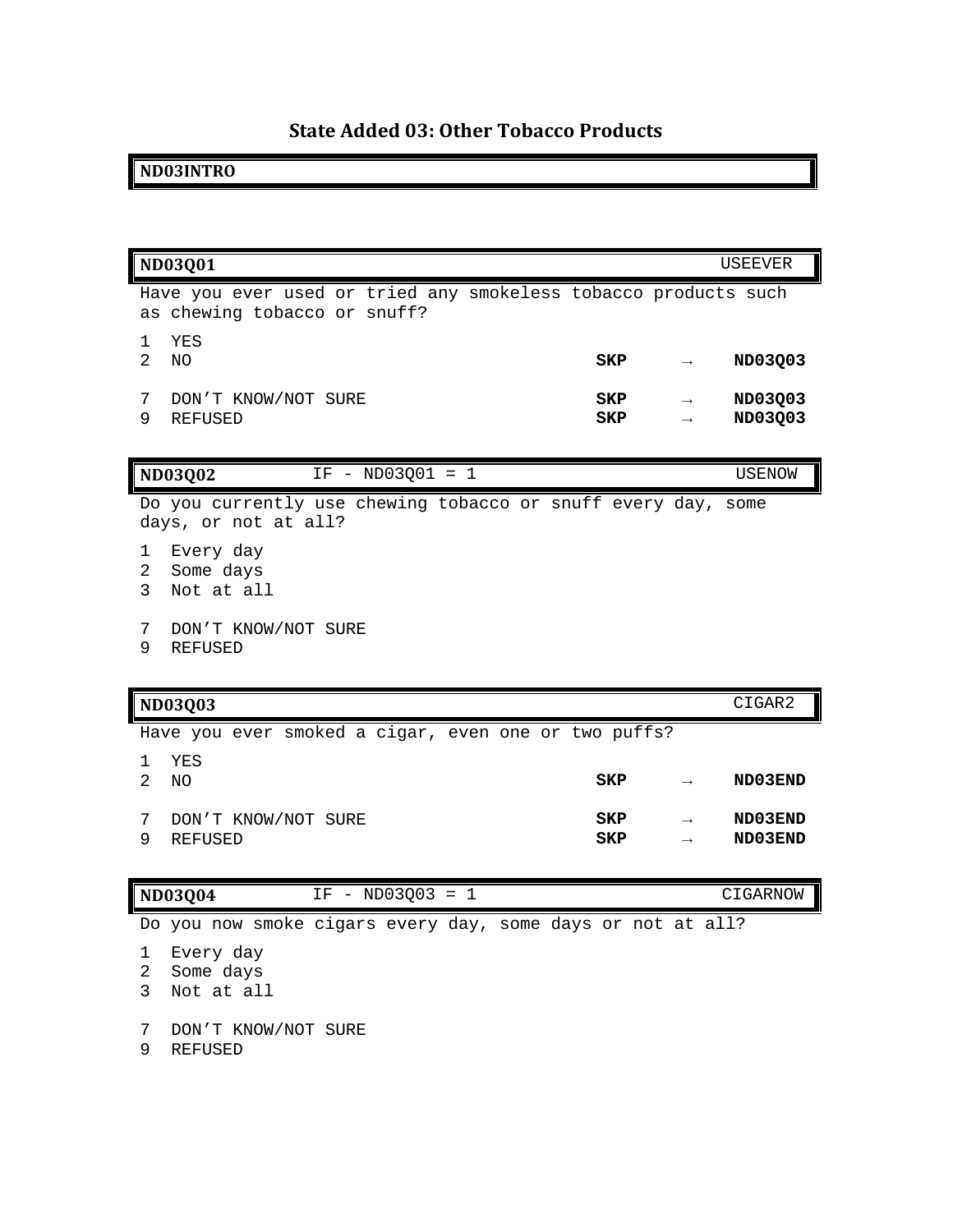**ND03END**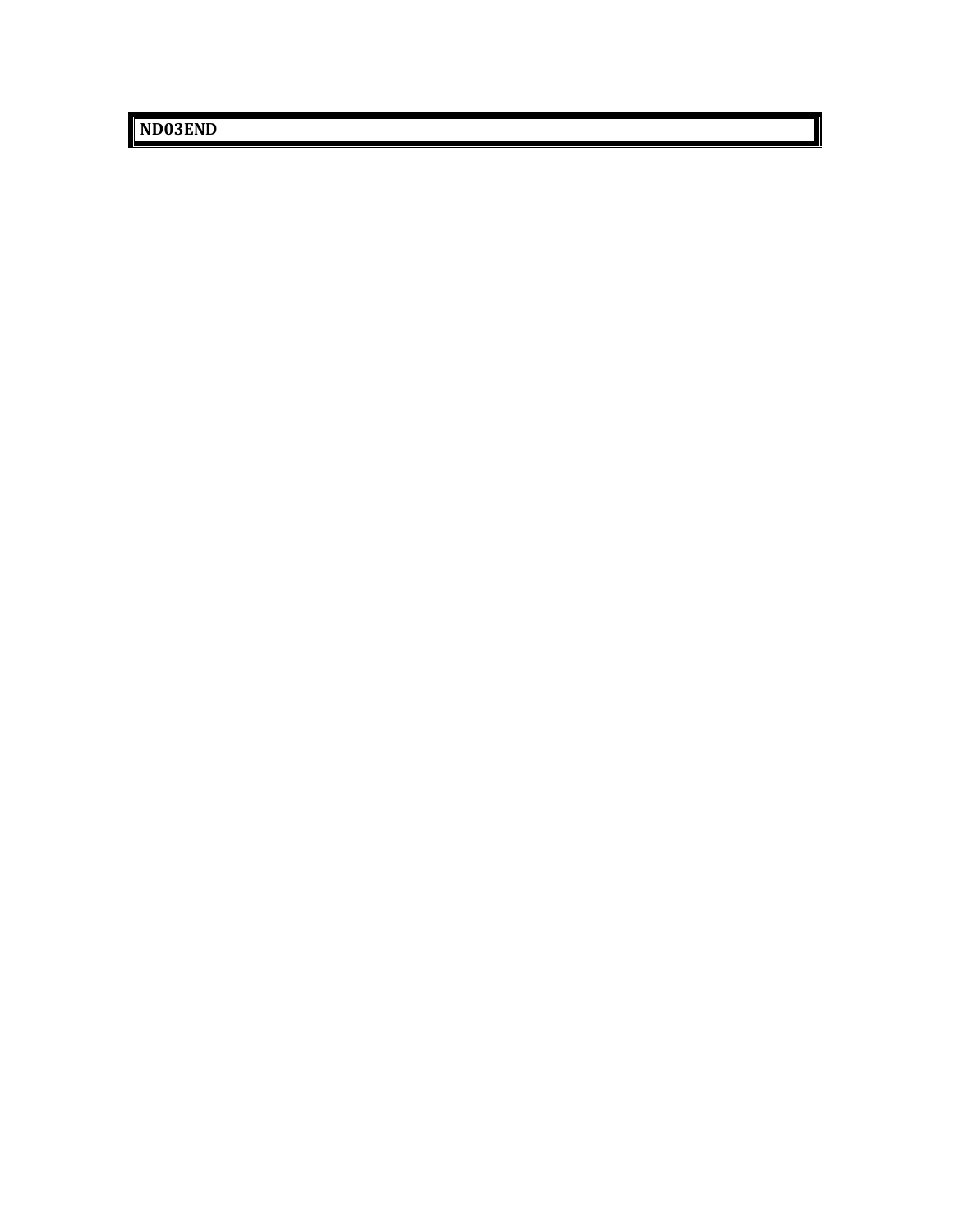## **State Added 01: Heart Attack and Stroke**

#### **ND01INTRO**

| <b>ND01Q01</b><br>STRSYMP1                                                                                            |
|-----------------------------------------------------------------------------------------------------------------------|
| Now I would like to ask you about your knowledge of the signs and<br>symptoms of a stroke.                            |
| Which of the following do you think is a symptom of a stroke? For<br>each, tell me "yes," "no," or you're "not sure." |
| (Do you think) sudden confusion or trouble speaking (are symptoms<br>of a stroke?)                                    |
| YE.S<br>2 NO                                                                                                          |
| 7<br>DON'T KNOW/NOT SURE<br>9<br>REFUSED                                                                              |

#### **ND01Q02** STRSYMP2

(Now I would like to ask you about your knowledge of the signs and symptoms of a heart attack and stroke).

Which of the following do you think is a symptom of a stroke? For each, tell me "yes," "no," or you're "not sure.")

(Do you think) sudden numbness or weakness of face, arm, or leg, especially on one side, (are symptoms of a stroke?)

- 1 YES
- 2 NO

7 DON'T KNOW/NOT SURE

9 REFUSED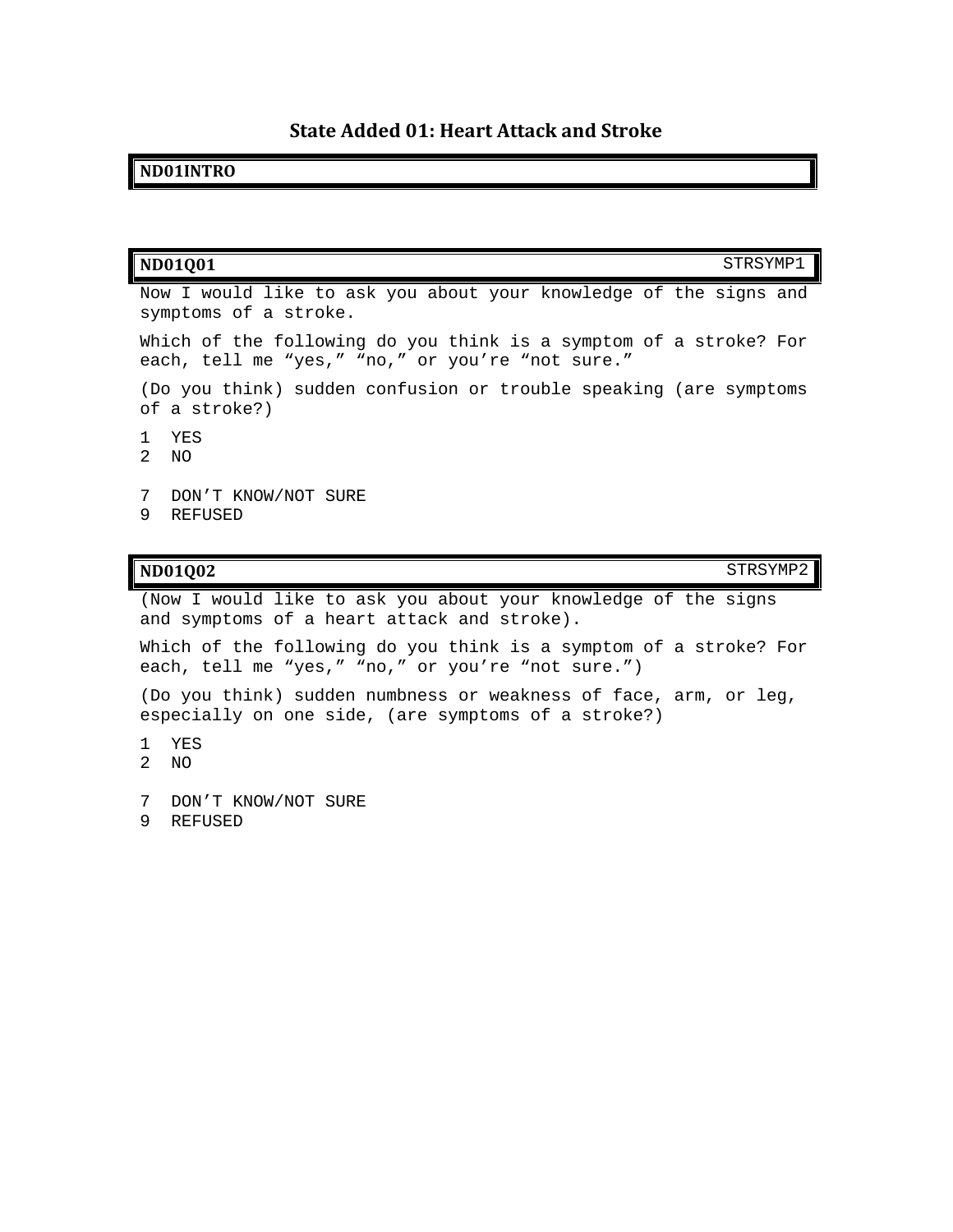| STRSYMP3<br>ND01Q03                                                                                                    |
|------------------------------------------------------------------------------------------------------------------------|
| (Now I would like to ask you about your knowledge of the signs<br>and symptoms of a heart attack and stroke).          |
| Which of the following do you think is a symptom of a stroke? For<br>each, tell me "yes," "no," or you're "not sure.") |
| (Do you think) sudden trouble seeing in one or both eyes (is a<br>symptom of a stroke?)                                |

- 1 YES
- 2 NO
- 7 DON'T KNOW/NOT SURE
- 9 REFUSED

#### **ND01Q04** STRSYMP4

(Now I would like to ask you about your knowledge of the signs and symptoms of a heart attack and stroke).

Which of the following do you think is a symptom of a stroke? For each, tell me "yes," "no," or you're "not sure.")

(Do you think) sudden chest pain or discomfort (are symptoms of a stroke?)

- 1 YES
- 2 NO
- 7 DON'T KNOW/NOT SURE
- 9 REFUSED

#### **ND01Q05** STRSYMP5

(Now I would like to ask you about your knowledge of the signs and symptoms of a heart attack and stroke.

Which of the following do you think is a symptom of a stroke? For each, tell me "yes," "no," or you're "not sure.")

(Do you think) sudden trouble walking, dizziness, or loss of balance (are symptoms of a stroke?)

- 1 YES
- 2 NO
- 7 DON'T KNOW/NOT SURE
- 9 REFUSED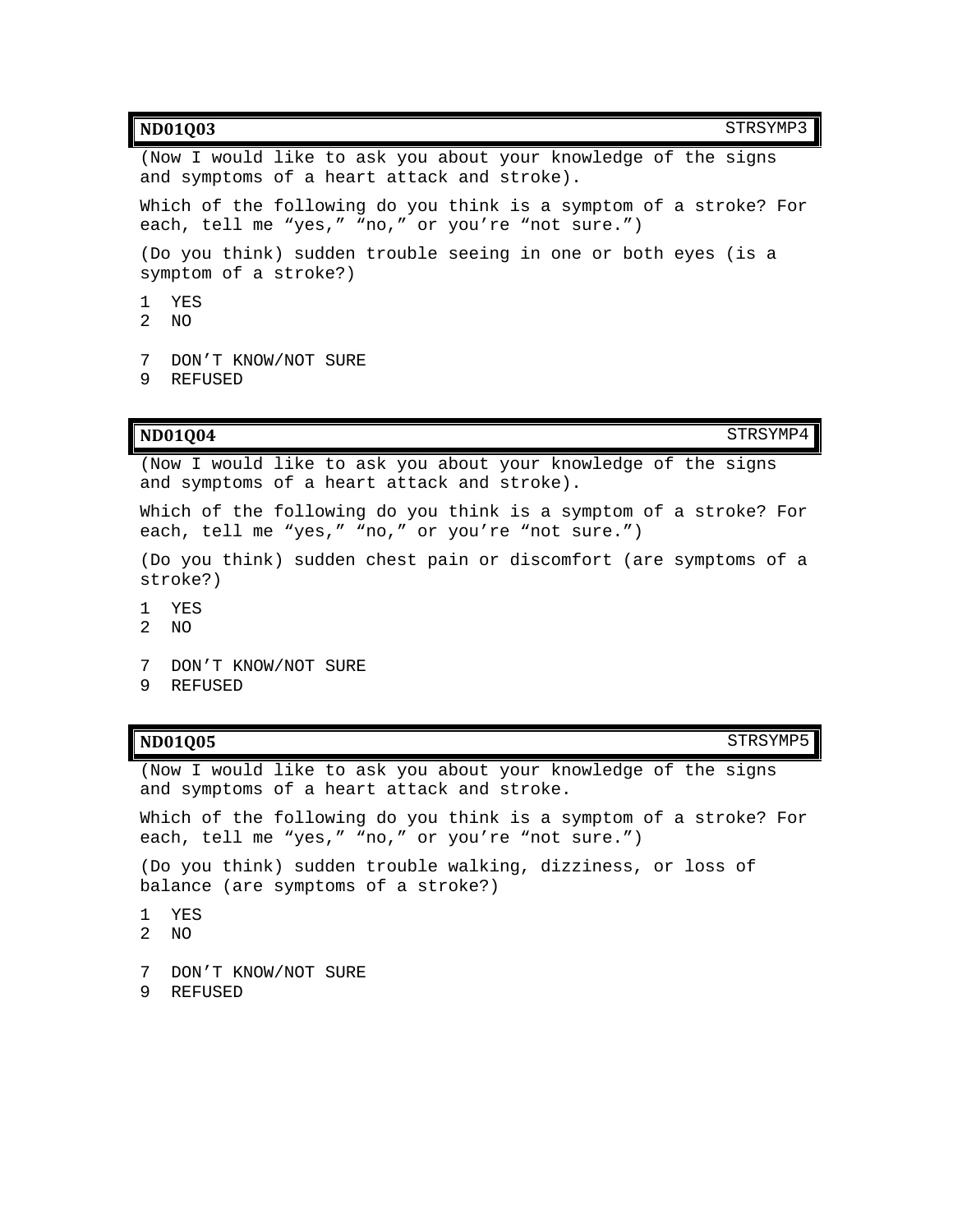#### **ND01Q06** STRSYMP6

(Now I would like to ask you about your knowledge of the signs and symptoms of a heart attack and stroke.

Which of the following do you think is a symptom of a stroke? For each, tell me "yes," "no," or you're "not sure.")

(Do you think) severe headache with no known cause (is a symptom of a stroke?)

- 1 YES
- 2 NO
- 7 DON'T KNOW/NOT SURE
- 9 REFUSED

#### **ND01Q07** AIDSTRK

If you thought someone was having a stroke, what is the first thing you would do? 1 Take them to the hospital 2 Tell them to call their doctor

3 Call 911

4 Call their spouse or a family member or

- 5 Do something else
- 7 DON'T KNOW/NOT SURE
- 9 REFUSED

#### **ND01END**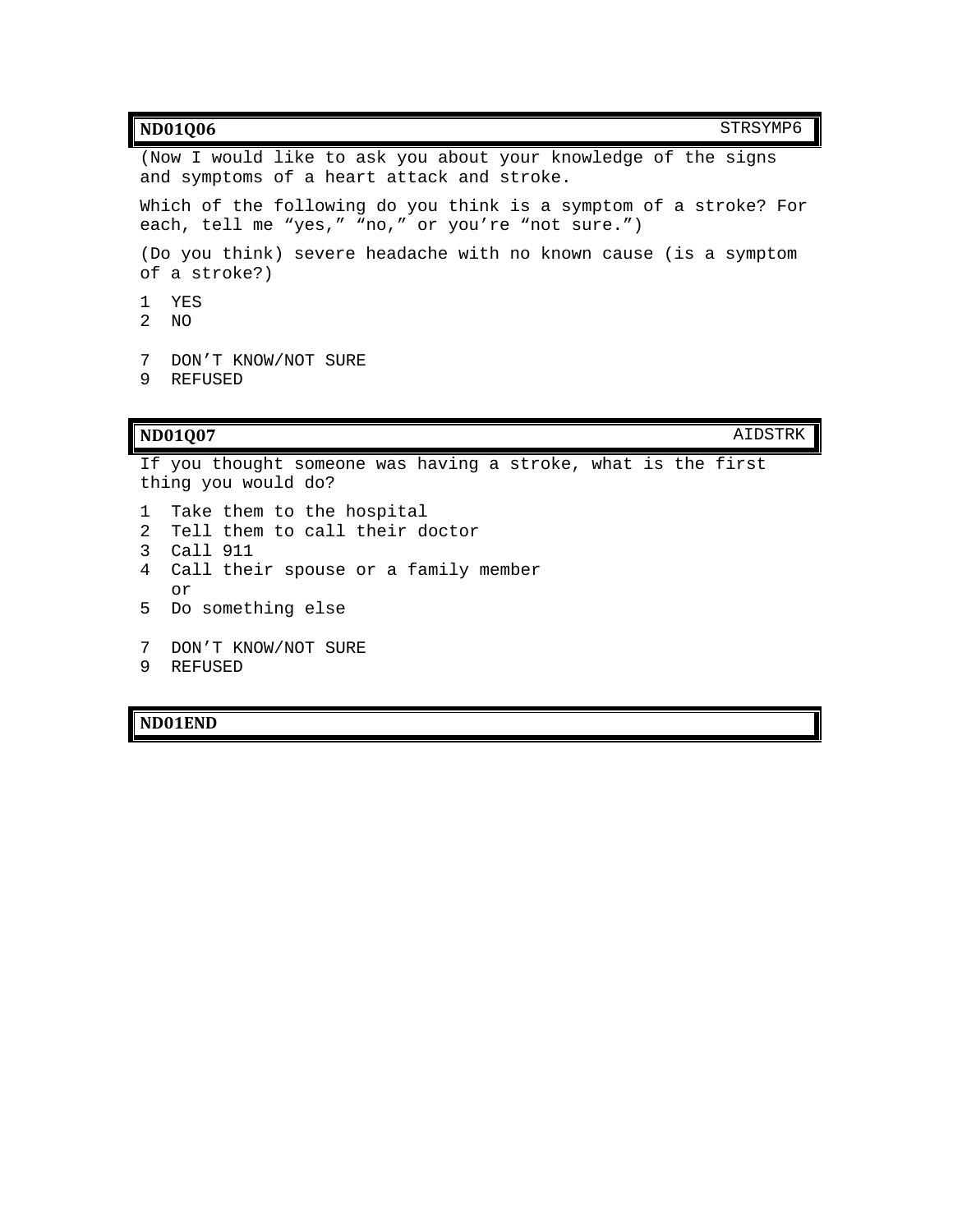## **State Added 02: Suicide**

|                      | ND02INTRO                                                                                                                                                                                                                                                                                                                                                                                                                                                                                                       |                   |                    |
|----------------------|-----------------------------------------------------------------------------------------------------------------------------------------------------------------------------------------------------------------------------------------------------------------------------------------------------------------------------------------------------------------------------------------------------------------------------------------------------------------------------------------------------------------|-------------------|--------------------|
|                      | The next questions deal with the topic of suicide. I realize this<br>can be a sensitive topic and some people may feel uncomfortable<br>with these questions. Remember that your answers are strictly<br>confidential and you don't have to answer a question if you don't<br>want to. If you or anyone you know would ever like to talk to<br>someone about this subject, you can call the National Suicide<br>Prevention Lifeline at 1-800-273-8255. If you would like to skip<br>this section please say so. |                   |                    |
| 1.<br>$\mathfrak{D}$ | Continue<br>Skip                                                                                                                                                                                                                                                                                                                                                                                                                                                                                                | SKP               | ND02END            |
|                      | <b>ND02Q01</b><br>$IF - NDO2INTRO = 1$                                                                                                                                                                                                                                                                                                                                                                                                                                                                          |                   | SUICIDE5           |
|                      | During the past five years, did you ever seriously consider<br>attempting suicide?                                                                                                                                                                                                                                                                                                                                                                                                                              |                   |                    |
| 1<br>2               | YES<br><b>NO</b>                                                                                                                                                                                                                                                                                                                                                                                                                                                                                                | <b>SKP</b>        | ND02END            |
| 7<br>9               | DON'T KNOW/NOT SURE<br><b>REFUSED</b>                                                                                                                                                                                                                                                                                                                                                                                                                                                                           | SKP<br><b>SKP</b> | ND02END<br>ND02END |
|                      | $IF - ND02001 = 1$<br><b>ND02Q02</b>                                                                                                                                                                                                                                                                                                                                                                                                                                                                            |                   | SUICIDE            |
|                      | During the past 12 months, did you ever seriously consider<br>attempting suicide?                                                                                                                                                                                                                                                                                                                                                                                                                               |                   |                    |
| 1<br>$\overline{2}$  | YES<br><b>NO</b>                                                                                                                                                                                                                                                                                                                                                                                                                                                                                                |                   |                    |
| 7<br>9               | DON'T KNOW/NOT SURE<br><b>REFUSED</b>                                                                                                                                                                                                                                                                                                                                                                                                                                                                           |                   |                    |
|                      | $IF - ND02Q02 = 1$<br><b>ND02Q03</b>                                                                                                                                                                                                                                                                                                                                                                                                                                                                            |                   | SUICPLAN           |

During the past 12 months, did you make a plan about how you would attempt suicide?

1 YES

2 NO

7 DON'T KNOW/NOT SURE

9 REFUSED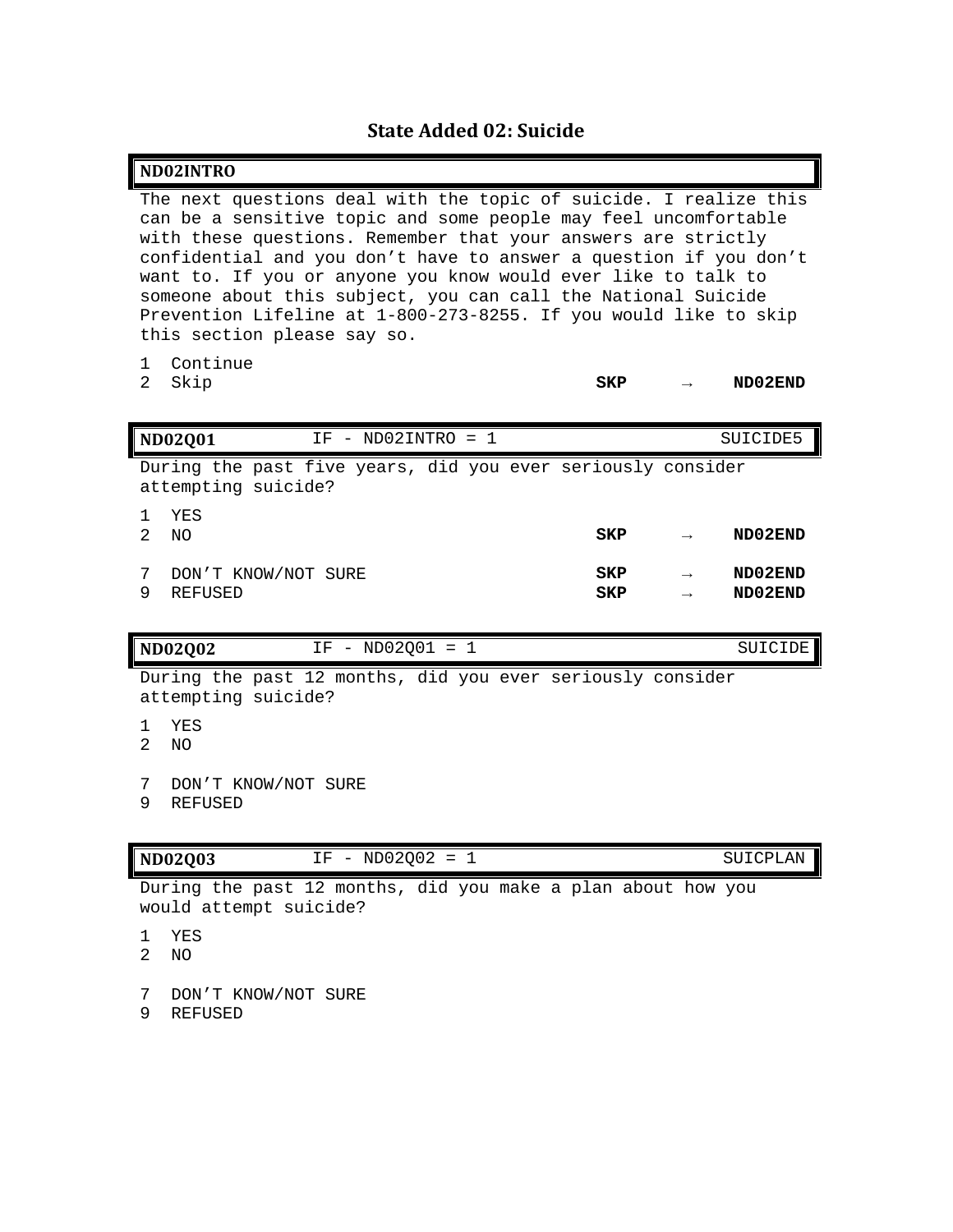**ND02END**